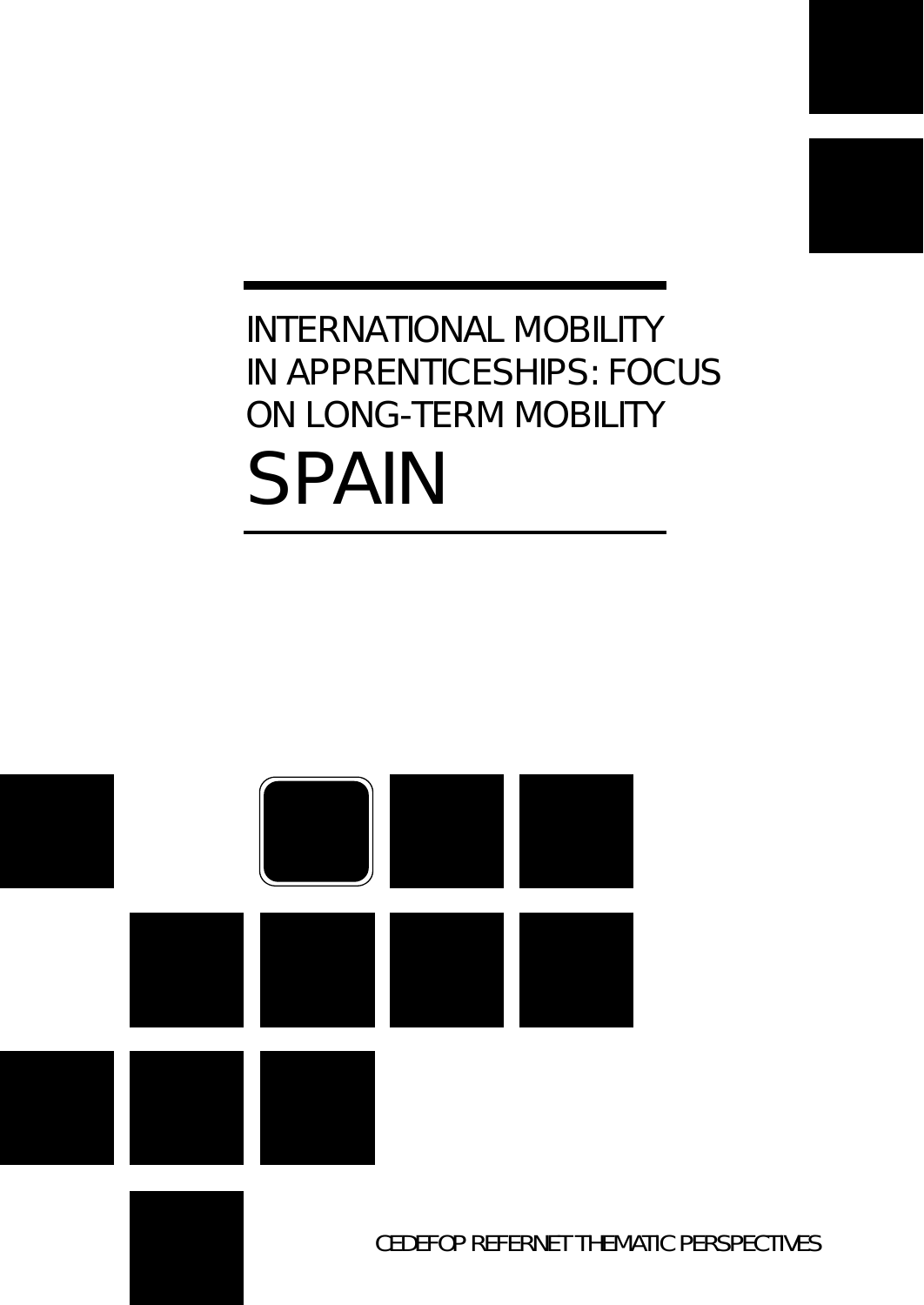

Please cite this publication as: Sancha Gonzalo, I. (2020). *International mobility in apprenticeships: focus on long-term mobility: Spain.* Cedefop ReferNet thematic perspectives series. http://libserver.cedefop.europa.eu/vetelib/2019/international\_mobility\_apprenticeship\_Spa in Cedefop ReferNet.pdf

Author: Inés Sancha Gonzalo

Reviewed by Cedefop

© Fundae - Fundación Estatal para la Formación en el Empleo (Cedefop ReferNet Spain), 2020

Reproduction is authorised, provided the source is acknowledged.

The thematic perspectives series complements the general information on vocational education and training (VET) systems provided in ['VET in Europe' reports.](http://www.cedefop.europa.eu/en/publications-and-resources/country-reports/vet-in-europe-country-reports) The themes presented in the series feature high on the European agenda.

Thematic perspectives provide national overviews of specific themes in a common format and offer comparative dimension across the EU Member States, Iceland, Norway and the United Kingdom. They are available at:

[http://www.cedefop.europa.eu/en/events-and-projects/networks/refernet/thematic](http://www.cedefop.europa.eu/en/events-and-projects/networks/refernet/thematic-perspectives)[perspectives](http://www.cedefop.europa.eu/en/events-and-projects/networks/refernet/thematic-perspectives)

This thematic perspective was prepared based on data/information from 2019. The opinions expressed here do not necessarily reflect those of Cedefop. Thematic perspectives are co-financed by the European Union and ReferNet national partners.

ReferNet is a network of institutions across Europe representing the 27 Member States, plus Iceland, Norway and the United Kingdom. The network provides Cedefop with information and analysis on national vocational education and training (VET). ReferNet also disseminates information on European VET and Cedefop's work to stakeholders in the EU Member States, Iceland, Norway and the United Kingdom.

<http://www.cedefop.europa.eu/en/events-and-projects/networks/refernet>





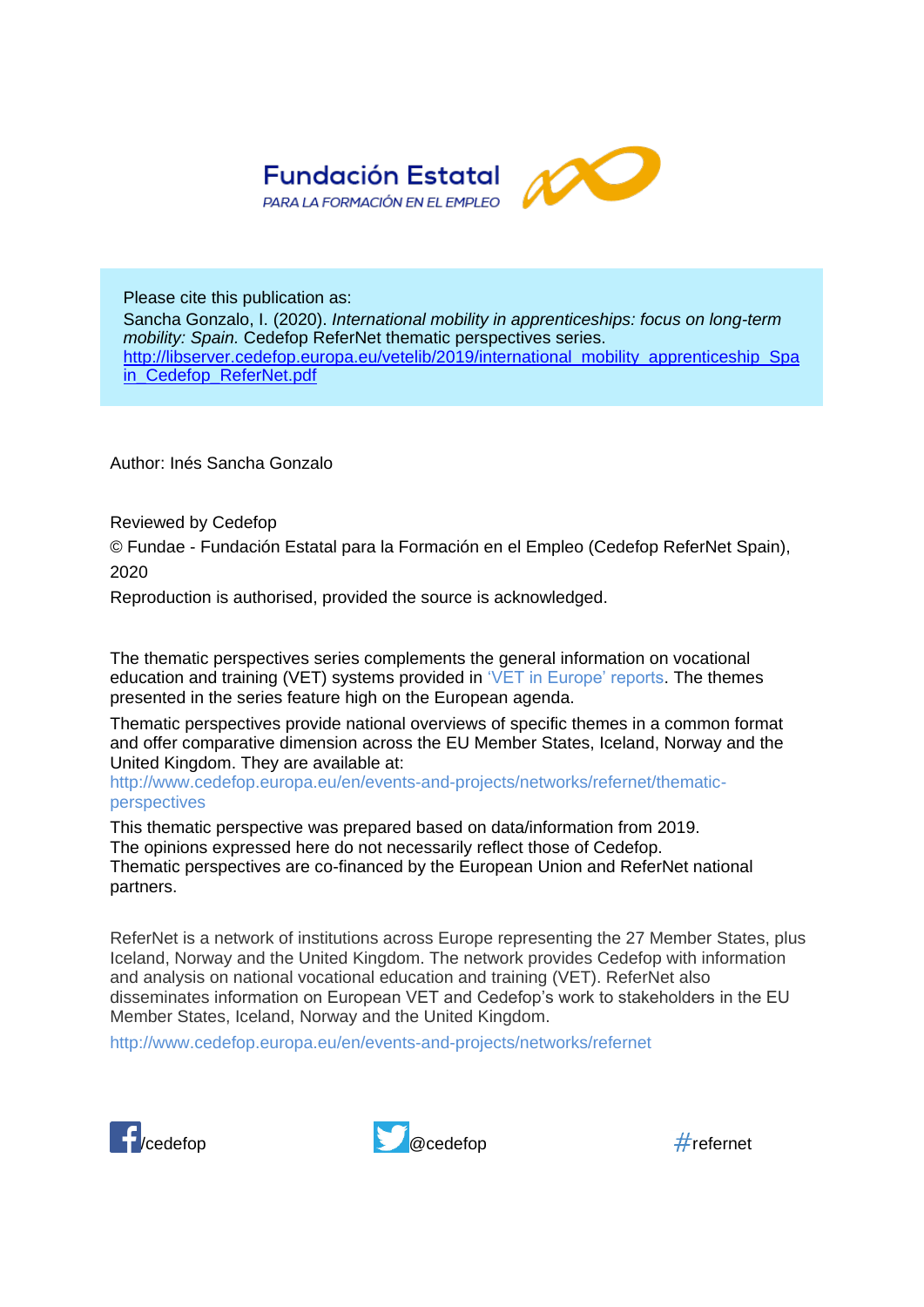# <span id="page-2-0"></span>**Contents**

| CHAPTER 1.                                                              |                                                |                                                                                                                                             |  |  |  |  |  |  |
|-------------------------------------------------------------------------|------------------------------------------------|---------------------------------------------------------------------------------------------------------------------------------------------|--|--|--|--|--|--|
| CHAPTER 2.                                                              | secondary level 5                              | Exogenous factors influencing mobility of apprentices at upper                                                                              |  |  |  |  |  |  |
| 2.1.                                                                    |                                                |                                                                                                                                             |  |  |  |  |  |  |
| 2.2.                                                                    |                                                |                                                                                                                                             |  |  |  |  |  |  |
| 2.3.                                                                    |                                                |                                                                                                                                             |  |  |  |  |  |  |
| 2.4.                                                                    |                                                | International qualifications existence (and extent) 11                                                                                      |  |  |  |  |  |  |
| 2.5.                                                                    |                                                |                                                                                                                                             |  |  |  |  |  |  |
| CHAPTER 3.                                                              |                                                | The link between the apprenticeship scheme design and                                                                                       |  |  |  |  |  |  |
| 3.1.                                                                    | 3.1.1.<br>3.1.2.<br>3.1.3.<br>3.1.4.<br>3.1.5. | VET programmes in the employment system 14<br>Apprenticeships in the Spanish VET system  15<br>Mobility prospects in Dual VET programmes 18 |  |  |  |  |  |  |
| 3.2.                                                                    |                                                |                                                                                                                                             |  |  |  |  |  |  |
| 3.3.                                                                    |                                                |                                                                                                                                             |  |  |  |  |  |  |
| 3.4.                                                                    |                                                |                                                                                                                                             |  |  |  |  |  |  |
| CHAPTER 4.                                                              |                                                |                                                                                                                                             |  |  |  |  |  |  |
| 4.1                                                                     |                                                |                                                                                                                                             |  |  |  |  |  |  |
| 4.2.                                                                    |                                                |                                                                                                                                             |  |  |  |  |  |  |
| Lessons learnt from apprentices' mobility in VET for employment<br>4.3. |                                                |                                                                                                                                             |  |  |  |  |  |  |
| CHAPTER 5.                                                              |                                                |                                                                                                                                             |  |  |  |  |  |  |
|                                                                         |                                                |                                                                                                                                             |  |  |  |  |  |  |
|                                                                         |                                                |                                                                                                                                             |  |  |  |  |  |  |
|                                                                         |                                                |                                                                                                                                             |  |  |  |  |  |  |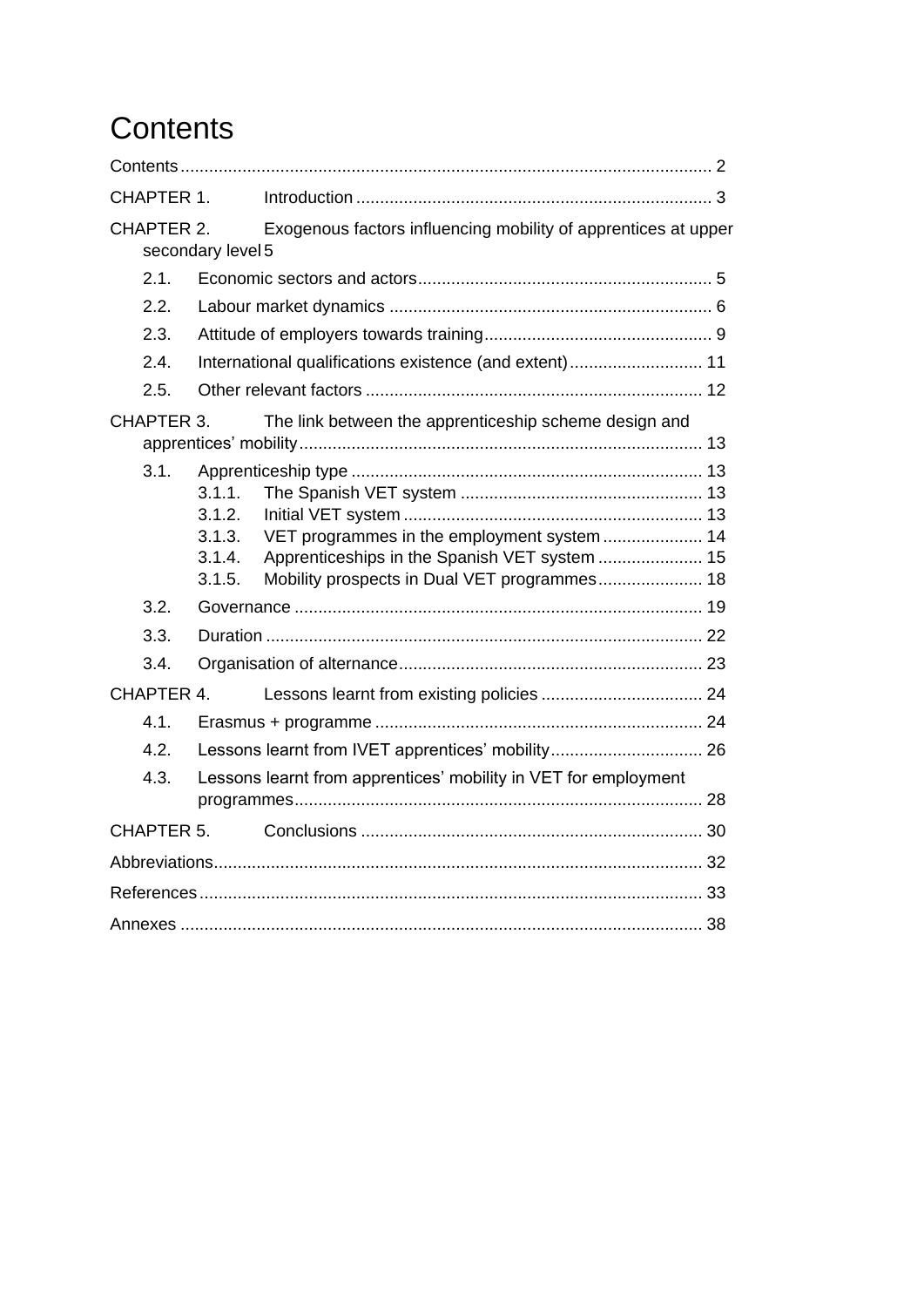## <span id="page-3-0"></span>CHAPTER 1. Introduction

Historically, IVET has suffered from a lack of recognition in Spain. Its social value was poorly connected with the labour market, and the apprenticeship approach has been marginal (Cedefop, 2016). Different education reforms have tried to overcome these drawbacks and modernise IVET provision, particularly from 1990 ( 1 ). Likewise, continuous vocational training for employees started to be a reality in the 1990s, thanks to the agreements reached by the main social partners and the state to boost training among companies and workers, on the basis of social dialogue and collective bargaining  $(2)$ .

Later on, these two aspects of training were integrated in the education and vocational training system by the Organic Law on Qualifications and Vocational Education and Training (Law 5/2002 of 19 June), (*Ley Orgánica de las Cualificaciones y la Formación Profesional* - LOCFP) (Head of State, 2002), which has since been shaped as follows:

- (a) initial VET system (IVET), managed by education authorities (Ministry of Education and Vocational Training and the competent bodies of the Autonomous Communities -CC.AA.);
- (b) vocational training system for employment, managed by labour authorities (State Public Employment Service with the support of Fundae and the competent bodies of the CC.AA.).

With the aim at strengthening work-based learning elements in both strands and allowing for more apprenticeship-like models to evolve, in 2012 the government regulated a dual integrated training model through the Royal Decree (RD) 1529/2012 (Ministry of Presidency, 2012) which set the basis for apprenticeship or Dual VET as it is known in Spain (*formación profesional dual*).

National policies, such as the Strategy for Entrepreneurship and Young Employment 2013-2016 (MEYSS, n. a.), the National Plan for the Implementation of the Youth Guarantee (MEYSS, 2013) or the last Action Plan for Youth

 $\overline{a}$ 

<sup>(</sup> 1 ) *Ley Orgánica 1/1990 de Ordenación General del Sistema Educativo* [Organic Law 1/1990 on the General Organisation of the Education System], known nationally as LOGSE; *Ley Orgánica 2/2006, de Educación* [Organic Law 2/2006 on Education], known as LOE; *Ley Órgánica 8/2013 para la mejora de la calidad educativa* [Organic Law 8/2013 for the improvement of educational quality], known as LOMCE, which modifies certain aspects of LOE.

<sup>(</sup> 2 ) More information on these agreements at: <http://www.fundae.es/formacion/antecedentes>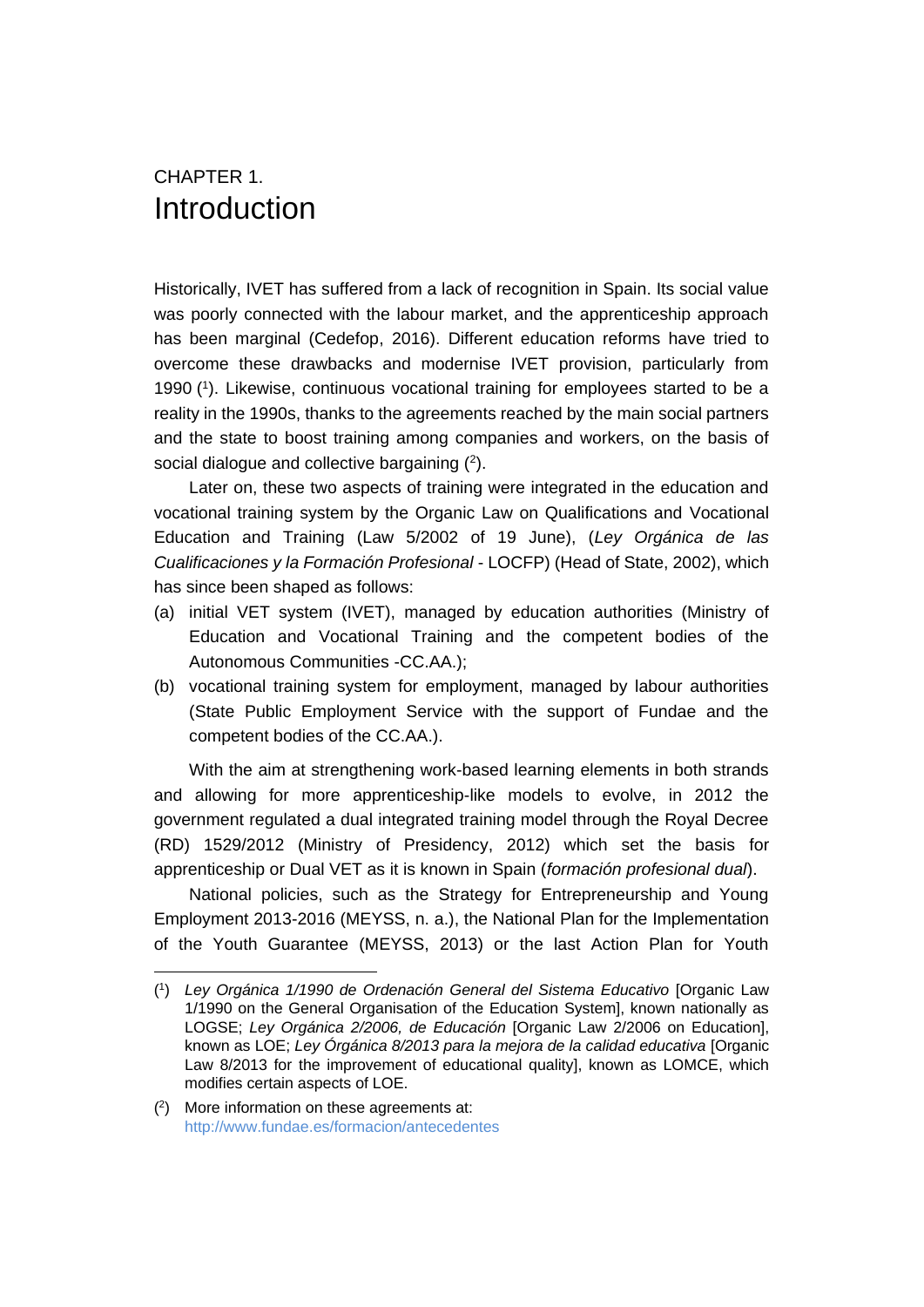Employment (MITRAMISS, 2018), have been considering Dual VET as one of the best measures to curb youth unemployment. However, Spain shows low figures in terms of certificates, training institutions and apprentices compared to countries where this training modality is strongly rooted, like Germany, Austria or Denmark.

On the other hand, accessing the European Union was the consummation of a long-standing desire. The Spanish education system is committed to the development of policies, strategies and actions promoting student mobility. The 2006 Education Act already expressed the need to increase mobility and exchanges, with the aim of opening up education systems to the wider world and which has since then been promoted at all levels.

Student mobility in Spain is mainly developed through the Erasmus+ programme. With the support of this European programme, apprentices and vocational training students have the opportunity to acquire professional experience abroad, including new skills or languages, over a period of two weeks to a year. Other mobility experiences are also being carried out through the Youth Guarantee Initiative and other European funds.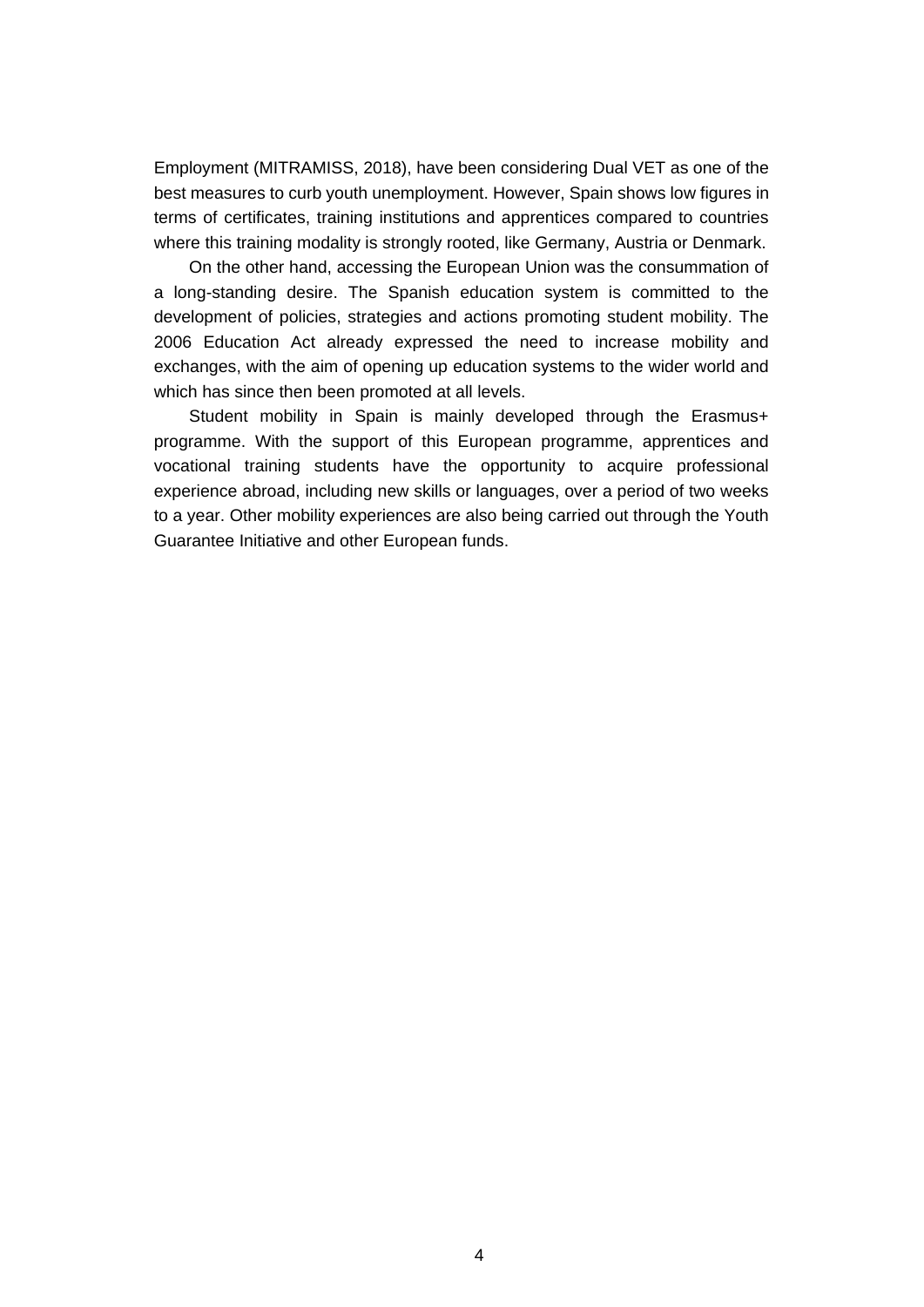# <span id="page-5-0"></span>CHAPTER 2. Exogenous factors influencing mobility of apprentices at upper secondary level

The Spanish economy has undergone intensive structural changes over the past 75 years. From the point of view of domestic production, Spain has stopped being an eminently agricultural country to become an economy where services generate more than 65 percent of GDP, thus sharing the production pattern of the main developed countries. From the perspective of the foreign sector, it has evolved from being a self-sufficient and isolated economy to a fully integrated market in the global context.

### <span id="page-5-1"></span>2.1. Economic sectors and actors

 $\overline{a}$ 

After many years of self-sufficiency, the establishment of democracy and accession of Spain to the EU promoted and consolidated foreign trade. The latest export boom occurred during the recent economic downturn, which intensified the search for new markets to cope with the fall in demand in Spain and the EU market. It rendered an historical record in exports in 2018 (+ 2.9% compared to 2017); a greater number of regular exporters (<sup>3</sup> ), and greater foreign investment in Spain, close to 40 000 million euros of net investment (+ 77% compared to 2017).

Nevertheless, according to a recent report of the European Commission, based on the analysis of the export offer, *Spain's specialisation in medium-high technology and medium-low quality exports with high price sensitivity implies a dependence on cost-competitiveness* (European Commission, 2017), and obviously much more sensitive to competition from emerging countries, which may have different impacts in terms of human capital policies, as the gains of increasing business's competitiveness investing in a more qualified workforce may not be clearly perceived.

We must bear in mind that small companies (less than 50 workers) represent 98.3% of the total number of companies with salaried workers (<sup>4</sup> ) in Spain. It is

<sup>(</sup> 3 ) 51 768 organizations, (2.4% more than in 2017 and 35% more than in 2012) exported in the reference year and in each of the three immediately precedents).

<sup>(</sup> 4 ) INE. Companies by Autonomous Community, main activity (CNAE 2009 groups) and wage earner stratum.<http://www.ine.es/jaxiT3/Tabla.htm?t=298&L=1>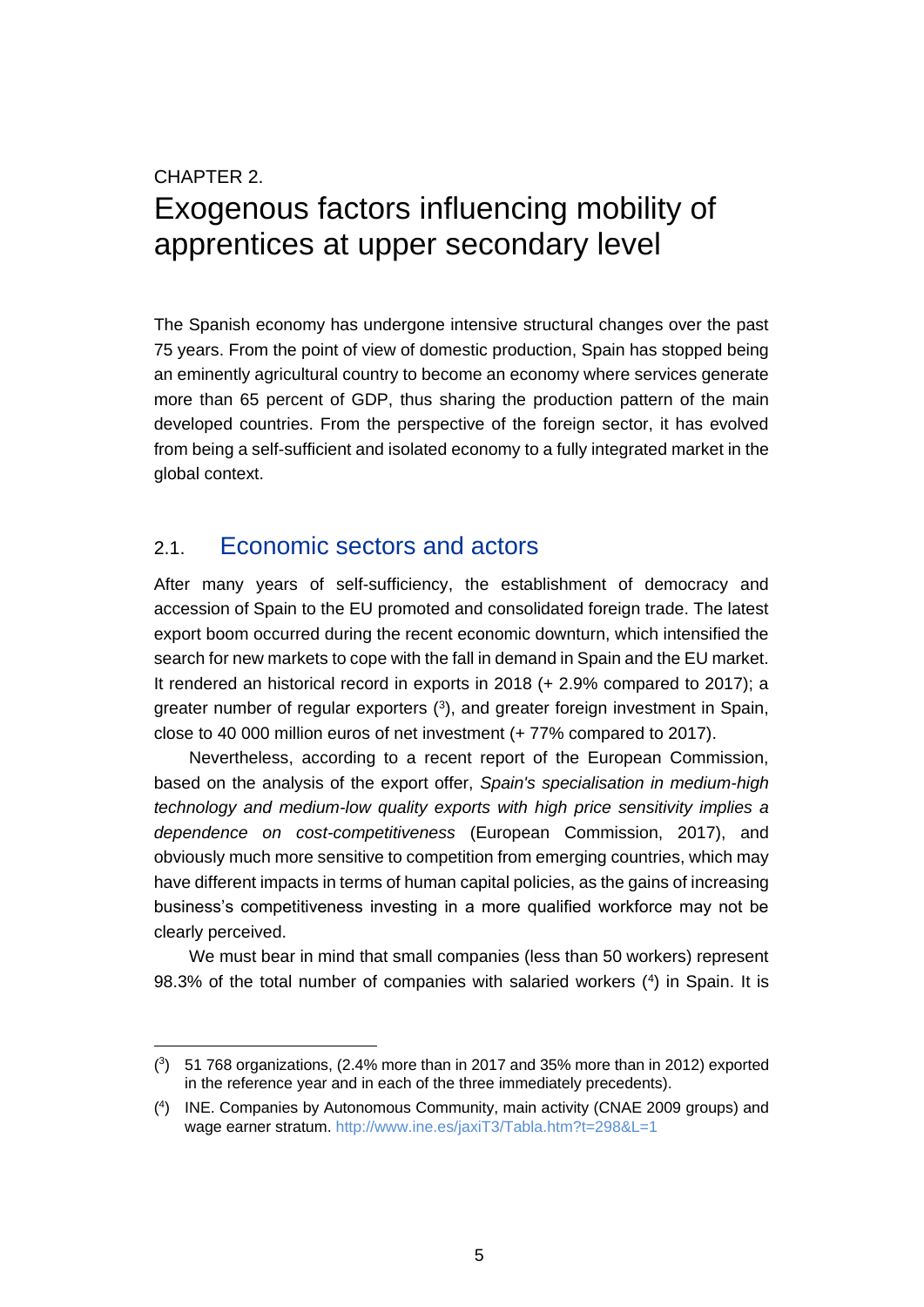difficult to find micro-small business willing to embark on training projects and especially in dual VET schemes.

Lately, the Spanish government has been adopting a series of measures (Ministry of Industry, 2018 and 2019) to make the Spanish economy more competitive and boosting the contribution made by foreign trade to growth and job creation, but mainly aiming at enabling Spanish businesses to access the financing required for their internationalisation. These plans also consider, as one of the main challenges, the attraction of talent and a higher awareness and training of human capital in terms of access to foreign markets. Most of the actions envisaged are focussing on training related to internationalisation and e-commerce strategies and digitisation, with special emphasis on the promotion and fostering demand and participation within the framework of the Erasmus+ programme, to facilitate the completion of internships in companies in European countries for VET students in European companies, but not specifically in increasing the mobility of apprentices.

### <span id="page-6-0"></span>2.2. Labour market dynamics

Employment growth remains robust in Spain but unemployment, though falling, continues well above the European Union average, especially for young people (<sup>5</sup> ) and the low-skilled  $(^6)$ , as well as those not in education, employment or training (NEETs) (<sup>7</sup> ).

In terms of qualifications held by the labour force, Spain shows quite a polarisation, with low shares of population with intermediate level qualifications (ISCED 3-4) (22.7%), approximately half of EU-28 and OECD averages (45.8 and 42.8% respectively).

On the other hand, the percentage of the population with higher education (ISCED 5-8), at 36.4%, is above the EU average (31.5%), and close to the national target set at 44% for 2020; however, there is still a big percentage of population,

<sup>(</sup> 5 ) At 34.3% in 2018, Spain is 18.2 points above EU-28 average in terms of unemployment of people less than 25 years. Eurostat. Unemployment by sex and age - annual average [une\_rt\_a]. Last update: 4.6.2019. Extracted 21.6.2019.

 $(6)$  More than half of the unemployed in Spain (20-64 years) hold a qualification below upper secondary (ISCED 0-2), nearly 17 points more than EU-28 average. Eurostat. Unemployment by sex, age and educational attainment - annual averages [une\_educ\_a]. Last update: 24.4.2019. Extracted 21.6.2019.

<sup>(</sup> 7 ) Young people (20 to 34 years old) neither in employment nor in education and training stands at stands at 19.6% in Spain, 3.1 points more than EU-28 average. Eurostat Young people neither in employment nor in education and training by sex, age and labour status (NEET rates) [edat\_lfse\_20]. Last update: 25.4.2019. Extracted 21.6.2019.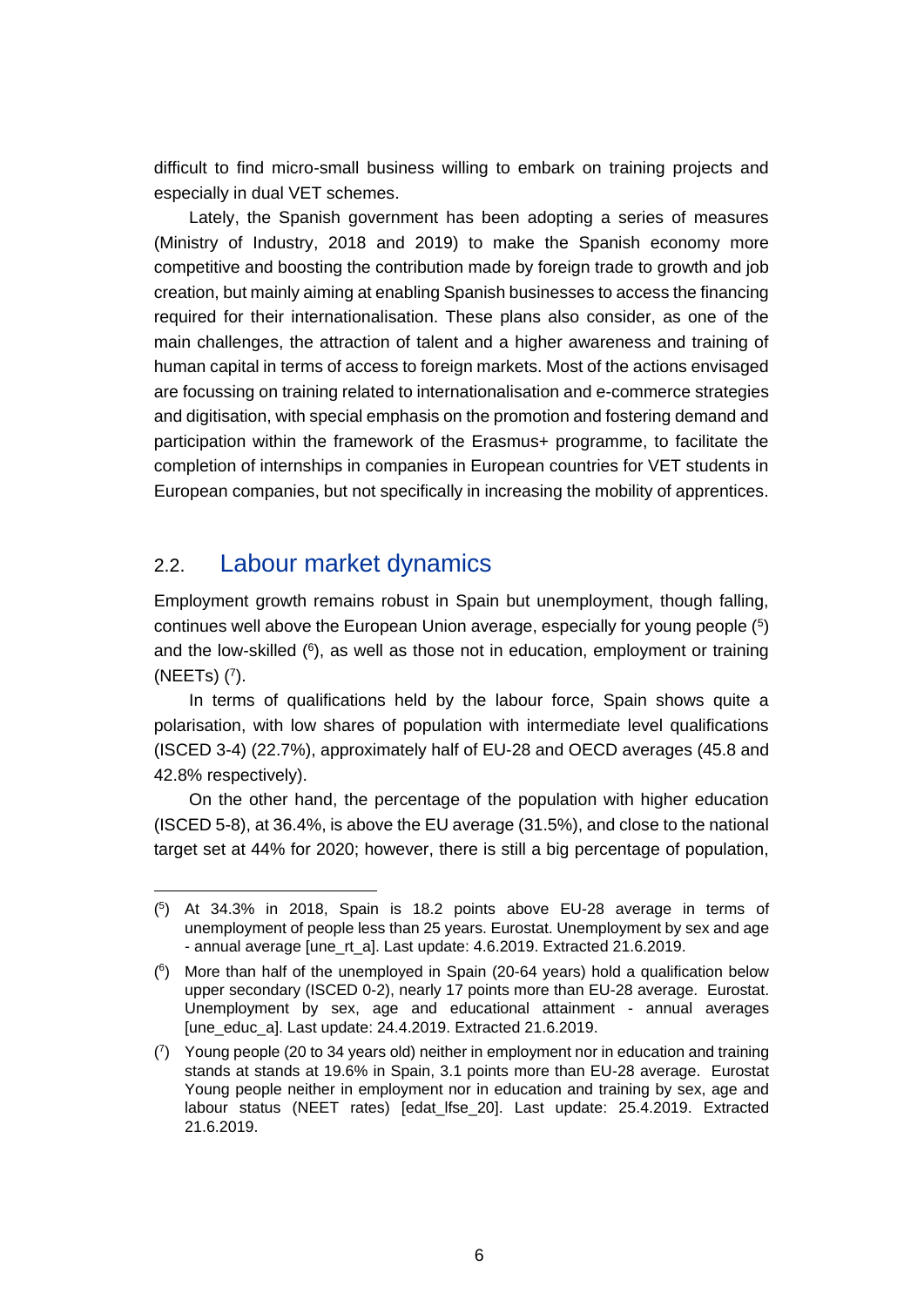over 40%, with low level qualifications who could benefit from upskilling measures (Sancha and Gutierrez, 2019).

Though enrolment in IVET programmes is increasing (Figure 1), the lack of medium level qualified workers is a high concern in certain trades, which will increase due to population ageing (Cedefop, 2019) and low birth rates, with great mismatches still present.



Figure 1. **Evolution of IVET students in the education system, 2009-19\***

N.B. (\*) Advance data, Education Ministry, 2019; Data do not include certain initial VET programmes (PCPI) that were replaced in this period, as they did not lead to a VET degree, but include those for the new Basic VET.

*Source*: prepared by authors with data from Statistics from the education ministry.

The widespread use of temporary contracts, even in sectors less prone to seasonal or cyclical activity, ranks amongst the highest in Europe, being young people, the low-skilled and third-country nationals the most affected groups. Moving from a temporary contract to a permanent one remains difficult (European Commission, 2019a).

Unemployment affects more severely the low qualified, but Spanish tertiary graduates tend to find a job less easily than their European counterparts. The last Adecco report on job openings in Spain noted that, for the first time in the last twenty-two years, vocational training exceeds university education in terms of training requirements: VET, adding both intermediate and higher cycles, is included in 42.4% of the requests of employment offers while university descends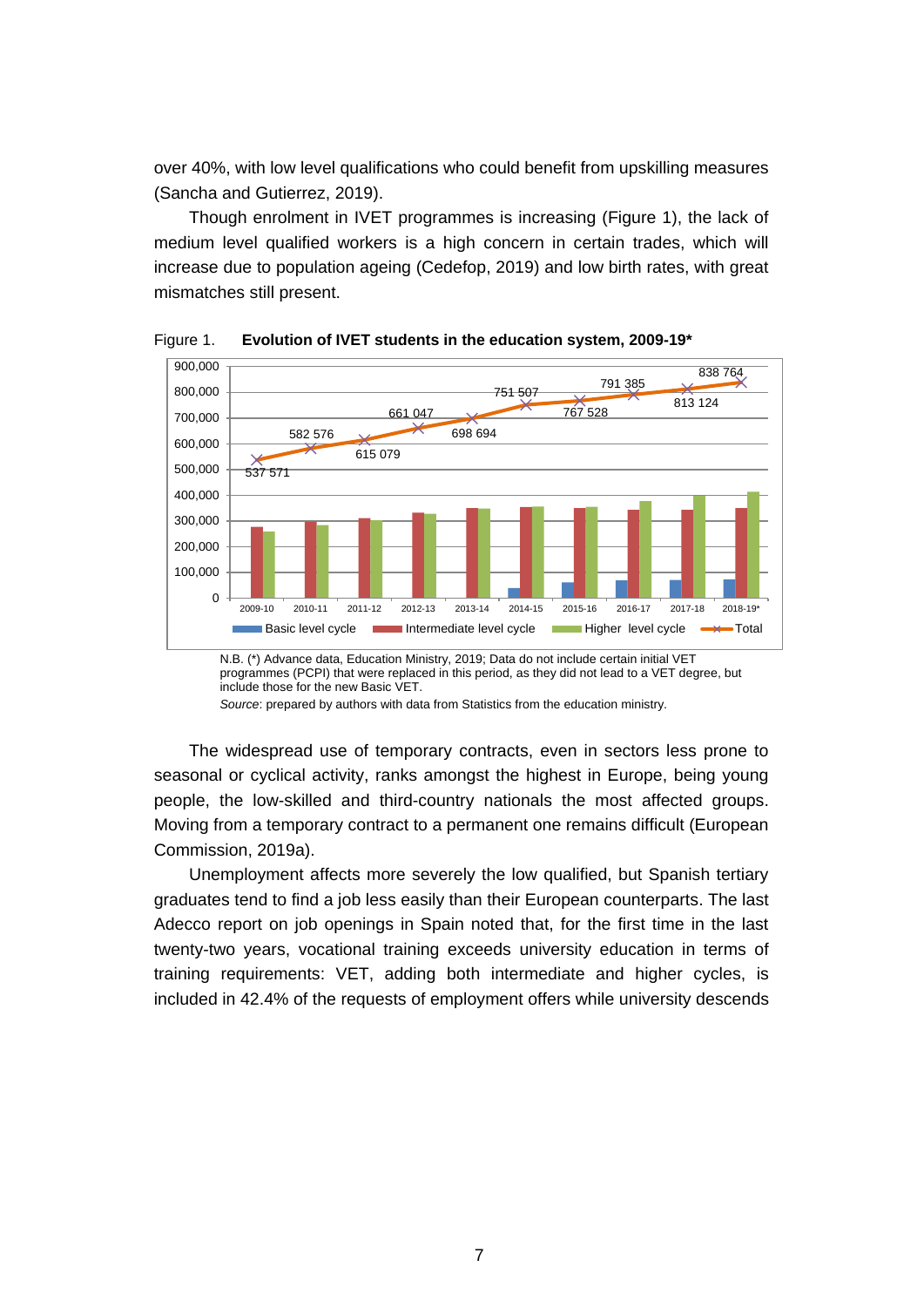to  $38.5\%$  ( $8$ ). Besides, in some cases companies use apprentices to replace workers without paying a salary (Sanz de Miguel, 2019).

Spain was among the first EU Member States to participate in the Youth Guarantee initiative in 2013, but the expected results are slow to come (Cedefop, 2017b). Implementation challenges remain and 'the existing partnerships with education and training providers have not yet allowed an effective up-skilling of part of the young people registered in the Youth Guarantee' (European Commission, 2018).

Research and development expenditure in the business sector in Spain is only half of the Union average, particularly for large firms, with significant regional disparities, as well as employment in high technology sectors and knowledge intensive services, which is well below the Union average in many Spanish regions.

Reports on skills needs, especially from the employers' side, highlight the lack of manpower with skills related to industry 4.0, which also reflect the great mismatches present at the Spanish labour market  $(9)$ . The general claim is that imbalances come from a training system for the young people that does not meet the needs of the companies.

All these factors are driving companies to look into dual VET systems as a way to recruit the best learners and train them to meet their companies' needs, particularly in those sectors with greater shortages of labour. On the other hand, government in office is putting in place different initiatives related to the prospection of future training needs and achieving a better adjustment between VET qualifications and the skills required by the labour market.

<sup>(</sup> 8 ) Carrasco, L. (2019). *Informe Infoempleo Adecco 2018: Sube un 15,76% la oferta de empleo en el último año [Adecco Infoempleo 2018 Report: The offer of employment increased by 15.76% in the last year]*. [http://blog.infoempleo.com/a/informe](http://blog.infoempleo.com/a/informe-infoempleo-adecco-2018/)[infoempleo-adecco-2018/](http://blog.infoempleo.com/a/informe-infoempleo-adecco-2018/)

<sup>(</sup> 9 ) See for example a recent event organised by Institute of Family Business [*Instituto de la Empresa familiar*] [http://www.iefamiliar.com/noticias/jornada-de-debate-formacion](http://www.iefamiliar.com/noticias/jornada-de-debate-formacion-de-calidad-para-un-empleo-de-calidad-88)[de-calidad-para-un-empleo-de-calidad-88](http://www.iefamiliar.com/noticias/jornada-de-debate-formacion-de-calidad-para-un-empleo-de-calidad-88) or Segovia, C. (2019). Grandes empresarios aseguran que no encuentran personal, pese a que España sigue a la cabeza del paro en la UE [Large employers say they cannot find staff, despite the fact that Spain is still at the head of unemployment in the EU]. *El Mundo*, 21.6.2019. <https://www.elmundo.es/economia/2019/06/21/5d0bcf68fdddff82578b4648.html>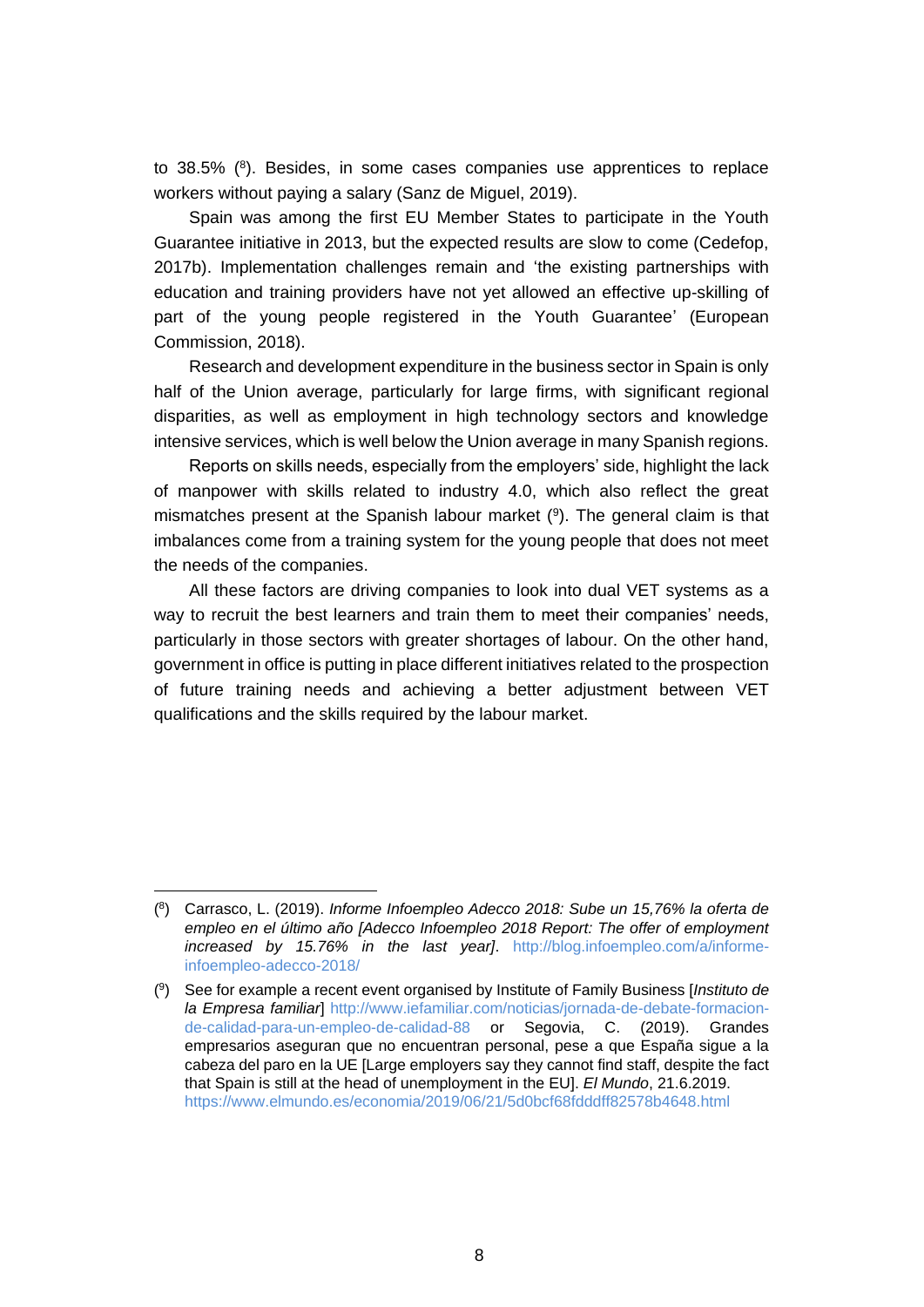### <span id="page-9-0"></span>2.3. Attitude of employers towards training

Employers' associations and Chambers of Commerce are deeply committed to training ( <sup>10</sup>). For instance, the main employers' associations at national level (CEOE, CEPYME) are among the signatory organisations of the continuous vocational training agreements, starting in 1992. From then on, they have taken an active role in shaping vocational training for employment, alongside with trade unions and public authorities. This pledge is reflected in two recent publications (CEOE 2016 y 2017), in which they pose their strategic commitment to education and training.

Likewise, Chamber of Commerce of Spain (<sup>11</sup>) acts as a driving force in VET matters and supports and manages many training schemes at initial and continuous training levels (<sup>12</sup>). An agreement signed with the Spanish Public Employment Service for the development in business of dual VET Programmes 2018-2019 is the best example  $(13)$ .

CEOE and the Chamber of Commerce are part of the Alliance for Dual Training (<sup>14</sup>) a state-wide network of companies, research centres and institutions promoting the development of Dual VET in Spain. The Alliance supports companies (the majority of the network members) to implement Dual VET; makes proposals to improve dual VET regulation; generates good practices and other activities (such as company tutors courses); and encourages the exchange of examples and experiences among its members.

However, the need to invest on skilling and reskilling the workforce is not yet shared by a great number of companies, which can still count on a large amount of unemployed people to fill their vacancies, especially in low knowledge intensity industries. On the other hand, those sectors with skill shortages view dual VET as a powerful tool to meet their needs of manpower.

Employees' training, though steadily growing since 1992, when the first agreements on continuous vocational training were signed among employers', trade unions and the government, it has not yet met pre-crisis levels (Figure 2), nor

<sup>(</sup> <sup>10</sup>) CEOE (2016). Libro Blanco sobre el Sistema de Formación Profesional en el Trabajo [https://contenidos.ceoe.es/CEOE/var/pool/pdf/publications\\_docs-file-363-libro](https://contenidos.ceoe.es/CEOE/var/pool/pdf/publications_docs-file-363-libro-blanco-sobre-el-sistema-de-formacion-en-el-trabajo.pdf)[blanco-sobre-el-sistema-de-formacion-en-el-trabajo.pdf](https://contenidos.ceoe.es/CEOE/var/pool/pdf/publications_docs-file-363-libro-blanco-sobre-el-sistema-de-formacion-en-el-trabajo.pdf)

<sup>(</sup> <sup>11</sup>) [https://www.camara.es/sites/default/files/publicaciones/folleto\\_completo\\_2019\\_en](https://www.camara.es/sites/default/files/publicaciones/folleto_completo_2019_en-web.pdf)[web.pdf](https://www.camara.es/sites/default/files/publicaciones/folleto_completo_2019_en-web.pdf)

<sup>(</sup> <sup>12</sup>) [https://www.cedefop.europa.eu/en/news-and-press/news/spain-pice-programme](https://www.cedefop.europa.eu/en/news-and-press/news/spain-pice-programme-youth-employment)[youth-employment](https://www.cedefop.europa.eu/en/news-and-press/news/spain-pice-programme-youth-employment)

<sup>(</sup> <sup>13</sup>) [https://www.boe.es/boe/dias/2019/01/21/pdfs/BOE-A-2019-672.pdf.](https://www.boe.es/boe/dias/2019/01/21/pdfs/BOE-A-2019-672.pdf)

<sup>(</sup> <sup>14</sup>) <https://www.alianzafpdual.es/que-es-la-alianza>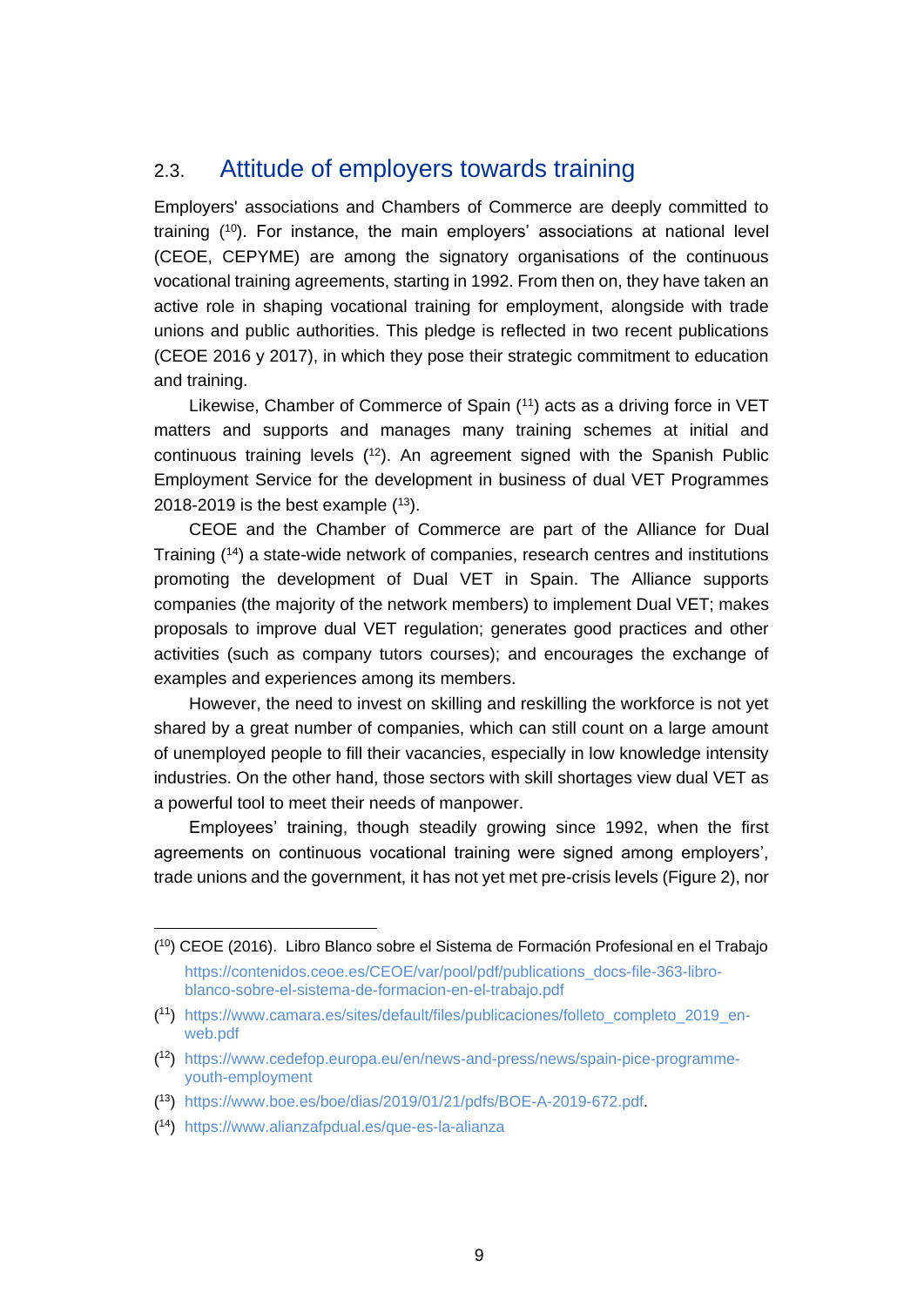has adult learning in general. These agreements have allowed the allocation of a part of the training quota, paid by employers and employees in different shares, to upskill and reskill employees, an incentive for the companies to develop training activities.





\* Percentage of companies that provide training for their workers with respect to the total number of companies.

*Source:* Fundae (2019), Key findings 2019.

 $\overline{a}$ 

As expected, company training tends to concentrate in permanent workers and bigger companies, with the (micro)small companies being the least engaged in training activities, considering that 90% of companies in Spain had one to nine employees in 2018 (<sup>15</sup>).

Much of the discussions among stakeholders about training in the last decades have revolved around the responsibility of employers, employees and the public authorities in providing the right skills to cope with the ever global demands, in short, about the training governance model and who and how it is paid  $(16)$ .

<sup>(</sup> <sup>15</sup>) INE. *Empresas por CCAA, actividad principal (grupos CNAE 2009) y estrato de asalariados [Companies by Autonomous Community, main activity (CNAE 2009 groups) and wage earner stratum].* <http://www.ine.es/jaxiT3/Datos.htm?t=298>

 $(16)$  For example, new provisions regarding in-company training for non-employees were passed in December 2018 (Head of State, 2018b), which set that practical training placements (for intermediate and higher level VET and university students) would imply the learner's inclusion in the Social Security system even if they were not remunerated, without generating unemployment benefits. The Social Security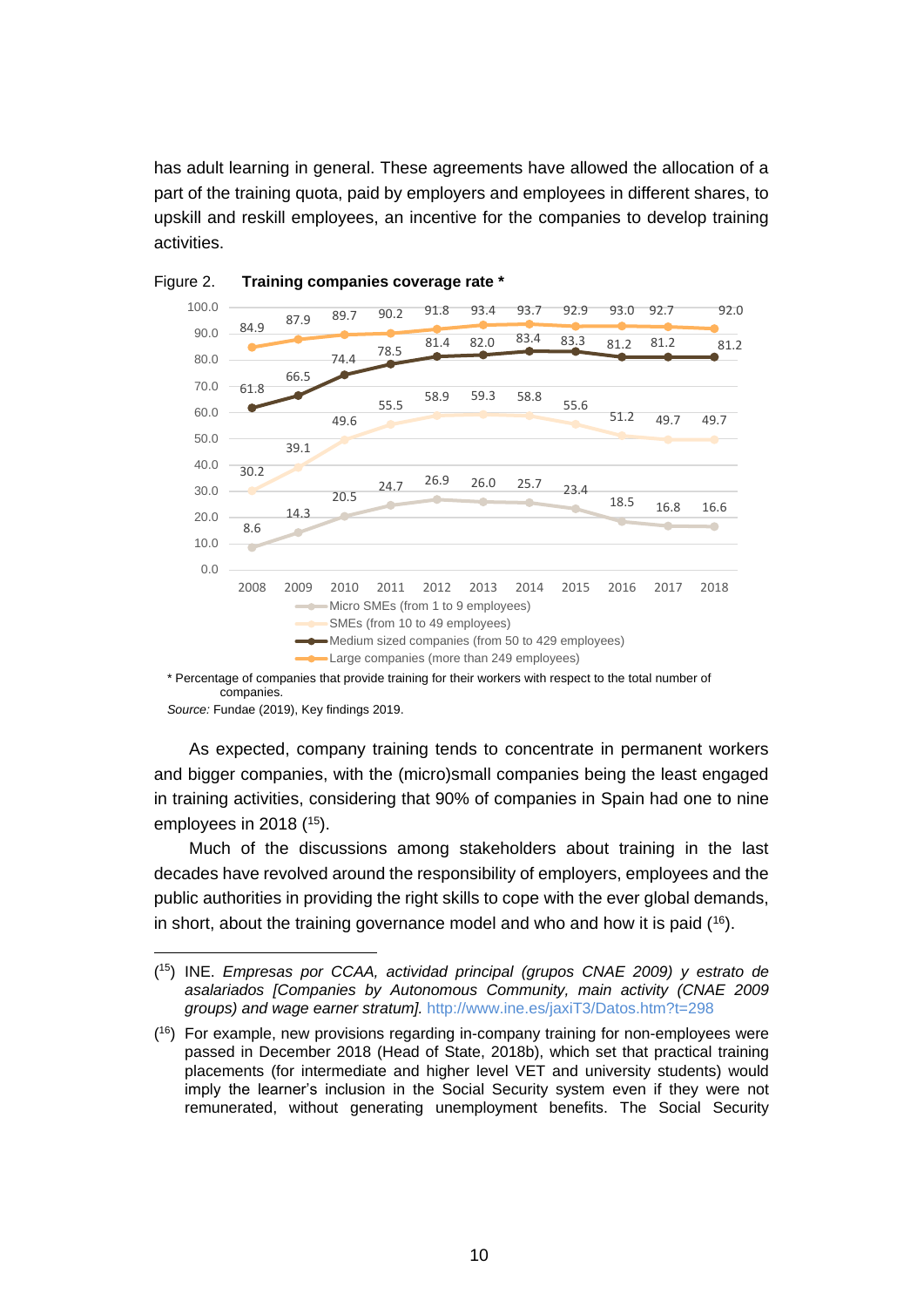## <span id="page-11-0"></span>2.4. International qualifications existence (and extent)

At national level, there are no vocational training programmes leading to any international qualifications so far, but there are plans to offer double VET degrees with partner country centres in the future (17). The first Strategic Plan for VET in the education scope, approved by the Council of Ministers in November 2019 (<sup>18</sup>) specifically addresses the intention of putting in place double degrees to allow students to gain a valid certification in two countries.

Some countries, like Germany, through the German Chamber of Commerce for Spain (<sup>19</sup>), promotes the training of qualified employees in companies through its Dual Vocational Training projects, in close cooperation with the German vocational school abroad (FEDA), which offers various dual training programmes in the administrative-commercial field since 1980, as well as in the technicalindustrial field since 2012. Students are trained according to the German model and obtain a German qualification, and only in some specific IVET programmes, it is possible to gain too the Spanish qualification. In the other cases, they must follow the standard procedure for the approval and validation of foreign degrees and studies of non-university education.

The Spanish Government is about to publish the national qualifications framework for lifelong learning and its referencing with the European framework (EQF). In a first phase, it will include formal qualifications of the education system and, in later phases, formal and non-formal accreditations from other bodies. In addition, at the next EQF meeting, a One-off VNFIL report in Spain will be presented with the existing set of elements and tools in the country for the

 $\overline{a}$ 

contributions would be those corresponding to the training and apprenticeship contracts (around 50  $\epsilon$  per month). Nevertheless, this measure had to be postponed. as it was very much contested by several stakeholders and would have led to a reduction of such placements.

<sup>(</sup> <sup>17</sup>) I Plan Estratégico de Formación Profesional del Sistema Educativo [1st Strategic Plan for Vocational Training in Education System]. [https://www.educacionyfp.gob.es/dam/jcr:1bc3728e-d71f-4a8e-bb99-](https://www.educacionyfp.gob.es/dam/jcr:1bc3728e-d71f-4a8e-bb99-846996d8a2f2/i-plan-estrat-gico-de-formaci-n-profesional-del-sistema.pdf) [846996d8a2f2/i-plan-estrat-gico-de-formaci-n-profesional-del-sistema.pdf](https://www.educacionyfp.gob.es/dam/jcr:1bc3728e-d71f-4a8e-bb99-846996d8a2f2/i-plan-estrat-gico-de-formaci-n-profesional-del-sistema.pdf)

<sup>(</sup> <sup>18</sup>) <https://www.educacionyfp.gob.es/prensa/actualidad/2019/11/20191122-planfp.html>

<sup>(</sup> <sup>19</sup>) More information on German Chamber of Commerce for Spain and their training programmes at: [https://www.feda-madrid.com/formacion-dual-alemana/;](https://www.feda-madrid.com/formacion-dual-alemana/) Regarding FEDA, more information available at: [https://www.feda-madrid.com/formacion-dual](https://www.feda-madrid.com/formacion-dual-alemana/)[alemana/](https://www.feda-madrid.com/formacion-dual-alemana/)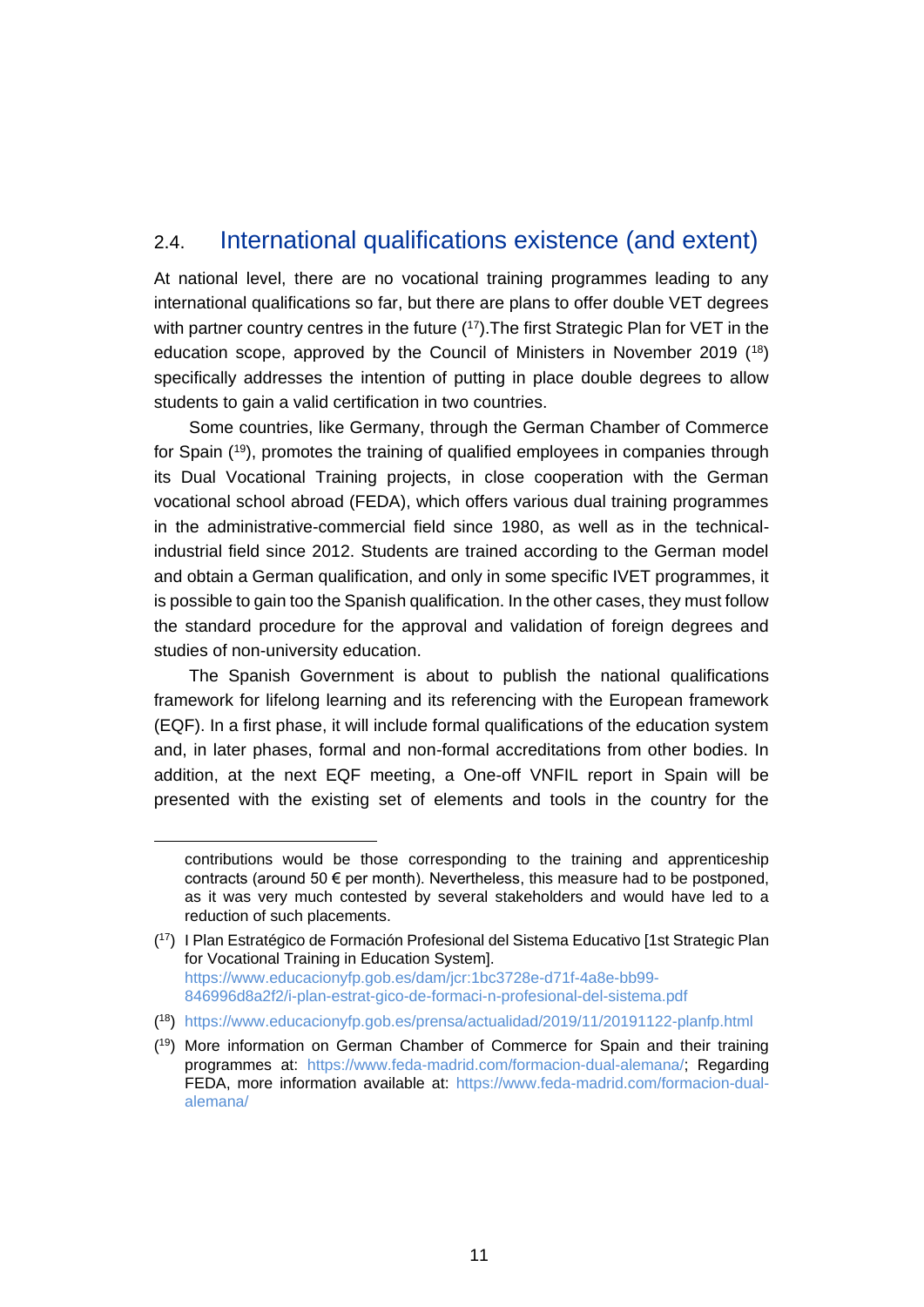validation of non-formal and informal learning, and their incorporation into official accreditations.

## <span id="page-12-0"></span>2.5. Other relevant factors

Language skills are an important factor for apprenticeship mobility and low levels of language proficiency are a major handicap. Spain ranks 25th out of a total of 33 European countries and 35th in the world according to the latest English Proficiency Index (<sup>20</sup>). Nearly 60% of Spaniards recognise that they can't speak, read or write in English, according to the latest poll from Spain's CIS state research institute  $(21)$ .

 $\overline{a}$ 

<sup>(</sup> <sup>20</sup>) <https://www.ef.com/wwen/epi/>

 $(2<sup>1</sup>)$  [https://elpais.com/elpais/2017/01/04/inenglish/1483542724\\_068710.html](https://elpais.com/elpais/2017/01/04/inenglish/1483542724_068710.html) and [http://www.cis.es/cis/export/sites/default/-](http://www.cis.es/cis/export/sites/default/-Archivos/Marginales/3160_3179/3162/es3162mar.pdf) [Archivos/Marginales/3160\\_3179/3162/es3162mar.pdf](http://www.cis.es/cis/export/sites/default/-Archivos/Marginales/3160_3179/3162/es3162mar.pdf)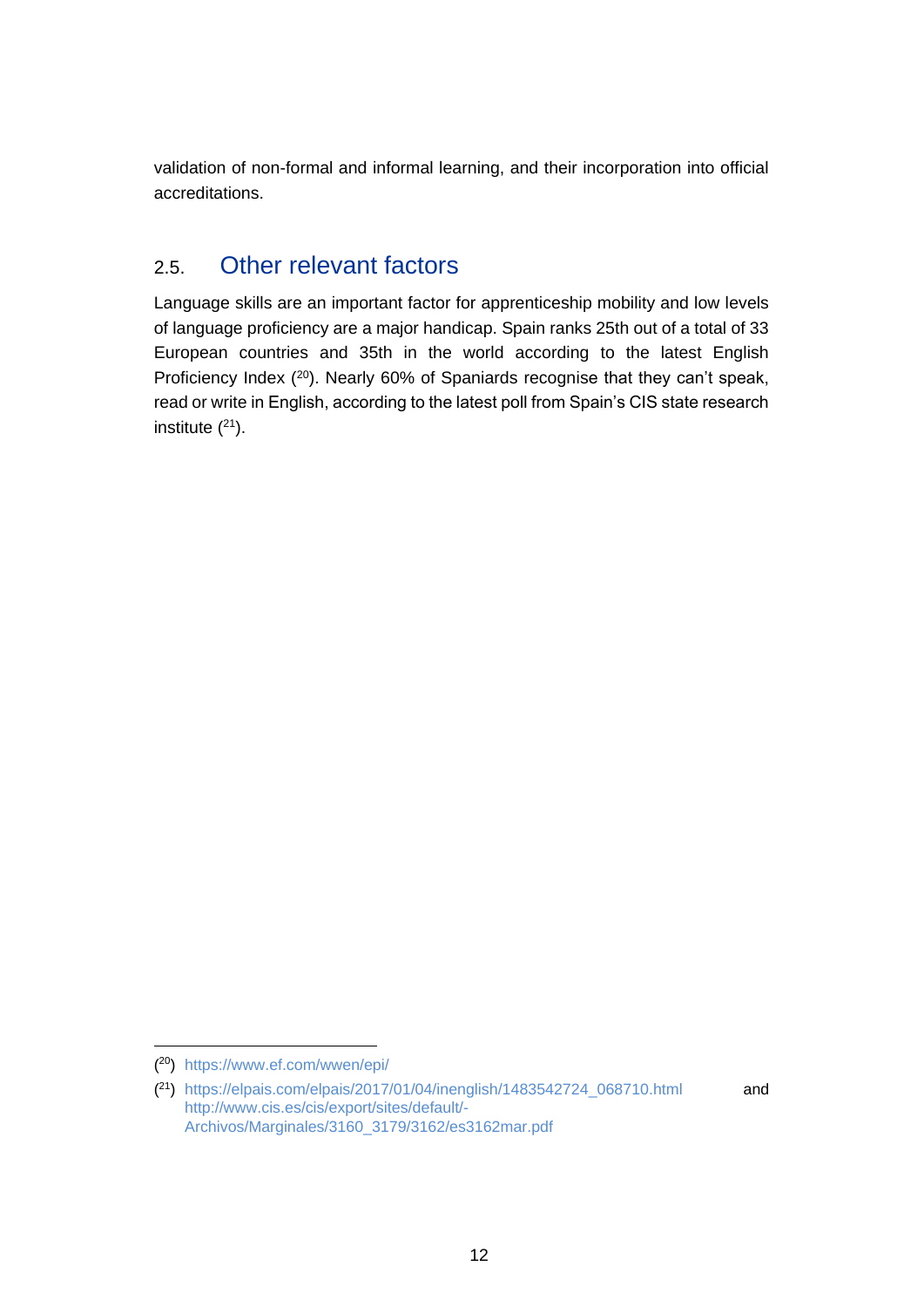#### CHAPTER 3.

# <span id="page-13-0"></span>The link between the apprenticeship scheme design and apprentices' mobility

Apprenticeship, or dual VET (FP Dual, in Spanish), shaped as a long-term systematic training that alternates periods at the workplace and in an education institution or training centre, is being implemented in Spain since 2012, with the establishment of the basis for the implementation of a dual system through the training and apprenticeship contracts (Ministry of the Presidency, 2012).

Training and apprenticeship contracts had been in place before but training was not subject to formal qualification and therefore, upon its completion, the students were not guaranteed to gain a qualification.

## <span id="page-13-1"></span>3.1. Apprenticeship type

#### <span id="page-13-2"></span>**3.1.1. The Spanish VET system**

The backbone of the VET system is the national catalogue of occupational standards (*Catálogo Nacional de Cualificaciones Profesionales,* CNCP), which comprises the most important occupations of the Spanish sector, to which all VET programmes leading to a formal qualification, awarded by education or employment authorities, are referenced. VET Programmes (in both strands) are arranged in 26 professional branches (Annex 1), and many of them can be taken either face to face or through virtual learning environments.

Apprenticeship, or dual VET in Spain, is embedded in the two strands in which VET is organised countrywide, initial VET (IVET) and vocational training system for employment. Thus, (Dual) VET covers the qualifications included in IVET, within the education system (VET diplomas), and those granted by the labour authorities (professional certificates, CdP).

#### <span id="page-13-3"></span>**3.1.2. Initial VET system**

The Spanish initial vocational education and training system, IVET, is organised in three training cycles:

- (a) *basic* (lower secondary ISCED 353), starting at 15 years of age;
- (b) *intermediate* (upper secondary ISCED 354), starting at 16 years of age; and
- (c) *higher* (tertiary ISCED 554) level, starting at 18 years of age.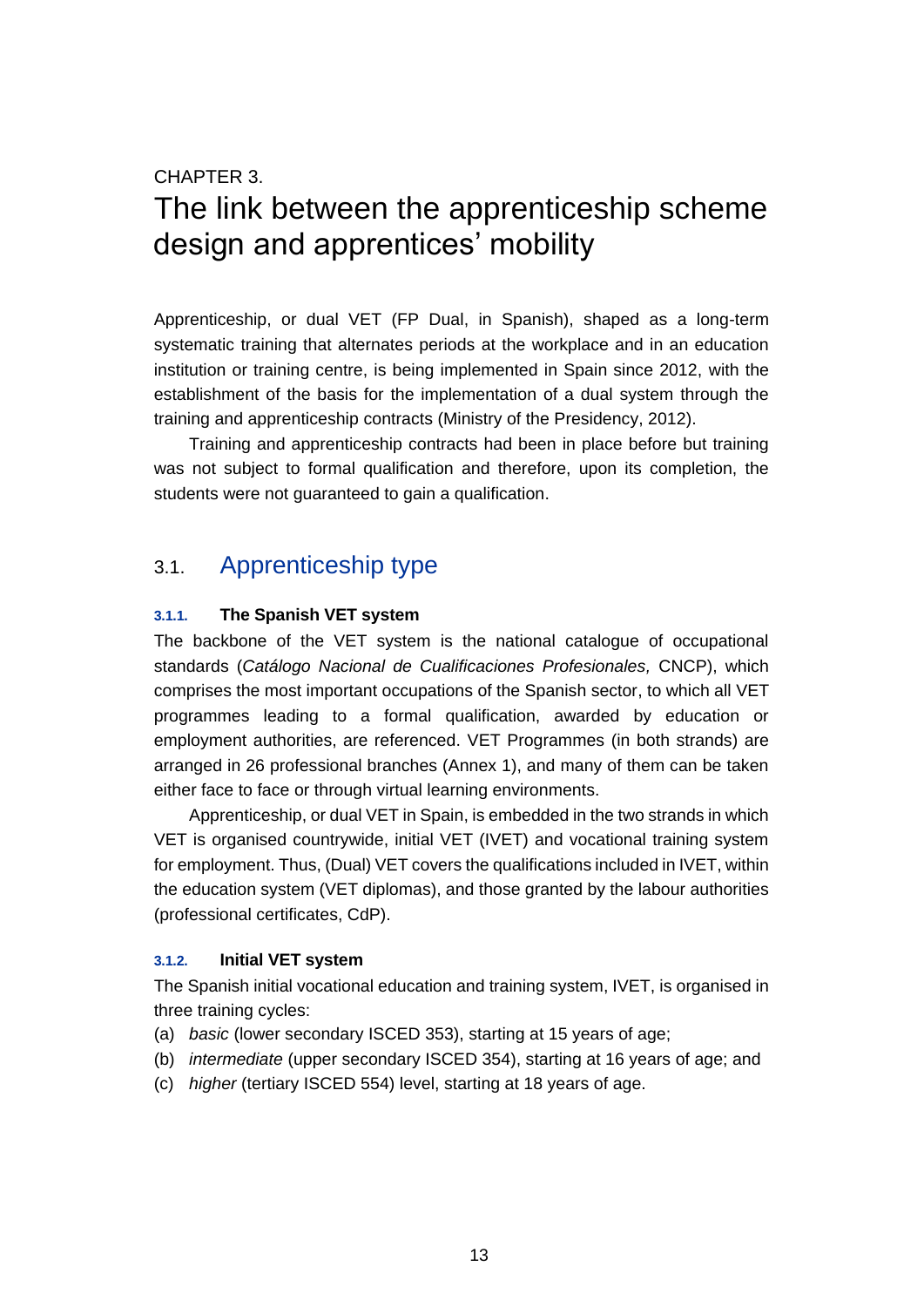As part of the education system, IVET is regulated by the 2006 Education Act (LOE) (Head of State, 2006) and the 2013 Act for the improvement of educational quality (LOMCE) (Head of State, 2013), and comprises more than 172 different programmes at basic, intermediate and higher VET levels (in addition to other specific training programmes in arts and design and in sports offered at ISCED 354 and 554 levels) which all lead to a qualification (VET Diploma – *Título*) with professional or academic validity (Table 1).

| <b>IVET Programmes</b> | <b>Total number of</b><br>programmes | <b>Duration</b> | <b>Range of hours for</b><br>on-the-job training<br>module |
|------------------------|--------------------------------------|-----------------|------------------------------------------------------------|
| Basic level            | 28                                   |                 | 240 hours                                                  |
| Intermediate level     | 57                                   | 2 000 hours     | 400 hours                                                  |
| Higher level           | 87                                   |                 | 400 hours                                                  |

| Table 1. |  | <b>Features of IVET programmes</b> |
|----------|--|------------------------------------|
|          |  |                                    |

*Source:* prepared by the author.

All IVET programmes last two years (2 000 hours) and are approved by Royal Decrees for 55-65% of national curricula, ensuring the validity and consistency of the qualifications throughout the country, being the other 45-35% of the curricula contents settled by regional authorities, according to the socioeconomic characteristics of the immediate environment.

IVET programmes are organised in modules that can be taken on a full or part time basis, face to face or through virtual learning environments (e-learning platforms). Similarly, all IVET programmes include a compulsory in-company module (<sup>22</sup>) (*formación en centros de trabajo, FCT)*. The duration of this module is set in the official syllabus of each IVET programme and varies from 240 hours in basic IVET to 400 hours in the two other IVET programme levels (Table 1).

#### <span id="page-14-0"></span>**3.1.3. VET programmes in the employment system**

On the labour scope, training for employment is mainly regulated by Act 30/2015 (Head of State, 2015), and professional certificate programmes – the official credential of an occupational standard granted by the employment authorities  $(^{23})$ , regulated by Royal Decree 34/2008- are arranged in three levels, according to the degree of complexity, autonomy and responsibility necessary to carry out a work activity (minimum one and maximum three). As in IVET, these VET programmes have a modular structure and include a compulsory in-company module (*módulo* 

 $(22)$  Learners with previous work experience may be exempt.

<sup>(</sup> <sup>23</sup>) SEPE. *Certificados de profesionalidad* [*Professional certificates*]. [https://www.sepe.es/HomeSepe/Personas/formacion/certificados](https://www.sepe.es/HomeSepe/Personas/formacion/certificados-profesionalidad.html)[profesionalidad.html](https://www.sepe.es/HomeSepe/Personas/formacion/certificados-profesionalidad.html)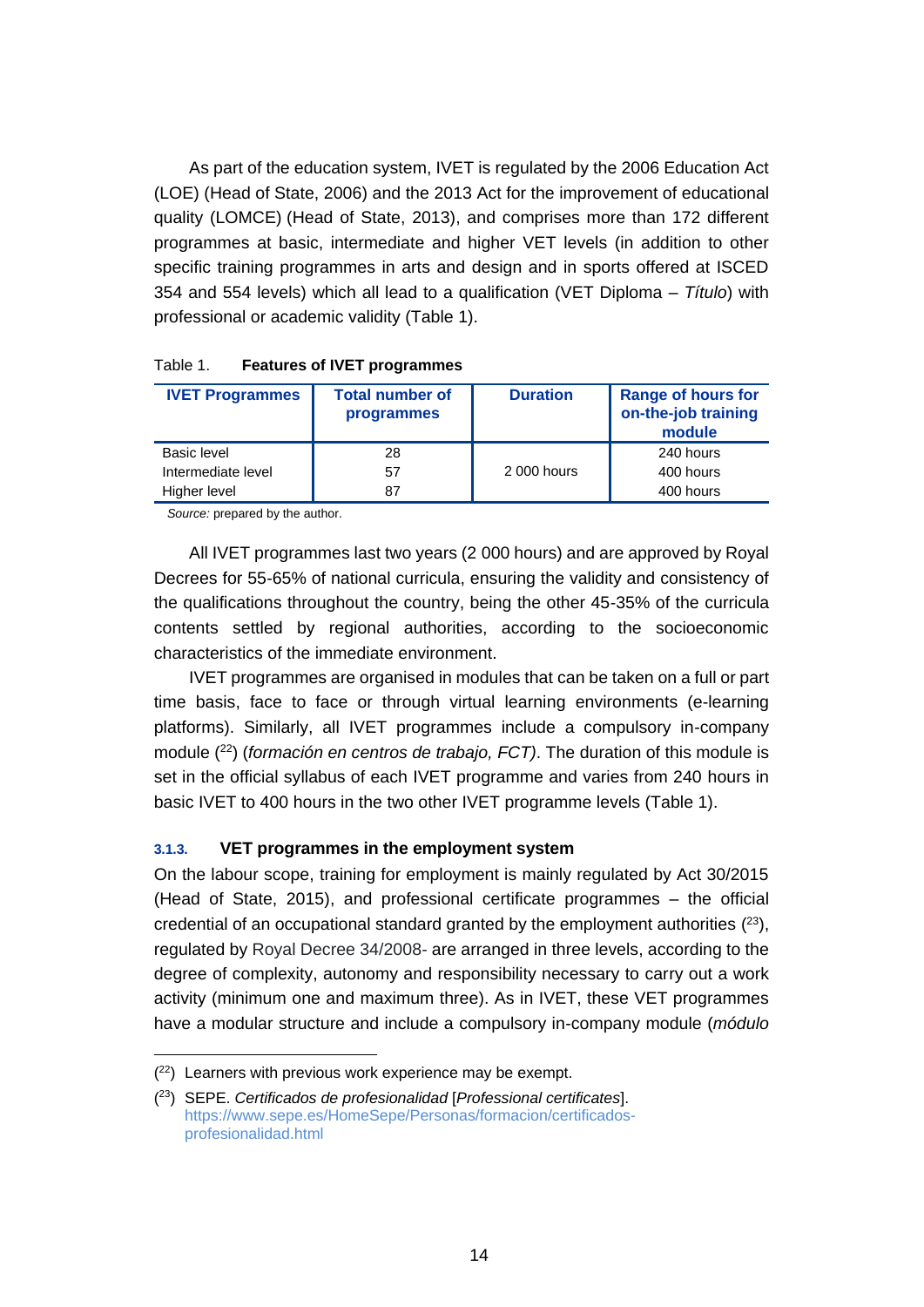*de formación práctica en centros de trabajo*) whose learning outcomes must be assessed in the workplace (Table 2).

| <b>Professional</b><br><b>Certificates</b><br>programmes by<br>level | <b>Total number of</b><br>professional<br>certificates<br>programmes | <b>Total duration</b><br>(range of hours by<br>professional<br>certificate<br>programme) | <b>Range of hours</b><br>for on-the-job<br>training module |
|----------------------------------------------------------------------|----------------------------------------------------------------------|------------------------------------------------------------------------------------------|------------------------------------------------------------|
| CdP Level 1                                                          | 77                                                                   | 200-540 hours                                                                            |                                                            |
| CdP Level 2                                                          | 252                                                                  | 180-920 hours                                                                            | 40-160 hours                                               |
| CdP Level 3                                                          | 254                                                                  | 240-1110 hours                                                                           |                                                            |

Table 2. **Features of the 583 professional certificate learning programmes**

<span id="page-15-0"></span>*Source:* prepared by the authors with the results obtained from SEPE's search tool of training specialities.

#### **3.1.4. Apprenticeships in the Spanish VET system**

The foundations of dual VET in Spain were established by Royal Decree 1529/2012 by which the contract for training and apprenticeship (hereinafter apprenticeship contract) was developed. It was a measure aimed at promoting youth employment and providing a vocational qualification to low qualified young people and school leavers.

Since 2012, various regulations (Ministry of the Presidency, 2012; MEYSS, 2014 and MEYSS, 2015a) have been passed to strengthen the links between companies and VET providers, to foster them to work together and to encourage greater involvement of students in the labour market during their training period.

In principle, any VET programme, either in the education or labour remit, can be offered in the dual modality and qualifications awarded are the same without specifying if acquired through a dual scheme. The time distribution between the VET centre and the company is the main feature that marks its dual nature. In some cases, it is possible that within the same student group in a specific IVET programme, only some of the students take the programme in a dual mode.

Dual VET in Spain can be divided in two different types, according to the managing scope of the training programme: one type in the education remit and one in the labour market remit.

In the education remit, dual programmes are carried out according to the approved dual training projects presented by the education centres to their regional educational authorities. The projects include collaboration agreements between companies and the education centres specifying, among other issues, their commitments to carry out the Dual VET project. Apprentices may receive some remuneration in the form of grant, a salary if training and apprenticeship contract are concluded, or not remuneration at all, depending on the region's regulation.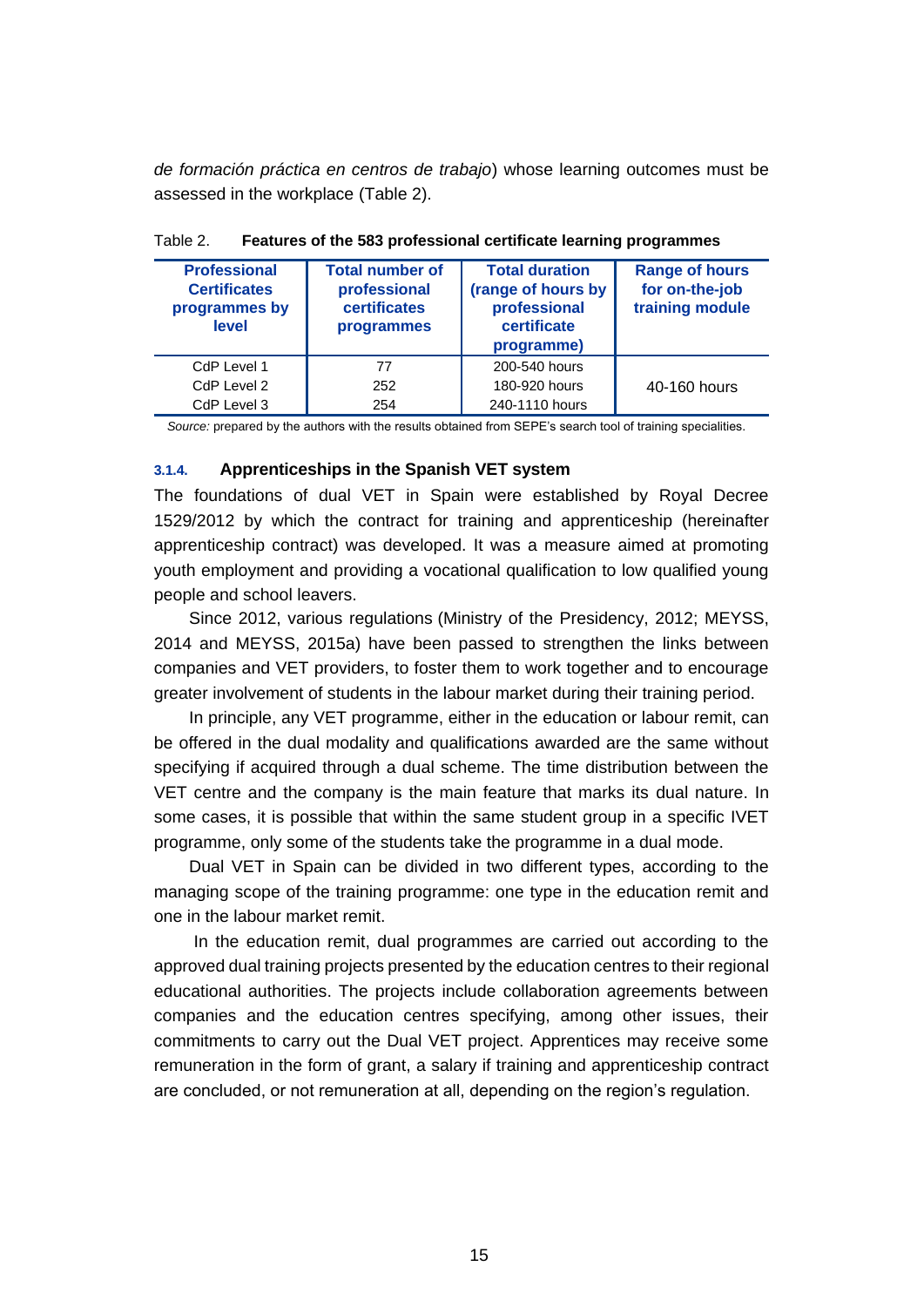Dual IVET is still a minority option among students, companies and training institutions. Overall, only around a 3% of IVET students are enrolled VET programmes in the dual modality (Table 3), involving less than 900 training institutions and just over 10 000 companies in 2016/17 (Sancha, Gutierrez, 2019).

Dual IVET programmes tend to concentrate at the intermediate and, especially, higher VET levels, in which apprentices are more mature, compared with the young age of basic VET students.

|                                  | 2016/17         |        |                 | 2017/18         |        |                 |
|----------------------------------|-----------------|--------|-----------------|-----------------|--------|-----------------|
|                                  | <b>Students</b> |        | Nº Dual         | <b>Students</b> |        | Nº Dual         |
|                                  | Total           | % Dual | <b>Projects</b> | <b>Total</b>    | % Dual | <b>Projects</b> |
| Basic VET (FP<br>Básica)         | 69 528          | 0.60%  | n.a.            | 71 795          | 0.52%  | 38              |
| Intermediate level<br>VET (CFGM) | 343 920         | 2.16%  | 778             | 343 645         | 2.36%  | 1 3 4 1         |
| Higher level VET<br>(CFGS        | 377 937         | 3.31%  | 1 1 2 3         | 397 684         | 3.55%  | 926             |
| <b>Total</b>                     | 791 385         | 2.57%  | 1 901           | 813 124         | 2.74%  | 2 2 6 7         |

Table 3. **Students at VET and % in Dual VET, 2016-18**

Data at  $19.11.2019$  n. a. = not available

 $\overline{a}$ 

*Source:* Prepared by the authors with data from Statistics Ministry of Education and Vocational Training. Extracted 22.11.2019.

In the labour remit, besides the school-based modality, VET programmes (professional certificates) can also be taken in the dual modality. In these cases, apprentices must have a training and apprenticeship contract  $(24)$ , and therefore, receive a salary. An agreement for the training activity is also signed by the company with the training centre (or the educational or labour authority providing the training), and with the apprentice.

During 2018, a total of 111 930 professional certificates were granted by the employment authorities  $(^{25})$ , 2.6% increase over the previous year. However, the distribution of training and apprenticeship contracts by type of VET programme (Annex 2) shows the limited number of professional certificates programmes taken though the dual VET formula (13 985 authorisations granted in 2018) though its modular structure allows for partial accreditation (20 826 granted in 2018), The

 $(24)$  Whenever a training and apprenticeship contract (for an IVET programme or a professional certificate) is concluded, the regional public employment service has to authorise the beginning of the training activity.

 $(25)$  Data from the State Public Employment Service, Annual report 2018.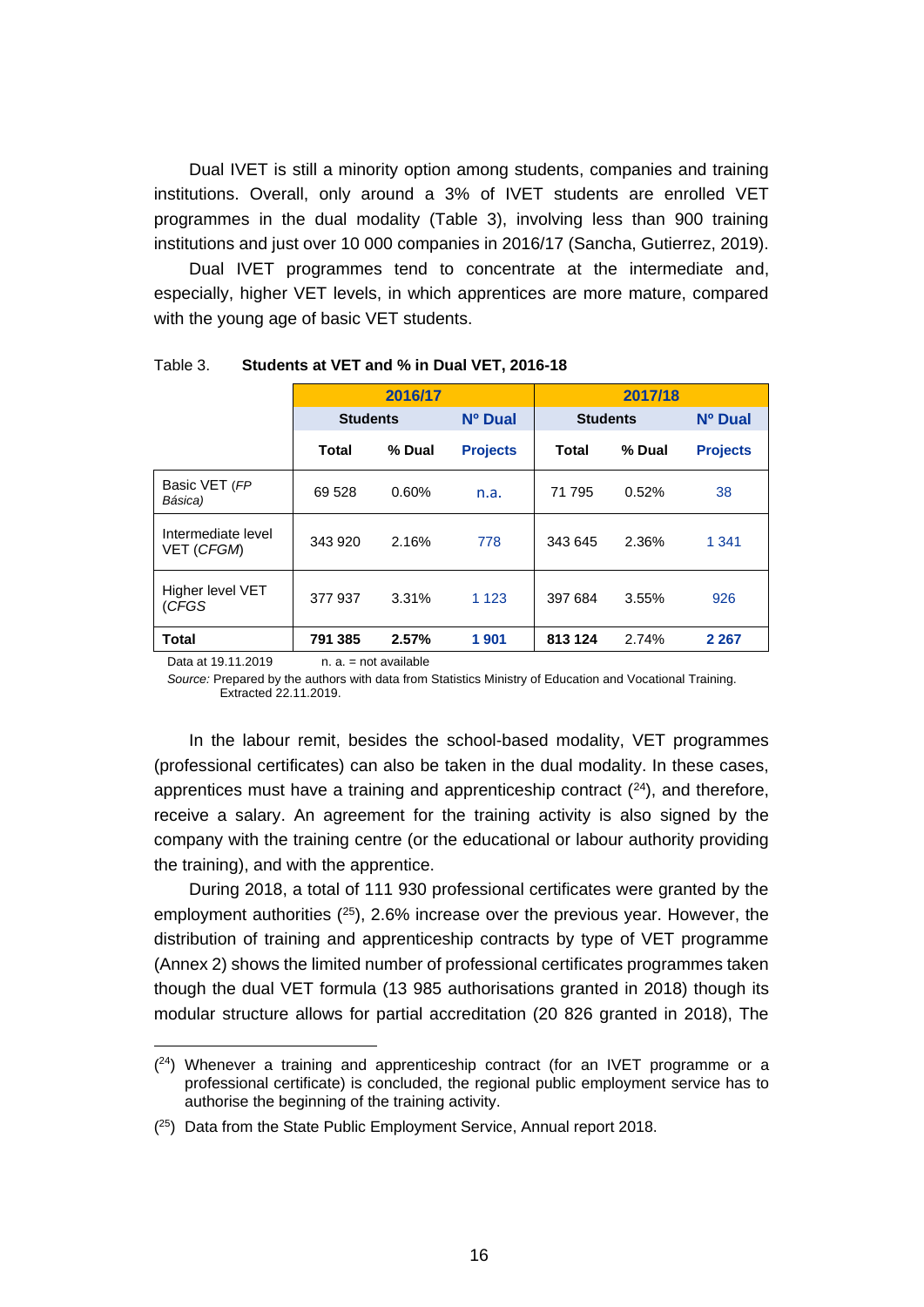strong territorial differences in the use of this contract type can also be observed in Annex 2.

The number of training and apprenticeship contracts (totalling 52 803 considering training programmes offered by both the education and employment authorities in 2018) increased slightly with respect to 2017 (9.3%) (Table 4). As regards occupations, these contracts continued to be concentrated in the subgroups of salaried workers in restaurant services and in store and warehouse employees.

| Table 4. |  | Evolution of Training and apprenticeship contracts, 2014-19 |
|----------|--|-------------------------------------------------------------|
|----------|--|-------------------------------------------------------------|

| 204/<br>2014 | 2015      | 2016            | ד גמי          | 2018            |
|--------------|-----------|-----------------|----------------|-----------------|
| 139 864      | 923<br>74 | 384<br>ໍົ<br>Δŀ | 247<br>48<br>™ | 803<br>- -<br>ັ |

*Source*: Prepared by the authors with data from SEPE's Annual Synthesis of the Labour Market.

The decrease in the number of training and apprenticeships contracts since 2016 can be explained by the fact that, since that year, these contracts must be linked to a VET programme leading to an official qualification (full or partial) issued either by the education authorities (VET diplomas) or the employment authorities (professional certificates). Training not leading to qualifications/certificates has been since then discontinued, unless it is complementary to the qualification programme undertaken by the apprentice (other kind of non-formal training related to the company or worker´s needs), but in this case, it must be authorised by the regional or state employment service.

The salary is set by the collective agreement in proportion to the actual working time and is never lower than the minimum wage. The effective working time (work-based learning), compatible with that dedicated to training activities, cannot be more than 75% of the maximum working time during the first year, or 85% during the second and third years.

In line with European recommendations, and within the national Youth Guarantee implementation plan ( <sup>26</sup>) different incentives for learners and companies to engage in dual training through apprenticeship contracts have been put in place. The hired apprentice benefited from a 100% reduction in social security contributions, total social protection, unemployment benefit and training (with a minimum of 25% of working hours of training the first year and 15% during the second and third year).

<sup>(</sup> <sup>26</sup>) MEYSS (2013). *Spanish National Youth Guarantee Implementation Plan.* [http://www.mitramiss.gob.es/ficheros/garantiajuvenil/documentos/plannacionalgarant](http://www.mitramiss.gob.es/ficheros/garantiajuvenil/documentos/plannacionalgarantiajuvenil_es.pdf) [iajuvenil\\_en.pdf](http://www.mitramiss.gob.es/ficheros/garantiajuvenil/documentos/plannacionalgarantiajuvenil_es.pdf)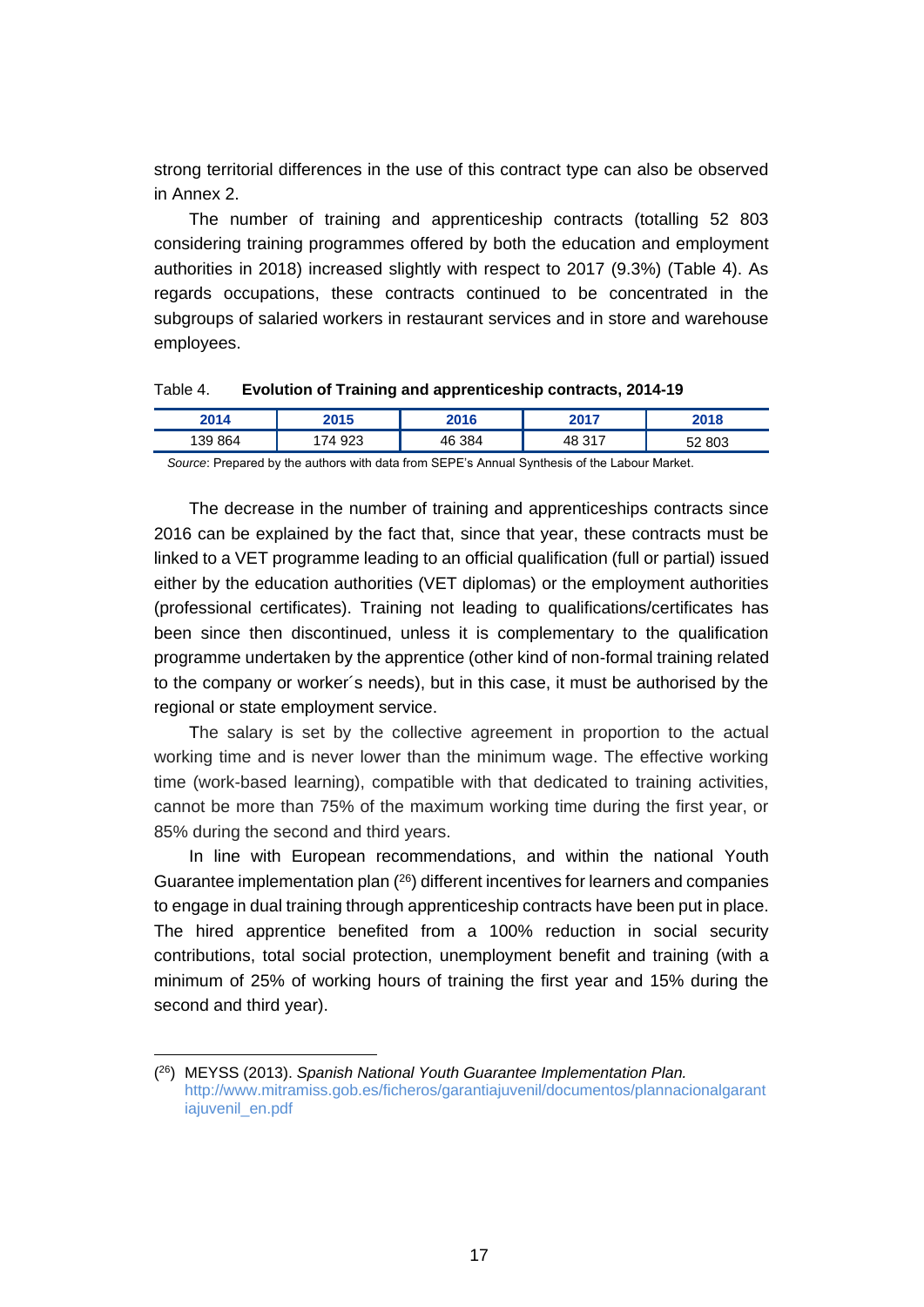At the end of 2018, a new regulation (RD 28/2018) was passed with an impact on this type of contracts: it revoked the financial support to young people enrolled in the National Youth Guarantee System who sign a training and apprenticeship contract and the incentives when such contracts are turned into permanent contracts, which were set in Law 6/2018 (<sup>27</sup>), of General Budgets of the State for the year 2018 (Head of State, 2018a). These measures affect training and apprenticeship contracts and conversions into open-ended ones signed after this Royal Decree-Law while establishing a transitional regime that allows the aid or contracts in force to continue as before.

#### <span id="page-18-0"></span>**3.1.5. Mobility prospects in Dual VET programmes**

All stakeholders agree that Dual IVET projects are not a feasible option for all VET programmes and that is not going to replace the school-base itinerary.

Mobility is easily organised in IVET programmes in Spain (both at Intermediate and Higher levels). The in-company-training module at a European company is the usual choice allowing a medium-long term mobility (average of two to three months). This mobility period is recognised in all cases, regardless of the region the students come from.

Mobility experiences of apprentices would more likely happen at Higher IVET level for the following reasons: apprentices are more mature (over 18 years old) and it is easier for them and their families to take the decision about being away; programmes are more advanced (EQF 5) and companies can benefit better from their skilling; the 400 hours in-company module (also available at Intermediate VET level) represents the optimal choice to have a mobility experience. However, mobility funding applied to these students (considered at tertiary level) is lower than for those at intermediate VET (upper secondary), which poses an obstacle for the students at the higher level.

Mobility experiences in IVET could increase if more friendly mechanisms were put in place to have recognition for the training acquired abroad, particularly if they

 $(27)$  It regulated a measure of activation and job placement of young beneficiaries of the National Youth Guarantee System, setting some financial support aimed at young people under 30 in the National Youth Guarantee System who initiate a training action through a training and learning contract. Also, it set as an additional incentive, a specific bonus to the Social Security contributions, to encourage conversion into permanent contracts those training and apprenticeships ones held with young people who would have received the accompanying financial support. Nevertheless, since it entered into force on 4 August 2018, it was detected that this financial aid was not effective, both because the number of applications submitted to date, and because its misrepresentation, which led to the paradoxical situation of apprentices having higher salaries than their tutors.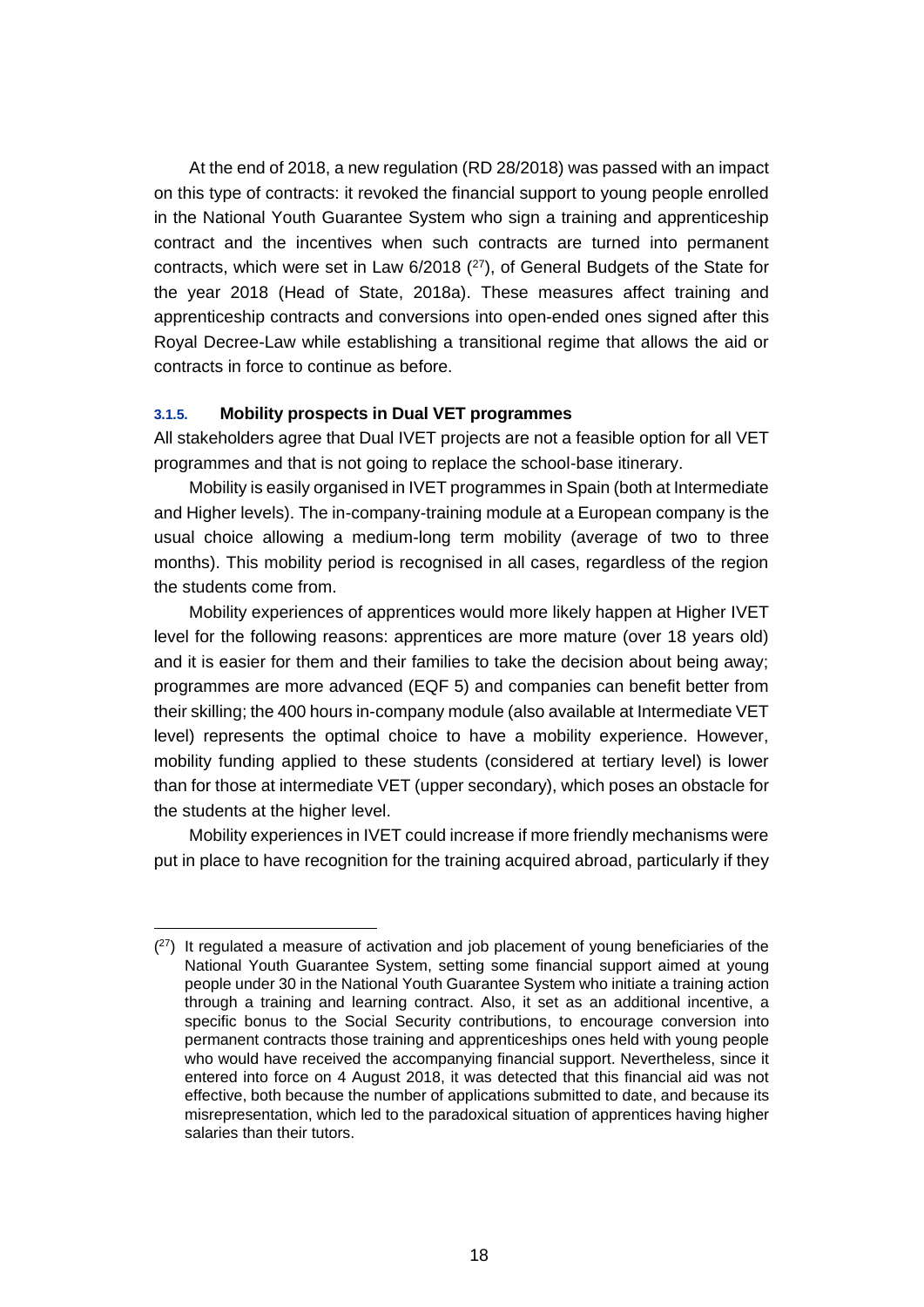were straightforward. Likewise, increasing the length of the in-company module will promote long term mobility experiences.

A further study would be needed to assess which implementation model in the different regions support better mobility experiences.

Mobility of students in professional certificate programmes is increasing. However, in the case of apprentices with a training and learning contract undertaking a professional certificate programme, mobility is hampered by how the regulation sets the conditions to monitor the training aspects of such contract. The on-the-job training module has to be assessed at the work place by a school-trainer who has to fulfil the requirements set in each of professional certificate's modules, and who would have to travel and carry out the teaching/assessment in the foreign company. Besides, and especially when these training programmes are funded through public funds, training providers are monitored by the public employment services to verify they meet the conditions set by the regulations regarding the delivery of professional certificate programmes (MEYSS, 2013a), whether face-toface, e-learning or dual training. This may include visits to training providers to gather physical evidence and testimonies about their implementation.

However, to facilitate mobility for professional purposes, not only between countries but also between sectors, Europass Supplements (<sup>28</sup>) are available in English and Spanish on the 583 professional certificates, which are a great support in selection processes for job offers in Europe as well as in Erasmus + grants.

The possibility of e-learning, both in IVET and CVET, could be considered as an enabler for mobility experiences, as the learning elements comply with the national requirements for achieving the corresponding qualification, and the mobility experience can be devoted to the work-based elements.

Again, in both education and employment VET programmes, complementary training, out of the scope of the qualification learning programme, like languages or company's specific working methods could also be used for mobility experiences, though it will have to take place after the official programme has finished.

#### <span id="page-19-0"></span>3.2. Governance

The decentralisation of the Spanish state involves the adoption of an administration model that divides competencies between the state and the 17 regions, as well as

<sup>(</sup> <sup>28</sup>) [https://www.sepe.es/HomeSepe/Personas/formacion/certificados](https://www.sepe.es/HomeSepe/Personas/formacion/certificados-profesionalidad/suplementoseuropass.html)[profesionalidad/suplementoseuropass.html.](https://www.sepe.es/HomeSepe/Personas/formacion/certificados-profesionalidad/suplementoseuropass.html) For Europass supplements for the IVET programmes, please check: [http://www.todofp.es/orientacion-profesional/itinerarios](http://www.todofp.es/orientacion-profesional/itinerarios-formativos-profesionales/movilidad/que-es-el-suplemento-europass/titulos-loe.html)[formativos-profesionales/movilidad/que-es-el-suplemento-europass/titulos-loe.html](http://www.todofp.es/orientacion-profesional/itinerarios-formativos-profesionales/movilidad/que-es-el-suplemento-europass/titulos-loe.html)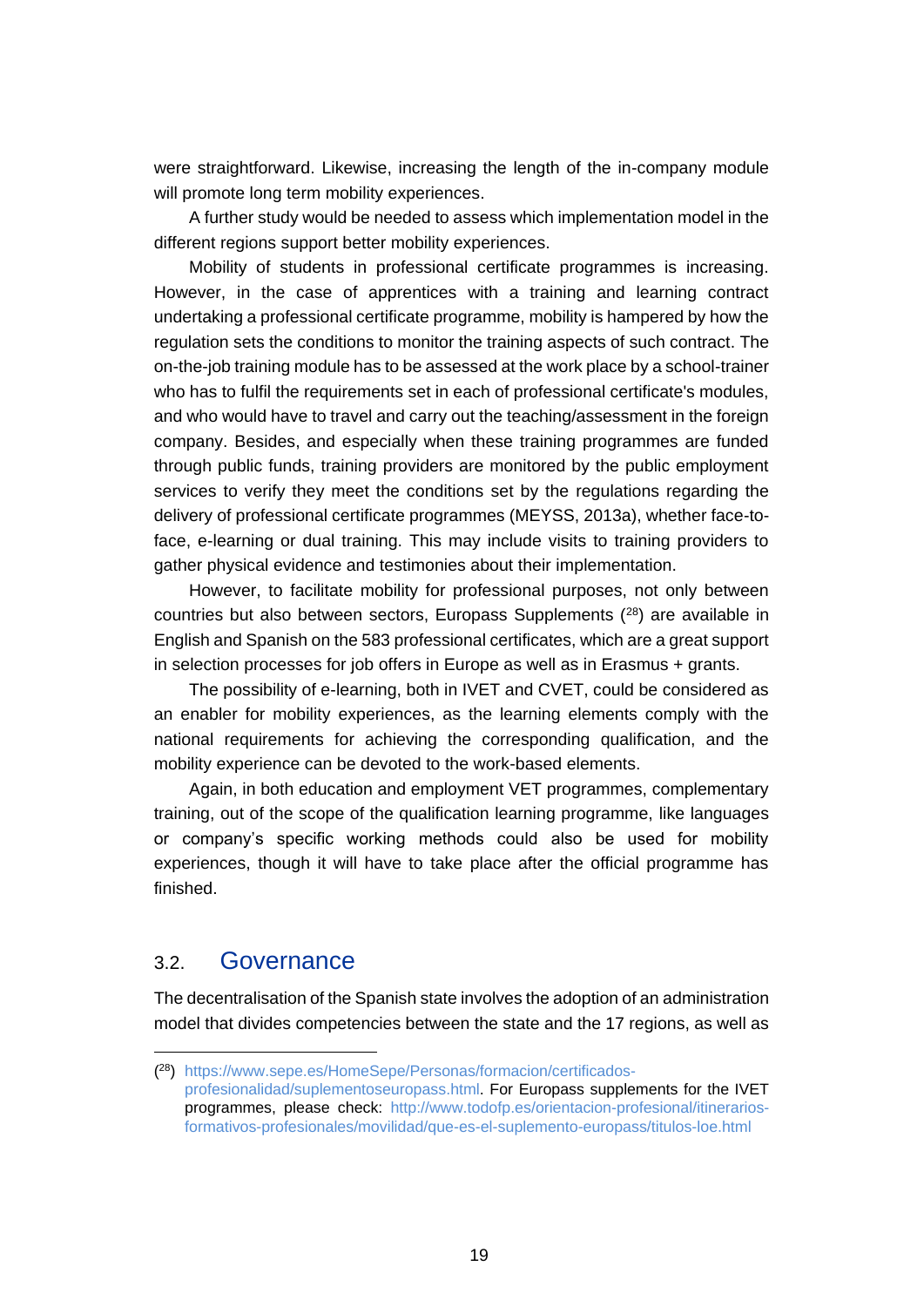two autonomous cities (Ceuta and Melilla), for both strands, i.e. IVET and VET for employment.

In the case of IVET, the Ministry of Education and Vocational Training (hereinafter education ministry) is in charge of proposing and setting up national VET policy, whereas regional authorities have executive and administrative competences for managing the education system in its own territory.

Different bodies ensure the right coordination and governance of the education system: the sectoral education conference is the coordinating body for education at national and regional levels, made up of the minister of education and the regional councillors with competence in the matter; the General Council for Vocational Training (*Consejo General de la Formación Profesional,* CGFP) is an advisory body on VET policy, comprising representatives of education and employment authorities, at different levels, and of social partners (employers and trade unions).

The latest regulation on the education system, Organic Act 8/2013 (LOMCE Act), merely introduced the concept of Dual VET in the Spanish Educational System, leaving many aspects open for further developments. This situation has led many regional authorities to implement dual VET with great differences among them. A long promised national regulation, greatly demanded by various stakeholders, is still pending, as the necessary political consensus has not been reached yet.

In order to deliver a dual VET programme, the training centre has to get approval from the regional authorities to a project detailing the main features of the training programme to be delivered in a dual mode. Afterwards, these projects are formalised with the company/s, which previously participated in its elaboration, through a training agreement.

The training institution's tutor is the final responsible for the student's learning assessment, though the company's tutor assessment has also to be considered.

The apprenticeship contract for IVET is regulated by the Ministry of Labour, Migrations and Social Security (hereinafter labour ministry), complying with general labour rules. The Workers' Statute, in its last modification, defines in its article 11.2 the contract for training and apprenticeship as "the professional qualification of workers in a scheme of alternating paid work in a company with training activity received within the framework of the vocational training system for employment or the education system".

Main bodies involved in vocational training for employment are, besides the general council for vocational training, the sectoral conference on labour affairs (*Conferencia Sectorial de Empleo y Asuntos Laborales*), which is the coordination and cooperation body between the central government and the regions in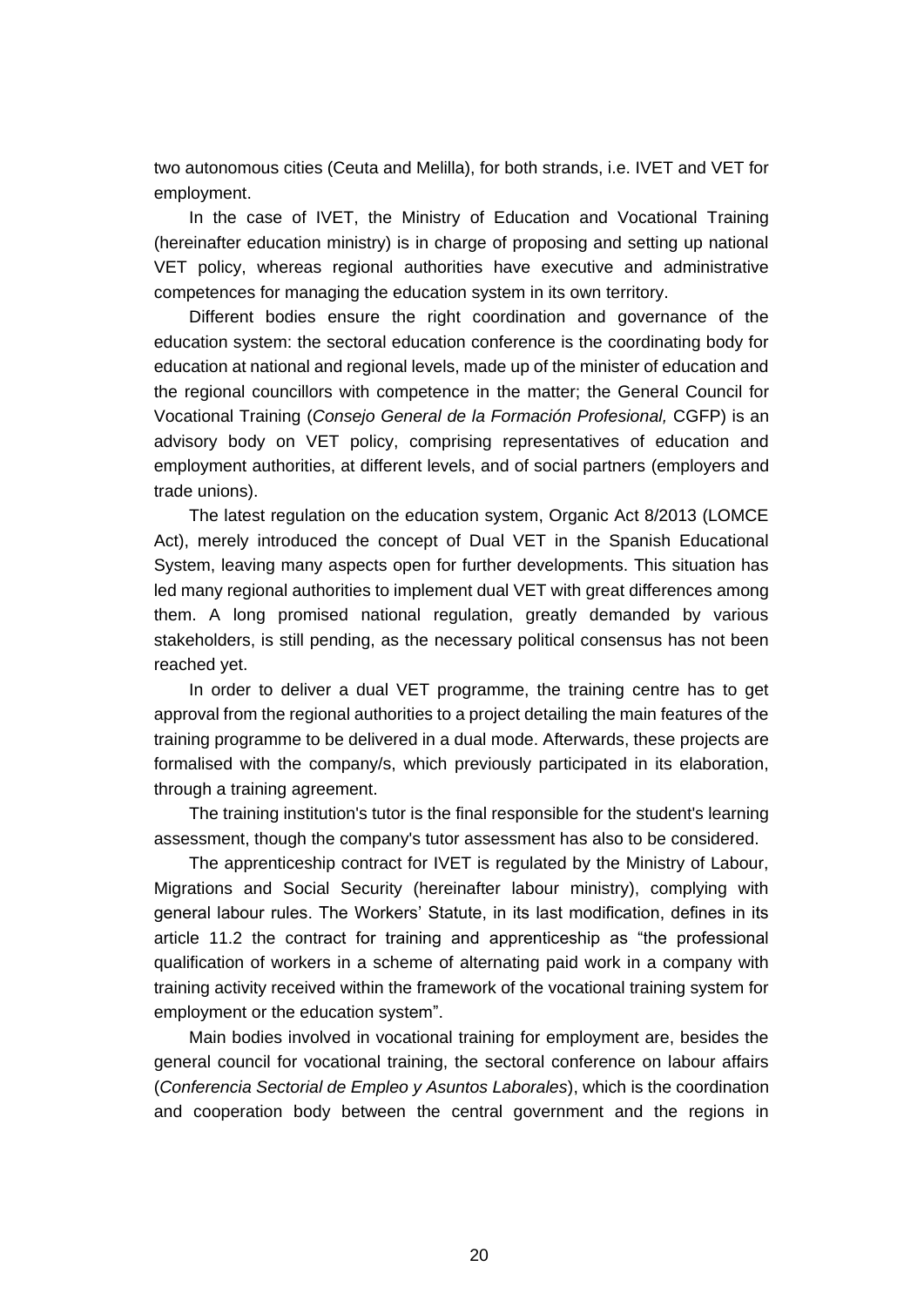employment policy; and the General council for the national employment system (*Consejo General del Sistema Nacional de Empleo*), the main consultative and participatory body for public authorities and social partners.

The regional public employment service where the work centre is located has to authorise the start of the training activity within the apprenticeship contract, and the training provider must also be accredited to deliver the VET programme (VET diploma or professional certificate).

The State Public Employment Service (SEPE) has made great efforts in the last few years to offer the possibility of taking professional certificate programmes in the e-learning modality. Thus, during 2017, over 48 thousand workers with an apprenticeship contract receive the corresponding training with public financing, through bonuses in Social Security contributions, for an amount greater than 90 million euros. The bonuses for training given through the e-learning modality accounted for 93.07% of the total, compared to 6.93% of face-to-face modality (SEPE, 2018).

The Spanish Service for the Internationalisation of Education (SEPIE) is the National Agency for the management, dissemination, promotion and impact studies of the new Erasmus + programme in the field of education and training (2014-20). In addition, it coordinates and participates in national and international projects. SEPIE used to be under the ministry of education, but last government reshuffling placed it under the ministry of science, innovation and universities. As higher level VET is considered tertiary education, students' mobilities projects within this level are managed as higher education, which has an impact, for example, in the grants' rate, being lower than those for intermediate VET level students.

Mobility experiences may benefit from this decentralisation model as each region can design and put in place the mechanisms which, within their scope, best can promote either dual VET and/or mobility experiences more adjusted to their features. Nevertheless, some stakeholders, particularly companies and employers' organisations, claim about how the different regional implementation models are a drawback for certain employers based in more than one region, which have to coordinate and adapt their apprenticeship/mobility policies to more than one reality, demanding greater managing efforts. Political instability is preventing that a long awaited regulation on Dual VET is approved.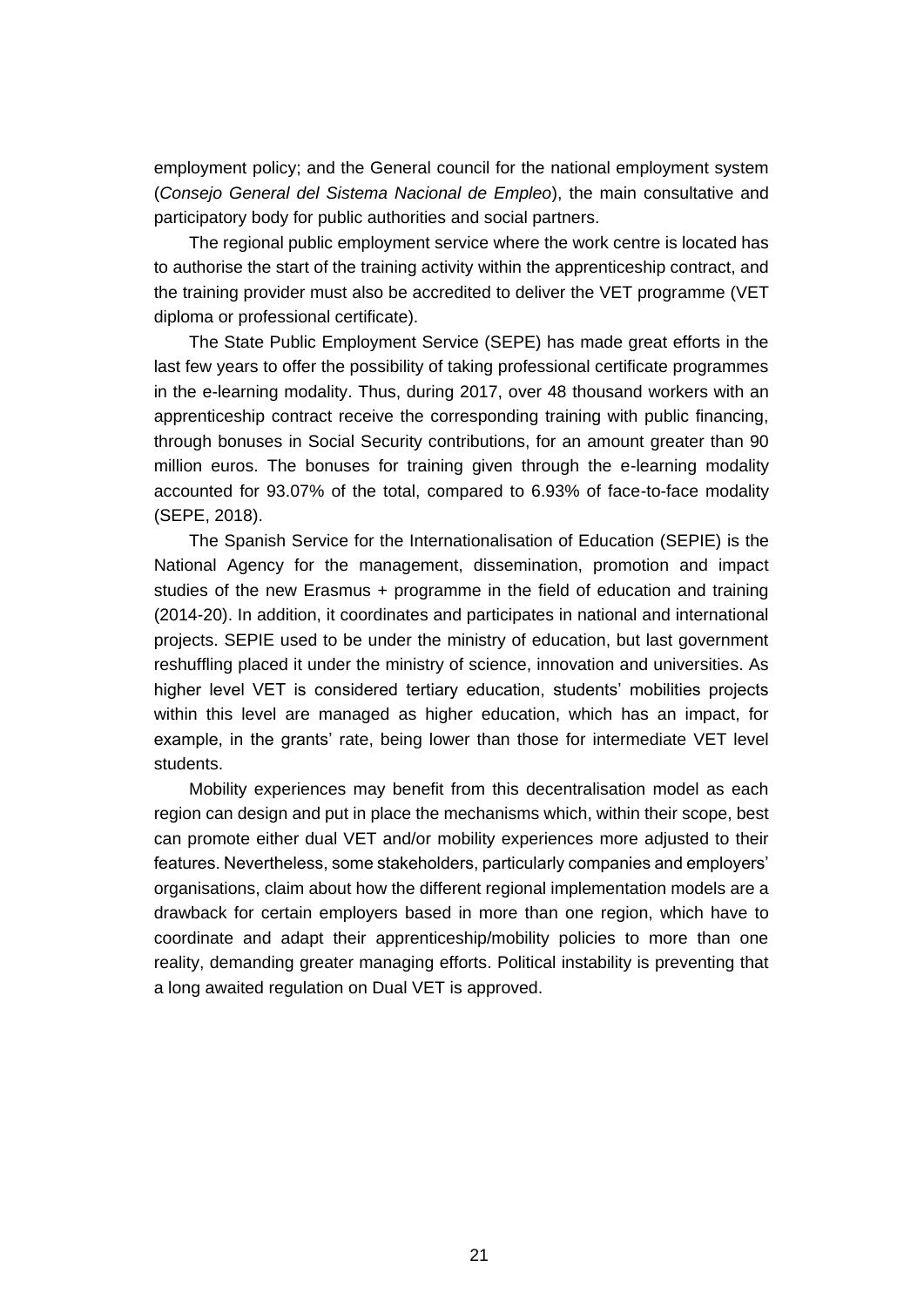### <span id="page-22-0"></span>3.3. Duration

 $\overline{a}$ 

Education VET programmes, of 2 000 hours, are usually organised in two school years which can be up to three in the case of the dual modality (Table 1 in Section 2.1.2).

In the employment system, the total duration of the professional certificate programmes varies, according to the structure of competences and learning outcomes to be acquired without reference to a specific academic year (Table 2 in Section 2.1.2). Apprenticeship contracts can last between 1 and 3 years and be signed by people aged between 16 to 30 years old (or 25 when the unemployment rate is under 15%) (Head of State, 2018b) with low-level qualifications  $(29)$ . There is no age limit for people with disabilities or who experience social exclusion.

Training time is stated in the contractual conditions between the company, the training provider and the student and varies from a minimum 25% of the total working day of the first year to a 15% the following second and third year. In 2013, the training aspects referring to the identification of a tutor in the company, modality of training and the possibility of face-to-face training in a school, e-learning or distance training in the education system within this dual system as well as evaluation and accreditation of the qualification procedure and the role of the incompany tutor were defined in the Apprenticeship and training contract template.

Each Autonomous Community establishes how many hours of the training programme (2 000) equals each hour of training in the company. Thus, for example, in Andalusia one hour is equivalent to one hour of training in the educational centre; in Catalonia, two equals one, and in Madrid eight equals six (Caballero, Lozano y García, 2018).

Likewise, the company receives from the educational centre a proposal with the activities that the student could carry out in it. This activity plan is used as a starting point and is modified and / or completed according to the training that the company can offer the student. In other regions, those responsible for the different Dual VET projects, in the training institution and in the company, agree on how to distribute the training curriculum between the two: what part is to be carry out by apprentices in the workplace and in the classroom. In general terms, the company sets the tasks that the apprentice can perform according to their activity and characteristics, and the training institution relates them to the training contents/learning outcomes of the training modules that comprise the VET programme.

The Dual project states the training programme to be delivered, the scheduling of the training modules, the duration and distribution of time and contents between

<sup>(&</sup>lt;sup>29</sup>) People with no university, higher or intermediate VET qualification or equivalent.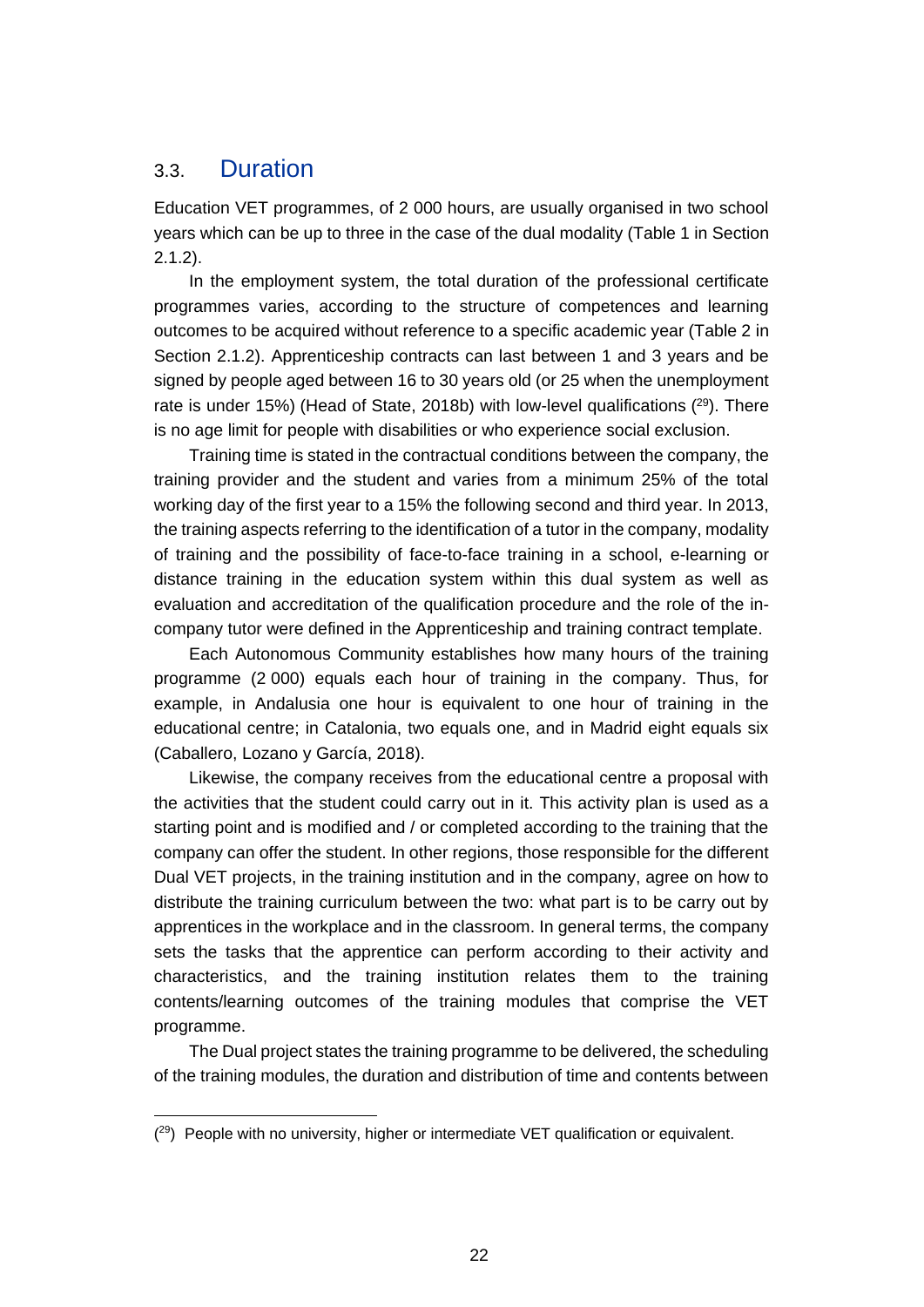centre/company activities, the evaluation and marking criteria, the use of apprenticeship contracts or a grant system, working hours and timetable, the conditions to be fulfilled and the obligatory insurance.

## <span id="page-23-0"></span>3.4. Organisation of alternance

Each region has developed its own model for apprenticeship implementation for both the IVET strand and VET for employment, which since school year 2012/13 has been evolving. These implementation models (30) span from training exclusively taking place at the education centre, where the training acquired will be combined and alternated with the work performed in the company, to training shared between the training centre and the company, based on a system of coparticipation between the training institution and the company  $(31)$ . There is also the possibility of training exclusively at the company (not possible in the IVET strand).

There are as well great disparities in the implementation model of the alternating period. Some regions set that the time in the company has to be at the end of the school training, the second or third year, whereas in other regions, the work activity in the company can start from the first quarter of the first year, in the case of IVET programmes.

Likewise, the possibility for the apprentice to have or not have an apprenticeship contract or some type of grant  $(32)$  is determined by regional authorities and/or the receiving company.

 $(30)$  As specified in article 3 of Royal Decree 1529/2012 which sets the rules for the training and apprenticeship contract and the basis of Dual Vocational Training.

 $(3<sup>1</sup>)$  In this case, the company must have the due authorization of the educational and/or labour administration to be able to provide the training, acting as an assigned centre.

 $(32)$  In this case, apprentices receive a remuneration that varies according to the Autonomous Community, as some of them have set a minimum amount. Likewise, in some territories a minimum and maximum period is also fixed for the duration of the grant scheme applicable by each academic year. The company must pay contributions on behalf of the student-apprentice to the Social Security, also with bonuses.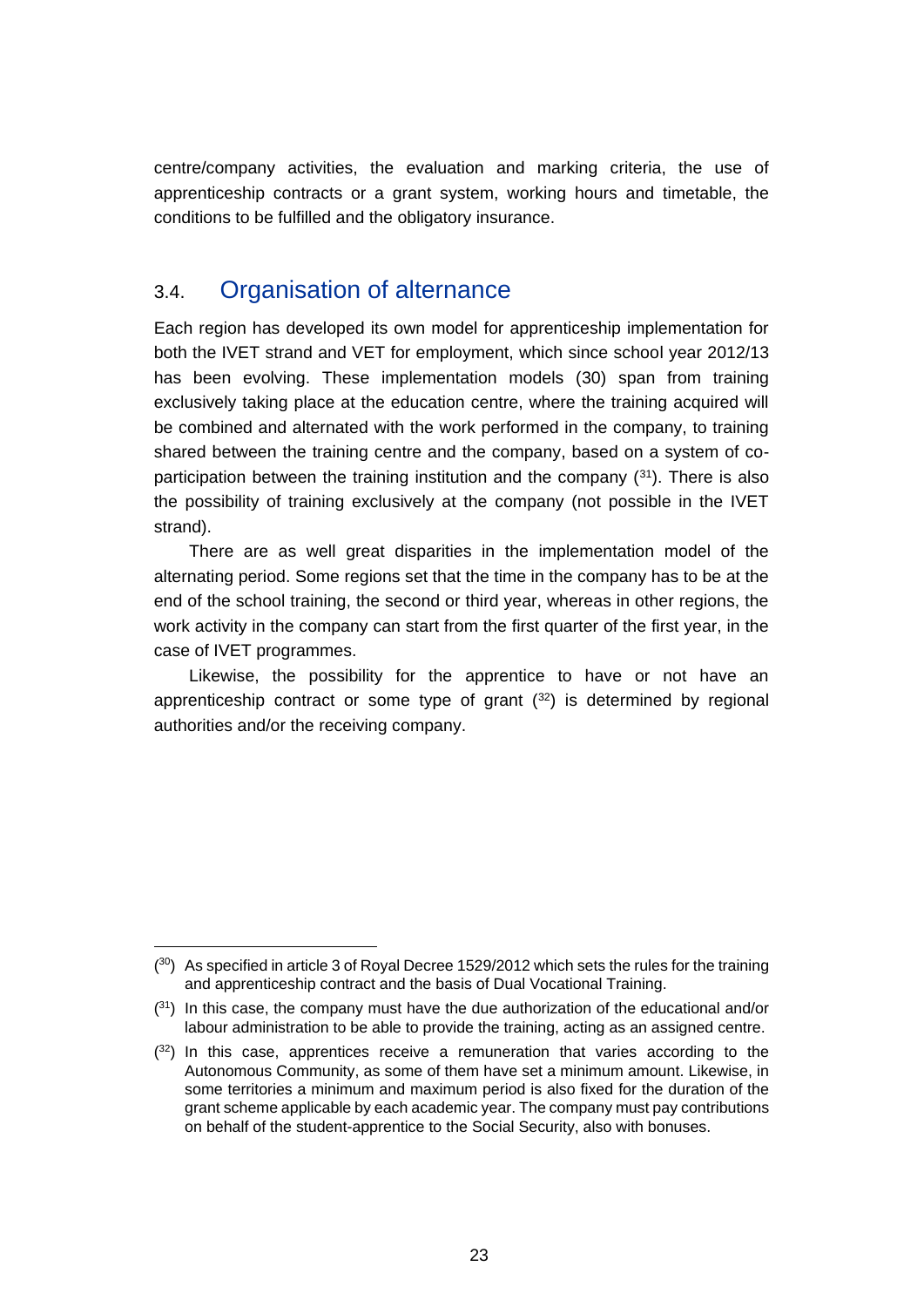# <span id="page-24-0"></span>CHAPTER 4. Lessons learnt from existing policies

#### <span id="page-24-1"></span>4.1. Erasmus + programme

The Erasmus+ programme is very well known among Spanish companies, as the last impact study carried out in Spain points out (SEPIE, n.d.). Students participating in the Erasmus+ mobility programme significantly increase their employability at both national and international levels (87.9% in Higher Education and 71.4% in Vocational Education and Training) according to the same impact report.

Two thirds of teachers of IVET schools cooperate with relevant actors in the job market, primarily due to the development of alliances with international counterparts that allow and seek apprenticeships compatible with the curriculum of each partner. Additionally, these counterparts improve the students´ study plans by maintaining relationships with companies and establishing procedures that further develop VET.

However, VET schools are quite small in size in comparison to other VET structures in the rest of Europe. While universities' administration improve their possibilities to operate on an international scale thanks to the creation of specific administrative units in charge of managing their mobility's programmes, in VET schools teachers are the coordinators on top of their academic tasks.

Training centres (in both strands) are often responsible for the selection of participants in each mobility, developing internal protocols for this task, in order to ensure that selected students have the necessary linguistic and professional skills and that both students and companies will benefit from this experience.

The majority of Spanish IVET students participating in Erasmus+ mobility carry out the on-the job- training module (FCT) in the host country which, in the case of the intermediate and higher level IVET programmes, takes around 400 hours, extended along approximately three months. This module is usually undertaken at the end of the IVET programme, once it is guaranteed that students have acquired the necessary skills. It is also possible follow the FCT only partially in a host country.

Thus, length of mobilities in IVET vary between an average of 59.1 days at upper secondary VET levels, and 2.67 months at tertiary VET level (Annex 2.5).

Recently, a first Erasmus Pro call has been put in place. Projects awarded with Erasmus+ mobility grants are shown in table 6. The experience of long term mobility (over 90 days) is just starting in Spain, with the first projects under the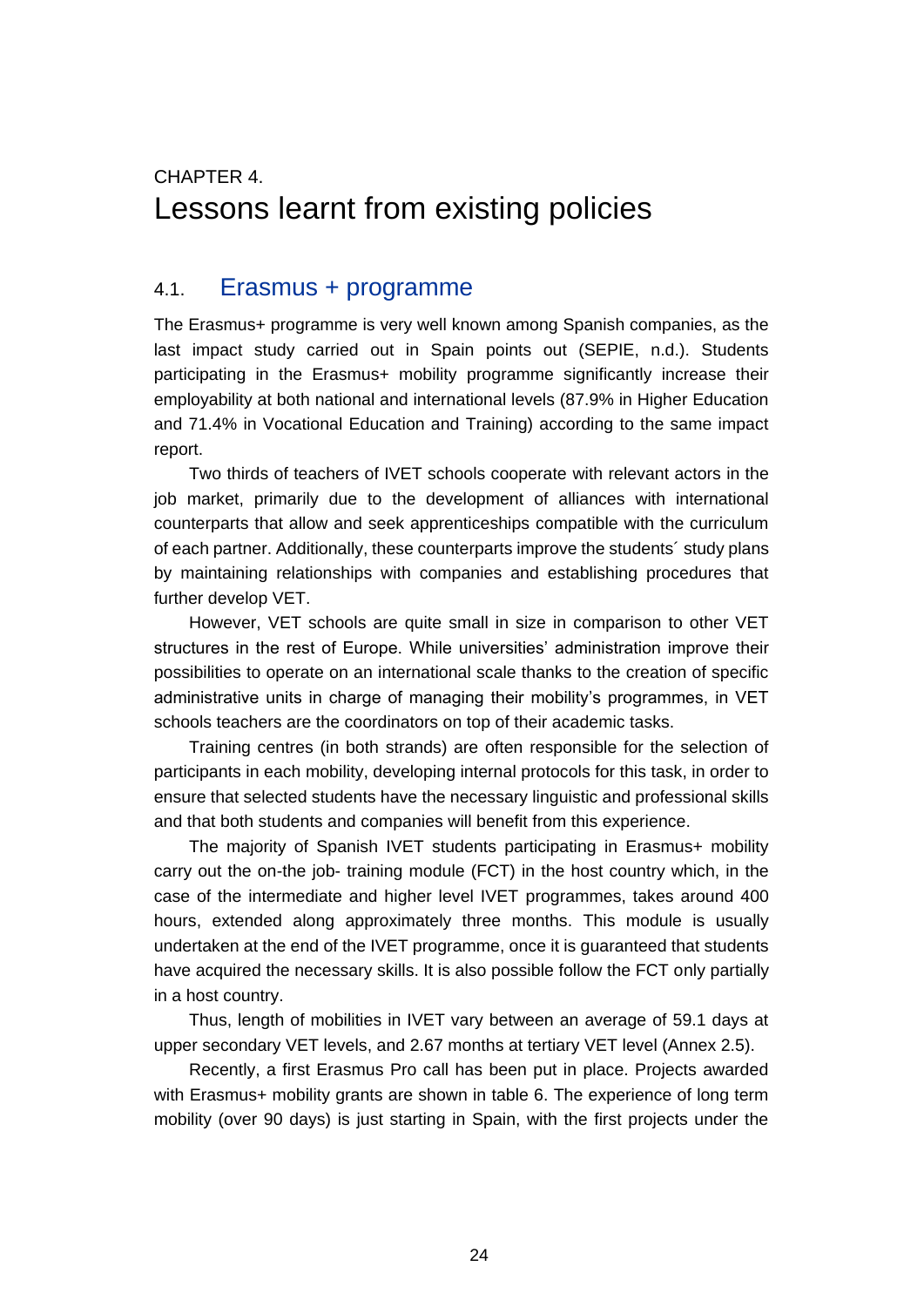Erasmus Pro framework having been approved recently (Table 7), and therefore, not much information is available. On the other hand, experience from Erasmus + projects is well established (Annex 2 for data about the Erasmus + 2015 call).

| <b>Action</b><br><b>Type</b> | <b>Activity Type</b>                                  | <b>Total</b><br>participants | With<br><b>Special</b><br><b>Needs</b> | <b>With Fewer</b><br><b>Opportunities</b> | Accompanying<br>persons |
|------------------------------|-------------------------------------------------------|------------------------------|----------------------------------------|-------------------------------------------|-------------------------|
|                              | Advance Planning<br>Visit - Erasmus-<br><b>PRO</b>    | 256                          |                                        |                                           |                         |
| <b>VET</b><br>learner        | Erasmus PRO-<br>long term mobility<br>of VET learners | 1 7 1 2                      | 6                                      | 117                                       | 138                     |
| and staff<br>mobility        | Short term mobility<br>of VET learners                | 4767                         | 56                                     | 486                                       | 621                     |
| (KA102)                      | Staff training<br>abroad                              | 1 2 5 9                      | 1                                      |                                           | 2                       |
|                              | Training/teaching<br>assignments<br>abroad            | 101                          |                                        |                                           |                         |
| <b>VET</b>                   | Advance Planning<br>Visit - Erasmus-<br><b>PRO</b>    | 37                           |                                        |                                           |                         |
| learner<br>and staff         | Erasmus PRO-<br>long term mobility<br>of VET learners | 134                          |                                        | 33                                        | 11                      |
| mobility<br>with VET         | Short term mobility<br>of VET learners                | 964                          | 9                                      | 111                                       | 110                     |
| mobility<br>charter          | Staff training<br>abroad                              | 261                          | 1                                      |                                           | 4                       |
| (KA116)                      | Teaching/training<br>assignments<br>abroad            | 18                           |                                        |                                           |                         |

Table 5. **Participants in Awarded Projects 2018**

*Source:* data provided by SEPIE, at 10.06.2019

These advance data of awarded projects refer to long-term mobility (Erasmus PRO) for VET programmes at basic and intermediate levels (in addition to professional certificates) as in higher level VET the minimum and maximum duration of mobility are under the parameters applied to higher education.

In other cases, mobility experiences are available for VET recent graduates, which take advantage of mobility programmes to go abroad and gain work experience, language skills or receive training complementary to their VET degrees.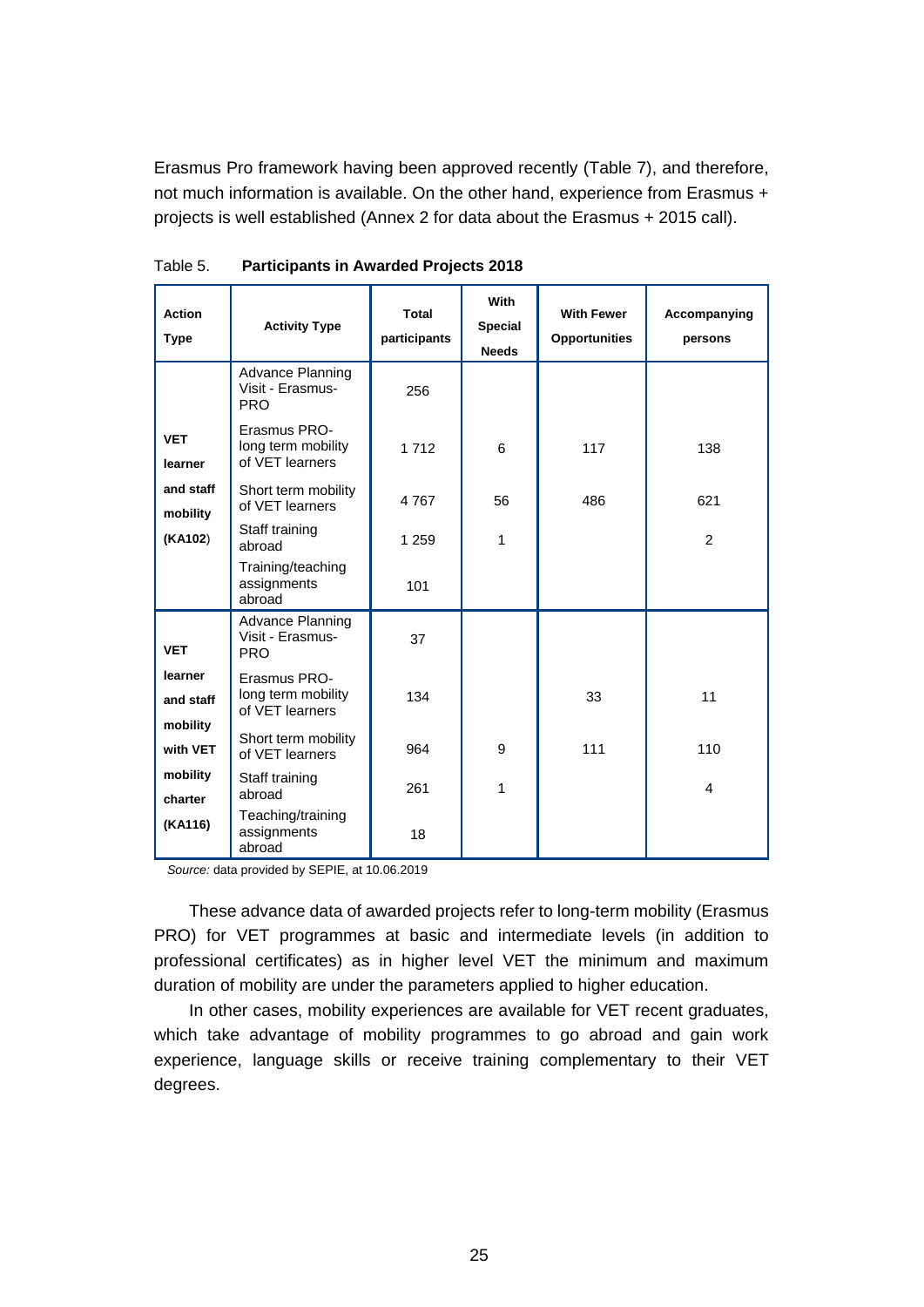## <span id="page-26-0"></span>4.2. Lessons learnt from IVET apprentices' mobility

The long path set by the Erasmus+ programme, also based on previous programmes that promoted students' international mobility, has paved the way to develop new mobility experiences, increased their duration, enhanced the type of students groups and disseminated the benefits that this type of initiatives provide for students, companies, and citizenship in general.

A complex set of tools, partnerships and supporting mechanisms (like the Erasmus Charter, Online Linguistic Support, consortia) which together with the active dissemination carried out by the national Erasmus+ agencies, are greatly contributing to make student mobility a reality.

Leaving aside the economic issues related to the economic grants received by learners in mobility, which have a deep impact in their mobility opportunities, in opinion of all informants, the most important factor affecting the opportunities of VET student mobility, is the disparity of VET models in the different countries, thus implying an array of different governance models; of qualifications; of length of studies; of skills addressed; of requirements of teachers, trainers or facilities, among others, which may compromise achieving a qualification at the end of the mobility experience. Mobility experiences concerning non curricular activities, that is, not part of the official training programme and with no impact in achieving the qualification, could benefit better from long term mobility experiences. The question would be then what the benefit for the apprentice or the company would be. In this line is what mobility experiences within the youth guarantee are focussing, but then this is not for IVET programmes or students.

In university students' mobility, there is a credit system (ECTS) that allows them to complete a year of study in a foreign country and have those credits recognised towards the qualification at their own country (a university qualification which usually takes four years of study). This is not the case for IVET Spanish students (VET programmes lasting only two years).

Besides, the decentralised model of governance, placing many aspects of VET regulation in the hands of regional authorities, is now hampering the possibility of setting up a state regulation which would have to comprehend the different models implemented.

The special characteristics of each VET level have their role too. For instance, for Basic VET students, the on-the job-module is shorter. In addition to this, their young age and their educational background (added to their socio-economic situation)  $(33)$  make it difficult for them to engage in mobility activities unless other

 $\overline{a}$ 

 $(33)$  This VET level is mainly for those students who have not ended lower secondary education as a measure to prevent early school leaving.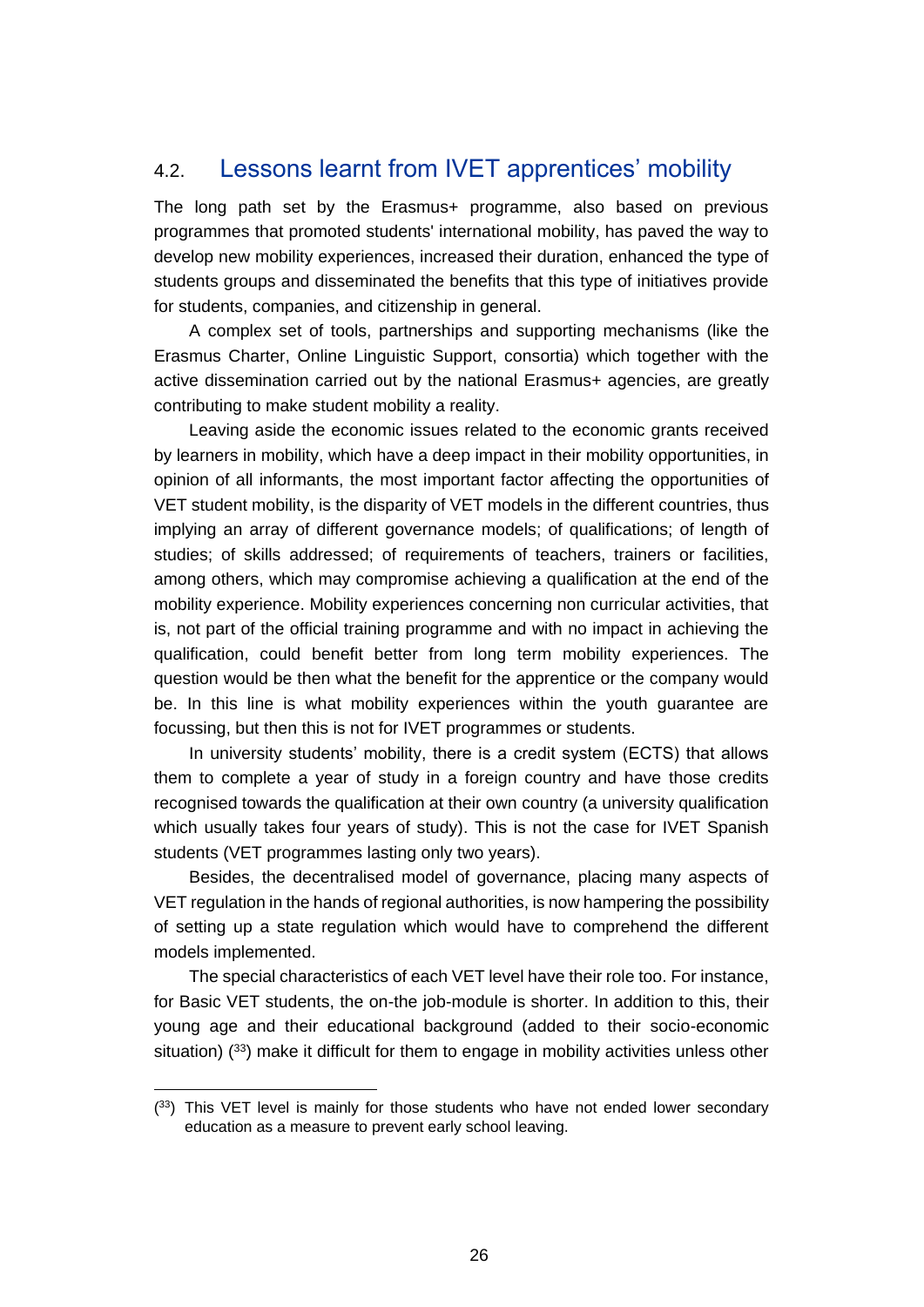supporting mechanisms are put in place (Ecorys, 2017). Some partners are using these mobility opportunities with groups at risk to increase their motivation as well as their employment prospects. Nevertheless, awareness of the benefits of training or mobility is low among this group.

Mobility experiences over three months in the other two VET cycles (intermediate and higher levels) would easily be possible by just lengthening the on-the-job training module with some complementary learning, provided budgetary availability were not a problem. Nevertheless, the smaller grant amount that learners at the higher VET programme receive (being considered tertiary education) places this group at disadvantage.

Lengthening the period, on the other hand, would require fine tuning revision and coordination of teaching time received at the sending training institution and the mobility period (on-the-job module) as, in general, the mobility period takes place at the end of the VET programme, once all the other modules have been passed. Students would not be able to graduate till they successfully passed this last module.

Another key factor is the low proficiency level in a foreign language, which has a deterrent effect both among students and in the training centre when assessing the possibilities of carrying out a mobility. It would be desirable that longer stays were supported in order to gain better language skills.

Longer term mobility experiences, through Erasmus Pro, are also being promoted for VET graduates, once they have finished their qualification programmes, to stay at a foreign company for longer periods and gain experience valued in the labour market, but with no academic value.

In general, students showing a higher degree of maturity, and those in the higher VET level tend to be more interested in mobilities as they perceive better the benefits for their professional life and are willing to invest in their future careers.

Another key element is the possibility of generating a VET campus, in line with the recent announcement of the European Universities' alliances  $(34)$ , which could enable the mobility and validation of the units of competence (sets of learning outcomes) in which the student is trained in a given semester. In dual vocational training, mobility is key and the Erasmus programmes have proved to be a very effective tool. The globalisation of companies and their procedures could contribute to the improvement of VET.

Likewise, in other cases, thanks to the impulse given by certain agents like (foreign) Chambers of Commerce, training centres, or public authorities, and the

<sup>(</sup> <sup>34</sup>) European Commission (2019). *First 17 "European Universities" selected: a major step towards building a European Education Area*. Press release, 26.6.2019. [http://europa.eu/rapid/press-release\\_IP-19-3389\\_en.htm](http://europa.eu/rapid/press-release_IP-19-3389_en.htm)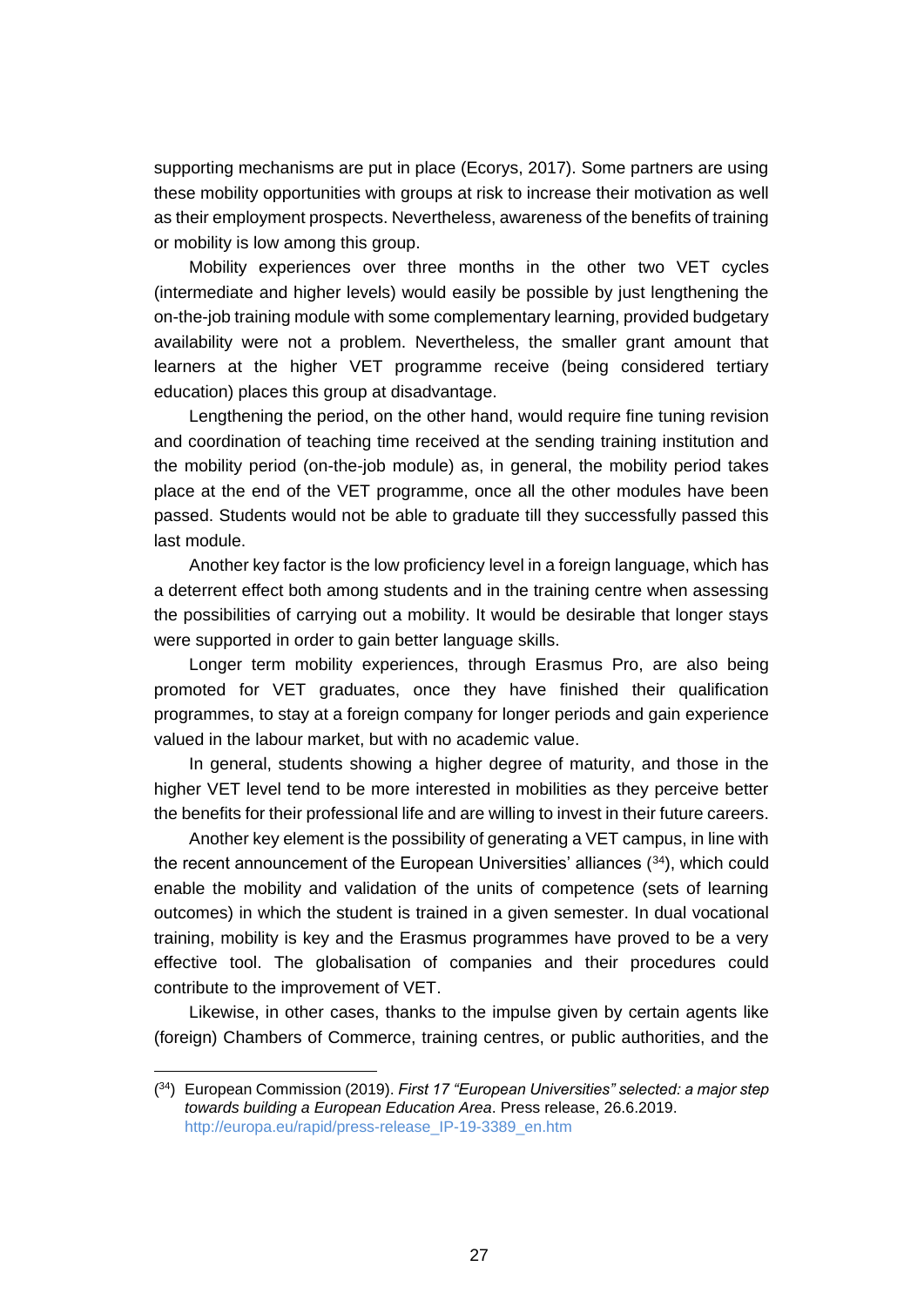agreements reached, training programmes of two countries have been linked, allowing successful students to obtain recognised qualifications in both countries ( <sup>35</sup>), fostering longer mobility stays. These cases respond to great demands well perceived by all parties involved.

The Alliance for Dual Training, which has an extensive experience in promoting Dual VET among companies, training centres and students, points out business associations, at local and sectoral level, as the best agents to make dual VET more relevant to companies (Caballero, Lozano, García, 2018). For example, business's sectoral or territorial associations could have a role in the promotion of VET in:

- (a) sectors in which there are no trained young people to replace the generations that are retiring;
- (b) very fragmented sectors, in small companies, where clusters could facilitate the training of student-trainees; and
- (c) sectors with specific features that would require new training cycles or curricular adaptations of the existing ones.

Youth guarantee programmes have less constraints for long term mobility, like the experience run by the Spanish Chamber of Commerce within its PICE project (Cedefop, 2017) ( <sup>36</sup>). Nevertheless, this mobility scheme provides support for only a three-month job placement in a European country, as longer periods would require a greater budget, which not only affects the number of learners but also other supporting staff (i.e. tutors).

## <span id="page-28-0"></span>4.3. Lessons learnt from apprentices' mobility in VET for employment programmes

The strong regulation to guarantee the quality of the training delivered in the case of professional certificates programmes is hindering the possibility of enjoying mobility experiences while taking the course. Major reforms would be needed to ease mobility in Dual VET in the labour scope, as the present framework does not allow mobility experiences for apprentices with a training and apprenticeship

 $\overline{a}$ 

 $(35)$  For example, the case of the German Chamber of Commerce in cooperation with some regional authorities and other stakeholders. For further information see: German Chamber of Commerce. *Formación [Training]*. <https://www.ahk.es/es/servicios/formacion/>

<sup>(</sup> <sup>36</sup>) Further information at: Spanish Chamber of Commerce. *Plan de Movilidad para estancias de jóvenes en Europa [Mobility Plan for stays of young people in Europe]*. [https://www.camaracr.org/competitividad/detalle-de-programa/articulo/plan-de](https://www.camaracr.org/competitividad/detalle-de-programa/articulo/plan-de-movilidad-para-estancias-de-jovenes-en-europa/)[movilidad-para-estancias-de-jovenes-en-europa/](https://www.camaracr.org/competitividad/detalle-de-programa/articulo/plan-de-movilidad-para-estancias-de-jovenes-en-europa/)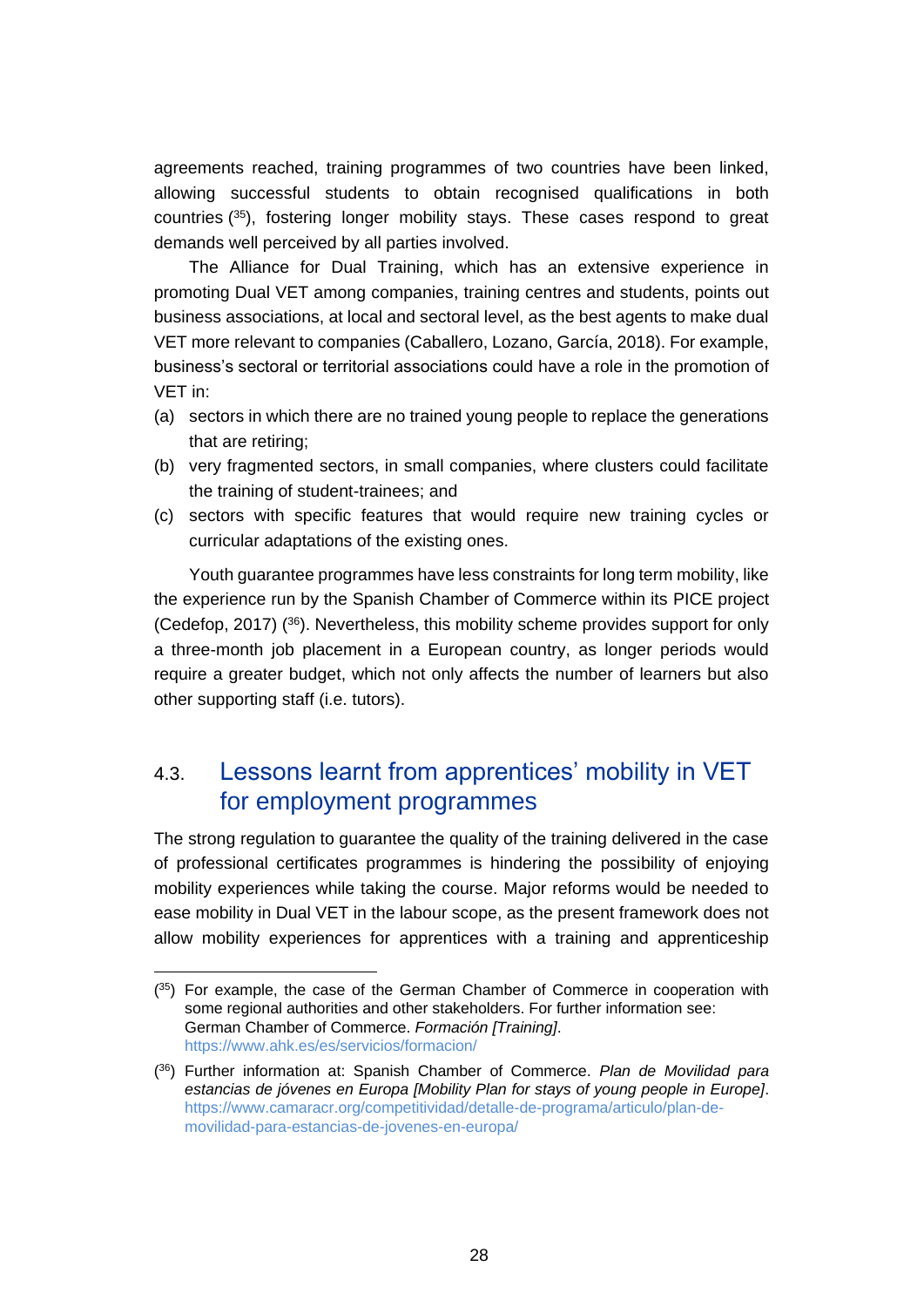contract, they are just possible once the training is finished. Besides, only international companies would be willing to invest in apprentices training abroad, as these apprentices are hired by the company.

Similarly, it is highly unlikely that mobility opportunities were used for study reasons in VET programmes, as training curriculum, requirements, etc. are not equivalent to those set in Spain.

As for university students' mobility, the credit system (ECTS) allows them to complete up to a year of studies in a foreign university and have those academic credits recognised for the completion of the degree in their own country.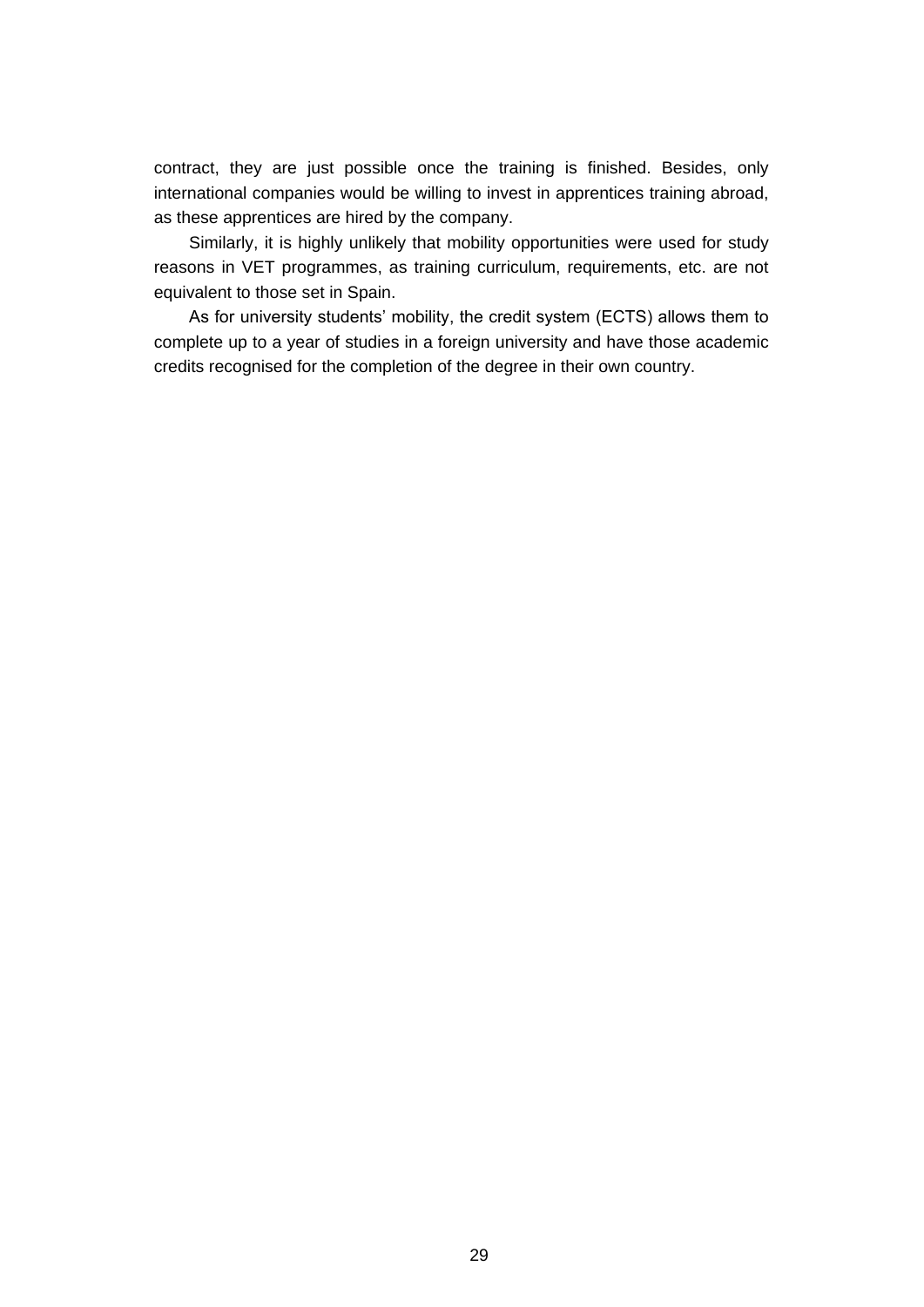## <span id="page-30-0"></span>CHAPTER 5. **Conclusions**

Dual VET is a recent development in Spain, starting in 2012, with different implementation patterns in each region as it lacks a state regulation guarantying equal access and opportunities. However, it is a priority of the government for the next legislature to establish a national regulatory framework for dual VET in the education system. Hardly 3% of VET students follow this modality and its benefits are still quite unknown to companies, families and students and training institutions.

Experiences on long term (over three months) international mobility of apprenticeship are not yet extensive in terms of number of apprentices enjoying this opportunity or in terms of previous experience by the different stakeholders. Nevertheless, for Spanish IVET students, spending two to three months at a foreign company at the end of their studies can have a greater impact as opposed to other countries, where the most common type of mobility involves taking groups of VET students for short stays (two-three weeks) to another VET school or companies visits.

International student mobility in higher education is widely spread in Spain, thanks (but not only) to the Erasmus+ programme and its predecessors. Under the Erasmus+ programme the number of IVET schools participating in the mobility experiences is about 1 500 and increasing. The number of participants (students) is also growing and the new Erasmus Pro activity is the proof that IVET students are receptive to long term mobilities. There are also some experiences within the Youth Guarantee, co-financed by ESF and the Youth Employment Initiative supporting more mobility experiences.

Training institutions at upper secondary-level are the main actors in charge of finding suitable companies to place students either for the on-the-job module or for the alternating period in the company in the case of dual IVET and demand greater support from the regional authorities. Supporting services provided by SEPIE and the regional authorities, such as platforms to search suitable companies or consortia to ease the application and management procedure within Erasmus+/Pro calls are very much welcome. VET training institutions (teachers) carry the weight of promoting both Dual VET and international mobility among main stakeholders within their scope, with the support of SEPIE and regional authorities. Teachers regret these activities are not fully recognised, by more merits, salary bonuses, etc. and pose an additional burden to their daily duties.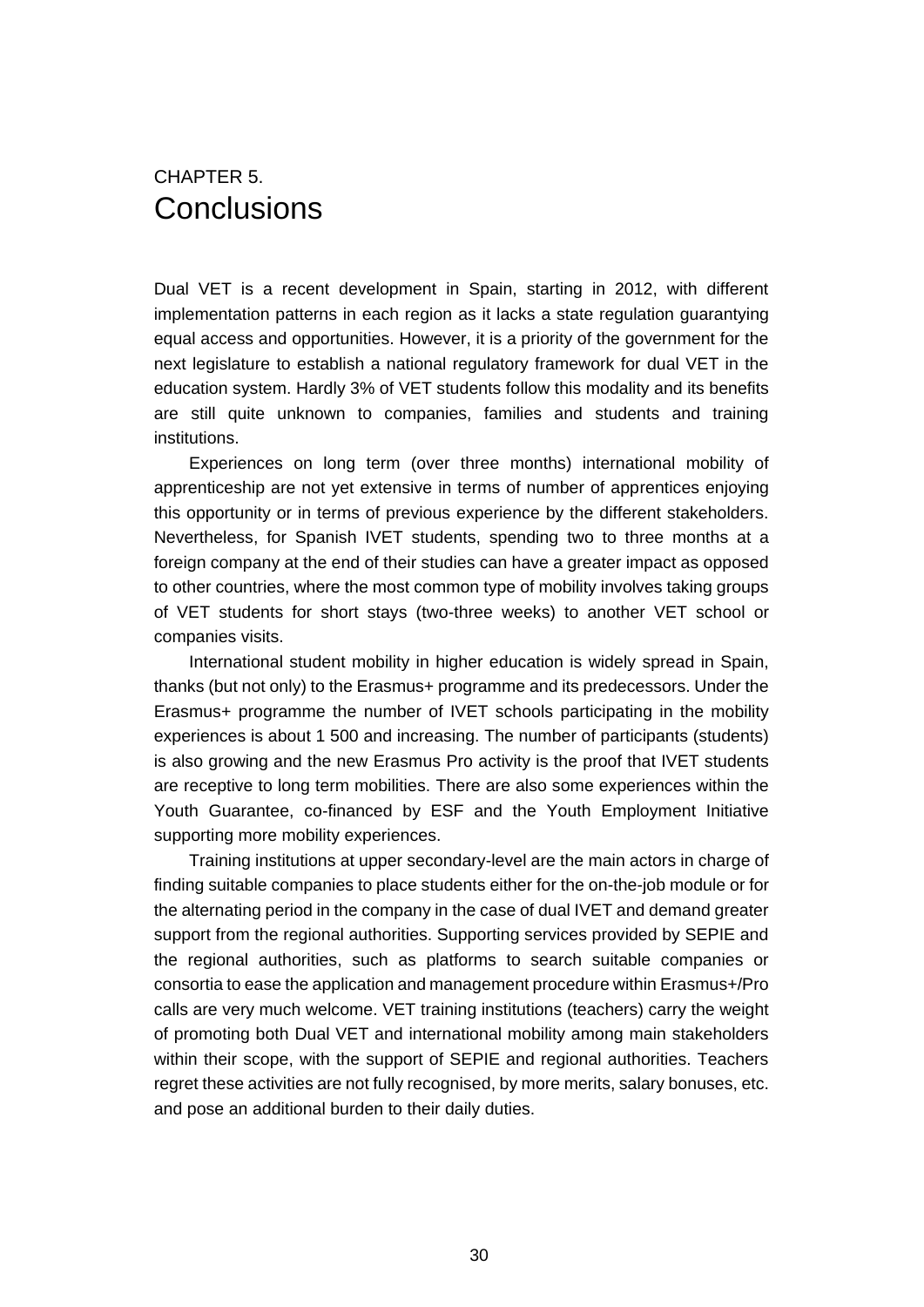EU grants for High VET are lower than those for the other VET levels, which can sometimes create managing issues in VET schools offering mobility programmes. Disparity of access should be reduced, despite of their VET level, their socioeconomic status or their physical/mental condition.

The vast majority of the Spanish business tissue is made up of very small companies which argue they have no resources, in terms of time, staff, premises, etc. to cope with apprentices and education centres, which the new regulation to come would have to deal with.

Incentives to companies to engage in apprenticeship have had limited results so far. (Micro) Small companies could benefit better from supporting mechanisms that could counteract their main barriers: lack of time and staff able to supervise apprentices. The possibility of having external tutors, or apprentices moving for different companies/sites in order to have experience in all industry areas covered in their learning programmes are some of the policy responses which are being discussed.

Both Dual VET and long term mobility can be considered as being in their initial stages, with a recent history of implementation, requiring some normative changes to overcome some of the barriers currently hampering their expansion. Future plans to reshape their implementation and procedures should involve the consensus of all stakeholders and provide greater stimulus, to students, training institutions and teachers, as well as to companies, make them more aware of the benefits that engaging in Dual VET projects and mobility experiences can bring them and adjusting implementation procedures to the needs of learners and companies.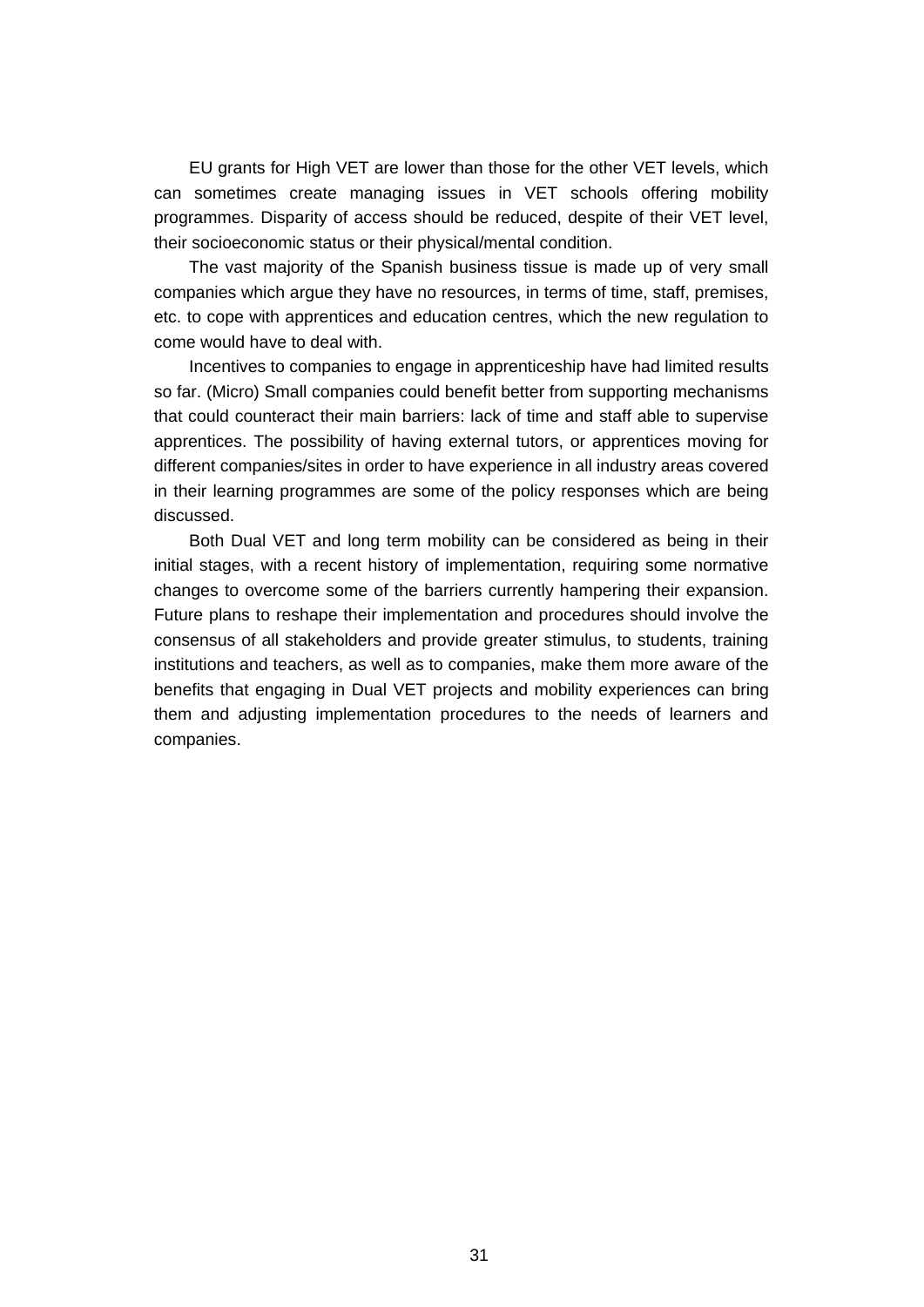# <span id="page-32-0"></span>Abbreviations

| <b>BOE</b>             | Boletín Oficial del Estado<br>[Official State Gazette]                                                                                                                                                            |
|------------------------|-------------------------------------------------------------------------------------------------------------------------------------------------------------------------------------------------------------------|
| CC.AA.                 | Comunidades Autónomas<br>[Autonomous communities]                                                                                                                                                                 |
| CdP                    | Certificados de Profesionalidad<br>[Professional Certificates]                                                                                                                                                    |
| <b>CVET</b>            | Continuing vocational education and training                                                                                                                                                                      |
| <b>ESF</b>             | European Social Fund                                                                                                                                                                                              |
| <b>FCT</b>             | Formación en centros de trabajo<br>[Work placement module]                                                                                                                                                        |
| <b>GDP</b>             | Gross domestic product                                                                                                                                                                                            |
| <b>IVET</b>            | Initial vocational education and training                                                                                                                                                                         |
| <b>LOE</b>             | Ley Orgánica de Educación<br>[Organic Act of Education]                                                                                                                                                           |
| <b>LOMCE</b>           | Ley Orgánica para la Mejora de la Calidad Educativa<br>[Organic Act for the Improvement of Educational Quality]                                                                                                   |
| MECD/MEyFP             | Ministerio de Educación, Cultura y Deportes, ahora Ministerio de<br>Educación y Formación Profesional<br>[Ministry of Education, Culture and Sport, now Ministry of<br><b>Education and Vocational Training]</b>  |
| <b>MEYSS/MITRAMISS</b> | Ministerio de Empleo y Seguridad Social, ahora Ministerio de<br>Trabajo, Migraciones y Seguridad Social<br>[Ministry of Employment and Social Security now Ministry of<br>Labour, Migrations and Social Security] |
| <b>OECD</b>            | Organisation for Economic Co-operation and Development                                                                                                                                                            |
| <b>PICE</b>            | Programa Integral de Cualificación y Empleo<br>[Comprehensive qualification and employment programme]                                                                                                             |
| <b>SEPE</b>            | Servicio Público de Empleo Estatal<br>[State public employment service]                                                                                                                                           |
| <b>SEPIE</b>           | Servicio Español para la Internacionalización de la Educación<br>[Spanish Service for Internationalization of Education]                                                                                          |
| <b>VET</b>             | Vocational education and training                                                                                                                                                                                 |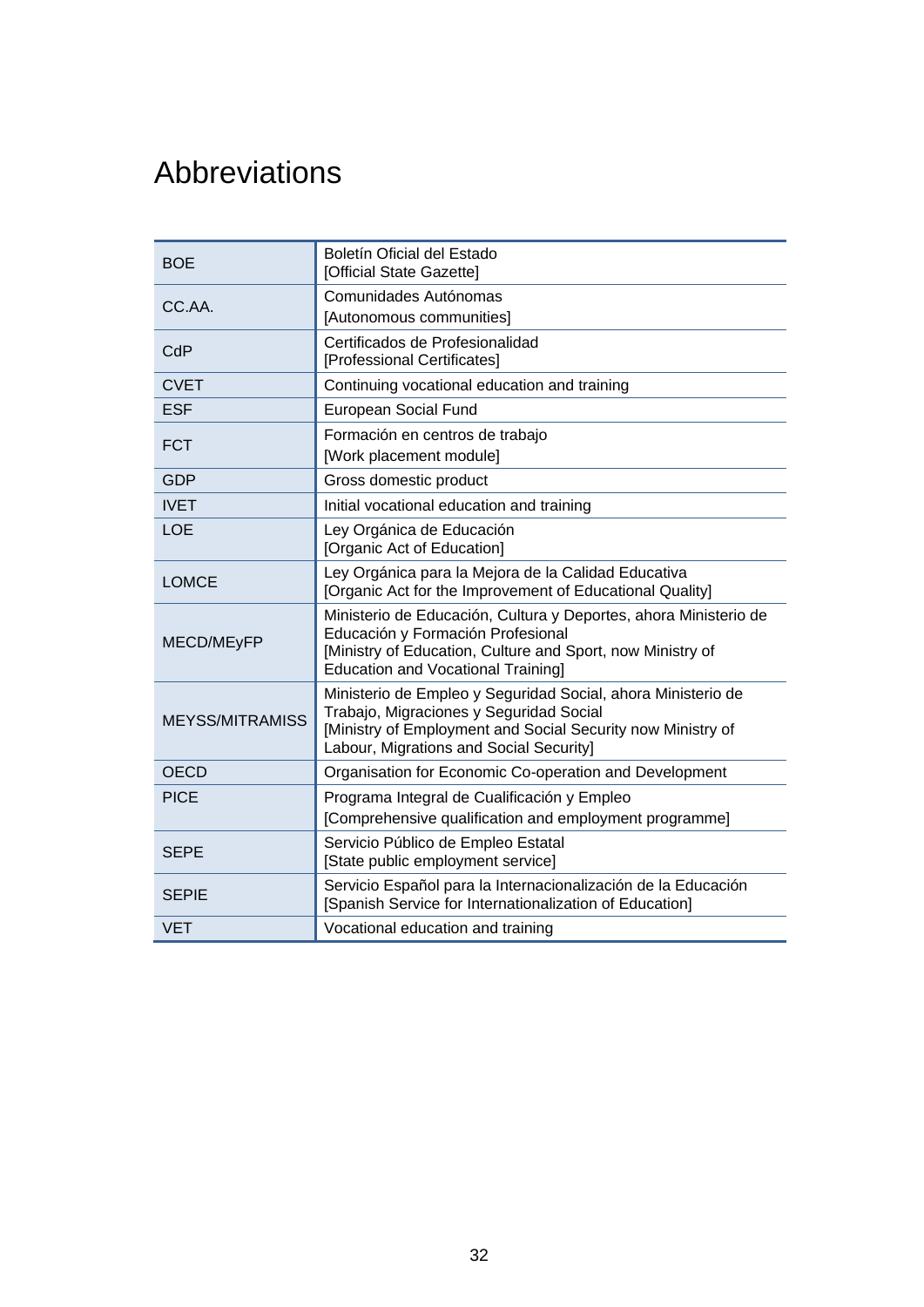# <span id="page-33-0"></span>References

URLs accessed 3.7.2019

- Caballero, M.A.; Lozano, J.; García, C. (2018). *¿Cómo impulsar la FP Dual? Manual práctico para asesores de empresas y de centros educativos*. Barcelona: Fundación Bertelsmann. [https://www.fundacionbertelsmann.org/es/home/publicaciones](https://www.fundacionbertelsmann.org/es/home/publicaciones-raiz/publicacion/did/como-impulsar-la-fp-dual-manual-practico-para-asesores-de-empresas-y-de-centros-educativos/)[raiz/publicacion/did/como-impulsar-la-fp-dual-manual-practico-para](https://www.fundacionbertelsmann.org/es/home/publicaciones-raiz/publicacion/did/como-impulsar-la-fp-dual-manual-practico-para-asesores-de-empresas-y-de-centros-educativos/)[asesores-de-empresas-y-de-centros-educativos/](https://www.fundacionbertelsmann.org/es/home/publicaciones-raiz/publicacion/did/como-impulsar-la-fp-dual-manual-practico-para-asesores-de-empresas-y-de-centros-educativos/)
- Cedefop (2015). *Analysis and overview of national qualifications framework developments in European countries: annual report 2014*. Luxembourg: Publications Office. Cedefop working paper; No 27. <http://dx.doi.org/10.2801/707113>
- Cedefop (2016). *Governance and financing of apprenticeships*. Luxembourg: Publications Office. Cedefop research paper; No 53. [https://www.cedefop.europa.eu/files/5553\\_en.pdf](https://www.cedefop.europa.eu/files/5553_en.pdf)
- Cedefop (2017a). *Spain - PICE programme for youth employment*. [https://www.cedefop.europa.eu/en/news-and-press/news/spain-pice](https://www.cedefop.europa.eu/en/news-and-press/news/spain-pice-programme-youth-employment)[programme-youth-employment](https://www.cedefop.europa.eu/en/news-and-press/news/spain-pice-programme-youth-employment)
- Cedefop (2017b). *Spain: Youth guarantee system stimulus*. [https://www.cedefop.europa.eu/en/news-and-press/news/spain-youth](https://www.cedefop.europa.eu/en/news-and-press/news/spain-youth-guarantee-system-stimulus)[guarantee-system-stimulus](https://www.cedefop.europa.eu/en/news-and-press/news/spain-youth-guarantee-system-stimulus)
- Cedefop (2019). *Spain: skills anticipation and future sectoral training needs outlook and challenges*. [https://www.cedefop.europa.eu/en/news-and](https://www.cedefop.europa.eu/en/news-and-press/news/spain-skills-anticipation-and-future-sectoral-training-needs-outlook-and-challenges)[press/news/spain-skills-anticipation-and-future-sectoral-training-needs](https://www.cedefop.europa.eu/en/news-and-press/news/spain-skills-anticipation-and-future-sectoral-training-needs-outlook-and-challenges)[outlook-and-challenges](https://www.cedefop.europa.eu/en/news-and-press/news/spain-skills-anticipation-and-future-sectoral-training-needs-outlook-and-challenges)
- CCOO (2019). *Aprendices becarios y trabajo precario/a. Una guía sobre prácticas en la empresa para representantes sindicales* [Grant apprentices and precarious work. A guide on in-company practices for union representatives]. Madrid.

<https://www.ccoo.es/efbefbc89ead61ce6c6a666f67fb5263000001.pdf>

- CEOE (2016). *Libro Blanco sobre el Sistema de Formación Profesional en el Trabajo* [White paper on the vocational training system at work] [https://contenidos.ceoe.es/CEOE/var/pool/pdf/publications\\_docs-file-363](https://contenidos.ceoe.es/CEOE/var/pool/pdf/publications_docs-file-363-libro-blanco-sobre-el-sistema-de-formacion-en-el-trabajo.pdf) [libro-blanco-sobre-el-sistema-de-formacion-en-el-trabajo.pdf](https://contenidos.ceoe.es/CEOE/var/pool/pdf/publications_docs-file-363-libro-blanco-sobre-el-sistema-de-formacion-en-el-trabajo.pdf)
- CEOE (2017). *La educación importa: Libro blanco de los empresarios españoles* [Education matters. White paper from Spanish employers]. Madrid. CEOE. [https://contenidos.ceoe.es/CEOE/var/pool/pdf/publications\\_docs-file-373-la](https://contenidos.ceoe.es/CEOE/var/pool/pdf/publications_docs-file-373-la-educacion-importa-libro-blanco-de-los-empresarios-espanoles.pdf)[educacion-importa-libro-blanco-de-los-empresarios-espanoles.pdf](https://contenidos.ceoe.es/CEOE/var/pool/pdf/publications_docs-file-373-la-educacion-importa-libro-blanco-de-los-empresarios-espanoles.pdf)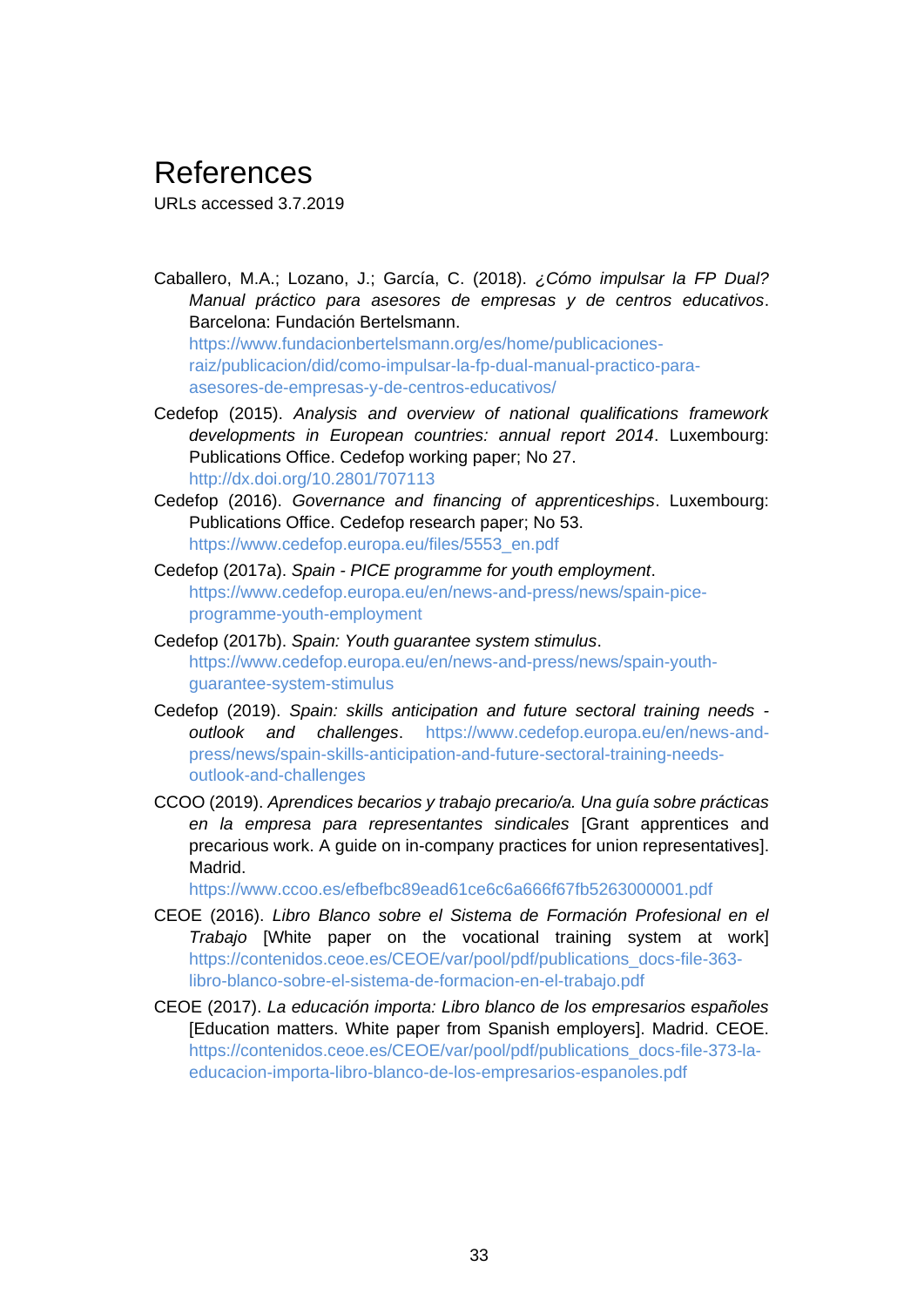Ecorys (2017). *Midterm Evaluation Erasmus+. National Report – Spain 2014-2016*. [https://ec.europa.eu/programmes/erasmus](https://ec.europa.eu/programmes/erasmus-plus/sites/erasmusplus2/files/el_national_report/ES_National%20Report.pdf)[plus/sites/erasmusplus2/files/el\\_national\\_report/ES\\_National%20Report.pdf](https://ec.europa.eu/programmes/erasmus-plus/sites/erasmusplus2/files/el_national_report/ES_National%20Report.pdf)

- European Commission (2012). *Rethinking Education: Investing in skills for better socio-economic outcomes*. COM(2012) 669 final. [https://eur](https://eur-lex.europa.eu/legal-content/EN/TXT/PDF/?uri=CELEX:52012DC0669&from=ET)[lex.europa.eu/legal](https://eur-lex.europa.eu/legal-content/EN/TXT/PDF/?uri=CELEX:52012DC0669&from=ET)[content/EN/TXT/PDF/?uri=CELEX:52012DC0669&from=ET](https://eur-lex.europa.eu/legal-content/EN/TXT/PDF/?uri=CELEX:52012DC0669&from=ET)
- European Commission (2017). *Commission staff working document: Country Report Spain 2017. Including an In-Depth Review on the prevention and correction of macroeconomic imbalances*. SWD(2017) 74 final. [https://ec.europa.eu/info/sites/info/files/2017-european-semester-country](https://ec.europa.eu/info/sites/info/files/2017-european-semester-country-report-spain-en.pdf)[report-spain-en.pdf](https://ec.europa.eu/info/sites/info/files/2017-european-semester-country-report-spain-en.pdf)
- European Commission (2018) *Youth Guarantee country by country: Spain*. <https://ec.europa.eu/social/BlobServlet?docId=13661&langId=en>
- European Commission (2019a). *Commission staff working document. Country Report Spain 2019 Including an In-Depth Review on the prevention and correction of macroeconomic imbalances.* SWD(2019) 1008 final. [https://ec.europa.eu/info/sites/info/files/file\\_import/2019-european-semester](https://ec.europa.eu/info/sites/info/files/file_import/2019-european-semester-country-report-spain_en.pdf)[country-report-spain\\_en.pdf](https://ec.europa.eu/info/sites/info/files/file_import/2019-european-semester-country-report-spain_en.pdf)
- European Commission (2019b). *Council recommendation on the 2019 National Reform Programme of Spain and delivering a Council opinion on the 2019 Stability Programme of Spain*. COM(2019) 509 final. [https://eur-lex.europa.eu/legal-](https://eur-lex.europa.eu/legal-content/EN/TXT/PDF/?uri=CELEX:52019DC0509&from=EN)

[content/EN/TXT/PDF/?uri=CELEX:52019DC0509&from=EN](https://eur-lex.europa.eu/legal-content/EN/TXT/PDF/?uri=CELEX:52019DC0509&from=EN)

- Fundae (2018). *Key findings 2017: training for employment.* [https://www.fundae.es/Observatorio/Documents/Estad%C3%ADstica/Key%2](https://www.fundae.es/Observatorio/Documents/Estad%C3%ADstica/Key%20findings%202017.pdf) [0findings%202017.pdf](https://www.fundae.es/Observatorio/Documents/Estad%C3%ADstica/Key%20findings%202017.pdf)
- Fundae (2019). *Acuerdos Nacionales de Formación Continua* [National Agreements for Continuous Vocational Training]. <https://www.fundae.es/Con%C3%B3cenos/Pages/Acuerdos.aspx>
- Fundae (2019). *Key findings 2018: training for employment. [https://www.fundae.es/Observatorio/Documents/Estad%C3%ADstica/Key%2](https://www.fundae.es/Observatorio/Documents/Estad%C3%ADstica/Key%20findings%202018.pdf) [0findings%202018.pdf](https://www.fundae.es/Observatorio/Documents/Estad%C3%ADstica/Key%20findings%202018.pdf)*
- Head of State (2002). Ley Orgánica 5/2002, de 19 junio, de las Cualificaciones y la Formación Profesional [Organic Law on Qualifications and Vocational Education and Training]. *Boletín Oficial del Estado*, No 147, 20.06.2002, pp. 22437-22442. [https://www.boe.es/boe/dias/2002/06/20/pdfs/A22437-](https://www.boe.es/boe/dias/2002/06/20/pdfs/A22437-22442.pdf) [22442.pdf](https://www.boe.es/boe/dias/2002/06/20/pdfs/A22437-22442.pdf)
- Head of State (2006). Ley Orgánica 2/2006, de 3 de mayo, de Educación [Organic Act 2/2006 of 3 May on Education]. *Boletín Oficial del Estado*, No 106, 4.5.2006, pp. 17158-17207.

<https://www.boe.es/boe/dias/2006/05/04/pdfs/A17158-17207.pdf>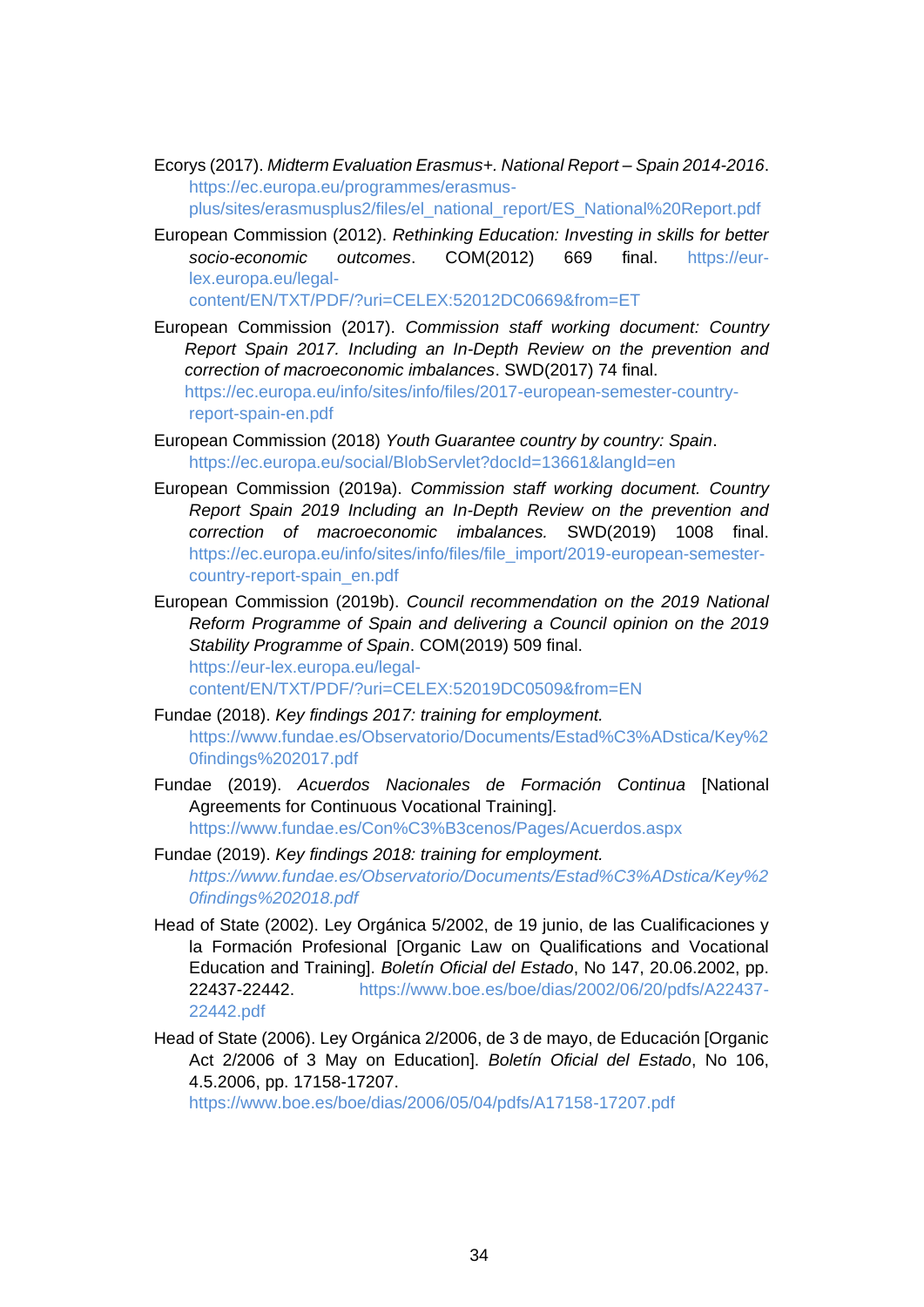- Head of State (2013). Ley Orgánica 8/2013, de 9 de diciembre, para la mejora de la calidad educativa [Organic Act 8/2013, of 9 December, for the improvement of educational quality]. *Boletín Oficial del Estado*, No 295, 10.12.2013, pp. 97858-97921*.* [https://www.boe.es/boe/dias/2013/12/10/pdfs/BOE-A-2013-](https://www.boe.es/boe/dias/2013/12/10/pdfs/BOE-A-2013-12886.pdf) [12886.pdf](https://www.boe.es/boe/dias/2013/12/10/pdfs/BOE-A-2013-12886.pdf)
- Head of State (2015). Ley 30/2015, de 9 de septiembre, por la que se regula el sistema de formación profesional para el empleo en el ámbito laboral [Act 30/2015, of September 9, which regulates the vocational training for employment system in the labour scope]. *Boletín Oficial del Estado*, No 217, 10.9.2015, pp. 79779-79823.

<https://www.boe.es/boe/dias/2015/09/10/pdfs/BOE-A-2015-9734.pdf>

Head of State (2018a). Ley 6/2018, de 3 de julio, de Presupuestos Generales del Estado para el año 2018. [Law 6/2018, of July 3, of the General Budgets of the State for the year 2018]. *Boletín Oficial del Estado*, No 161, 04.07.2018, pp. 66621-67354

<https://www.boe.es/boe/dias/2018/07/04/pdfs/BOE-A-2018-9268.pdf>

- Head of State (2018b). Real Decreto-Ley 28/2018, de 28 de diciembre, para la revalorización de las pensiones públicas y de medidas urgentes en materia social, laboral y de empleo [Royal Decree-Law 28/2018 for the revaluation of public pensions and other urgent measures in social, labour and employment matters]. *Boletín Oficial del Estado*, No 314, 29.12.2018, pp. 129875-129939. <https://www.boe.es/boe/dias/2018/12/29/pdfs/BOE-A-2018-17992.pdf>
- MECD (2019). *Nota: Estadística de las Enseñanzas no universitarias. Datos avance 2018-2019* [Note: Statistics of non-university education. Advance data 2018-2019]. [http://www.educacionyfp.gob.es/dam/jcr:c876531a-31c1-4f7b](http://www.educacionyfp.gob.es/dam/jcr:c876531a-31c1-4f7b-ad19-f85e6d3b49e3/notres1819.pdf)[ad19-f85e6d3b49e3/notres1819.pdf](http://www.educacionyfp.gob.es/dam/jcr:c876531a-31c1-4f7b-ad19-f85e6d3b49e3/notres1819.pdf)
- MEYSS (2013). Orden ESS/1897/2013, de 10 de octubre, por la que se desarrolla el Real Decreto 34/2008, de 18 de enero, por el que se regulan los certificados de profesionalidad y los reales decretos por los que se establecen certificados de profesionalidad dictados en su aplicación [Order ESS/1897/2013, of October 10, by which Royal Decree 34/2008, of January 18, is developed, by which the professional certificates are regulated and the royal decrees setting professional certificates dictated in its application]. *Boletín Oficial del Estado*, No 249, 17.10.2013, pp. 84275-84536.

<https://www.boe.es/boe/dias/2013/10/17/pdfs/BOE-A-2013-10861.pdf>

MEYSS (2014). Orden ESS/2518/2013, de 26 de diciembre, por la que se regulan los aspectos formativos del contrato para la formación y el aprendizaje [Order ESS/2518/2013 of 26 December, which regulates the training aspects of the training and apprenticeship contract]. *Boletín Oficial del Estado*, No 10, 11.1.2014, pp. 1560-1568.

<https://www.boe.es/boe/dias/2014/01/11/pdfs/BOE-A-2014-317.pdf>

MEYSS (2015). Orden ESS/41/2015, de 12 de enero, por la que se modifica la Orden ESS/2518/2013, de 26 de diciembre, por la que se regulan los aspectos formativos del contrato para la formación y el aprendizaje [Order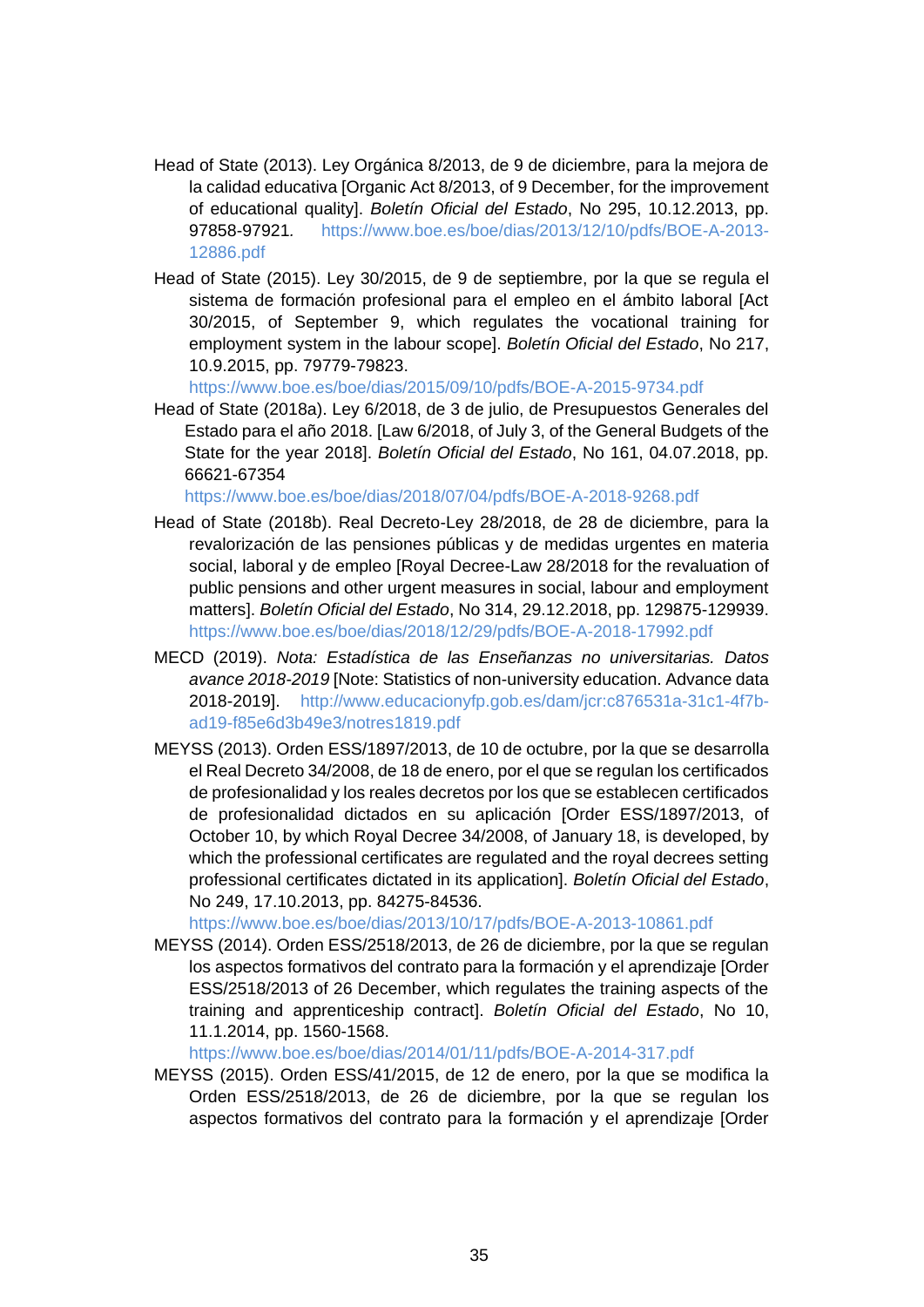ESS/41/2015 of 12 January, amending the Order ESS / 2518/2013 of 26 December, by which the training aspects of the training and apprenticeship contract are regulated]. *Boletín Oficial del Estado*, No 21, 24.1.2015, pp. 5212- 5216.<http://www.boe.es/boe/dias/2015/01/24/pdfs/BOE-A-2015-599.pdf>

- MEYSS (2018). Resolución de 7 de diciembre de 2018, de la Secretaría de Estado de Empleo, por la que se publica el Acuerdo del Consejo de Ministros de 7 de diciembre, por el que se aprueba el Plan de Choque por el Empleo Joven 2019-2021 [Resolution of December 7, 2018, of the Secretary of State for Employment, which publishes the Agreement of the Council of Ministers of December 7, which approves the Plan of Shock for Youth Employment 2019- 2021]. *Boletín Oficial del Estado*, No 296, 08.12.2018, pp. 120656- 120733. <https://www.boe.es/boe/dias/2018/12/08/pdfs/BOE-A-2018-16793.pdf>
- Mingorance-Arnaiz, A.C.; Pampillón, R. (2016). La situación de los sectores económicos: retos y oportunidades [The situation of the economic sectors: challenges and opportunities]. *Revista Economistas*, No. 146/147, pp. 27-34.
- Ministry of Economy, Industry and Competitiveness (2017). *Estrategia de Internacionalización de la Economía Española 2017-2027.* [Strategy for the Internationalization of the Spanish Economy 2017-2027] [http://www.mineco.gob.es/stfls/mineco/comercio/pdf/170913\\_Estrategia\\_Inte](http://www.mineco.gob.es/stfls/mineco/comercio/pdf/170913_Estrategia_Internacionalizacion_2017.pdf) [rnacionalizacion\\_2017.pdf](http://www.mineco.gob.es/stfls/mineco/comercio/pdf/170913_Estrategia_Internacionalizacion_2017.pdf)
- Ministry of Industry, Commerce and Tourism (2019). *Plan de Acción para la Internacionalización de la economía española 2019-2020* [Plan of Action for the Internationalization of the Spanish Economy 2019-2020]. [http://www.comercio.gob.es/es-](http://www.comercio.gob.es/es-ES/PDF/portada/Plan%20Internacionalizaci%C3%B3n%2019-20.pdf)

[ES/PDF/portada/Plan%20Internacionalizaci%C3%B3n%2019-20.pdf](http://www.comercio.gob.es/es-ES/PDF/portada/Plan%20Internacionalizaci%C3%B3n%2019-20.pdf)

Ministry of the Presidency (2012). Real Decreto 1529/2012, de 8 de noviembre, por el que se desarrolla el contrato para la formación y el aprendizaje y se establecen las bases de la formación profesional dual [Royal Decree 1529/2012 which sets the rules for the training and apprenticeship contract and the basis of Dual Vocational Training]. *Boletín Oficial del Estado*, No 270, 9.9.2012, pp. 78348-78365.

<https://www.boe.es/boe/dias/2012/11/09/pdfs/BOE-A-2012-13846.pdf>

Pineda, P.; Arnau, L.; Ciraso, A. (2017). *La FP Dual en los centros educativos: visiones del profesorado* [Dual VET in educational centres: teachers' visions]. Barcelona: Fundación Berstelsmann.

[https://www.fundacionbertelsmann.org/fileadmin/files/Fundacion/Publicacion](https://www.fundacionbertelsmann.org/fileadmin/files/Fundacion/Publicaciones/25102017_Centros-digit.pdf) [es/25102017\\_Centros-digit.pdf](https://www.fundacionbertelsmann.org/fileadmin/files/Fundacion/Publicaciones/25102017_Centros-digit.pdf)

- Sancha, I.; Gutiérrez, S. (2019). *Vocational education and training in Europe: Spain*. Cedefop ReferNet VET in Europe reports 2018. [https://cumulus.cedefop.europa.eu/files/vetelib/2019/Vocational\\_Education\\_](https://cumulus.cedefop.europa.eu/files/vetelib/2019/Vocational_Education_Training_Europe_Spain_2018_Cedefop_ReferNet.pdf) [Training\\_Europe\\_Spain\\_2018\\_Cedefop\\_ReferNet.pdf](https://cumulus.cedefop.europa.eu/files/vetelib/2019/Vocational_Education_Training_Europe_Spain_2018_Cedefop_ReferNet.pdf)
- Sanz de Miguel, P. (2019). Falsos autónomos y falsos becarios: una aproximación institucional al caso español [False self-employed and false grant holders: An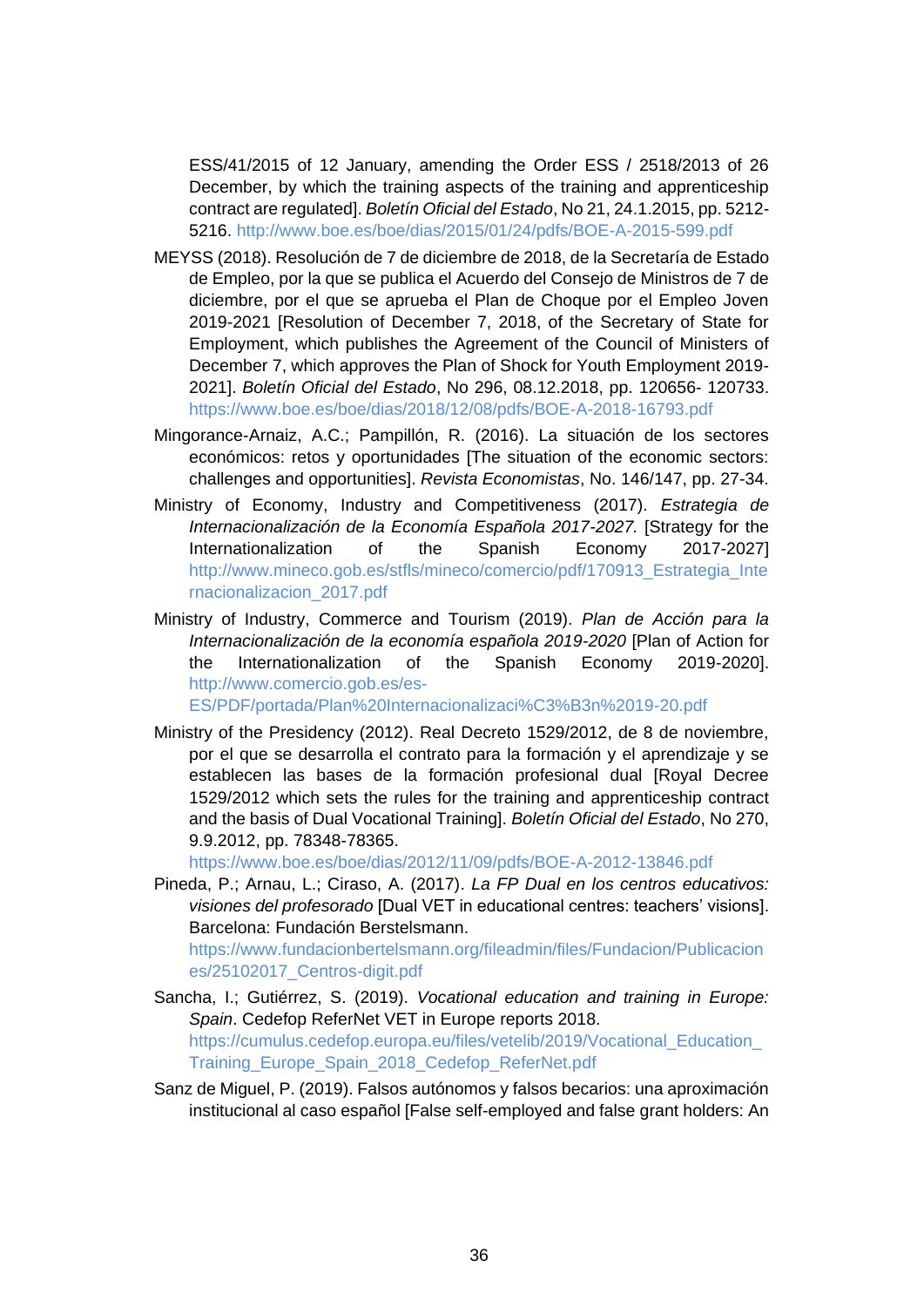Institutional Approach to the Spanish Case]. *Cuadernos De Relaciones Laborales*, *37*(1), pp. 67-89.

<https://revistas.ucm.es/index.php/CRLA/article/view/63820>

SEPE (2018). *Informe anual 2017* [Annual report 2017]. Madrid: SEPE. [https://www.sepe.es/SiteSepe/contenidos/que\\_es\\_el\\_sepe/publicaciones/pd](https://www.sepe.es/SiteSepe/contenidos/que_es_el_sepe/publicaciones/pdf/pdf_sobre_el_sepe/informe_anual_2017.pdf) [f/pdf\\_sobre\\_el\\_sepe/informe\\_anual\\_2017.pdf](https://www.sepe.es/SiteSepe/contenidos/que_es_el_sepe/publicaciones/pdf/pdf_sobre_el_sepe/informe_anual_2017.pdf)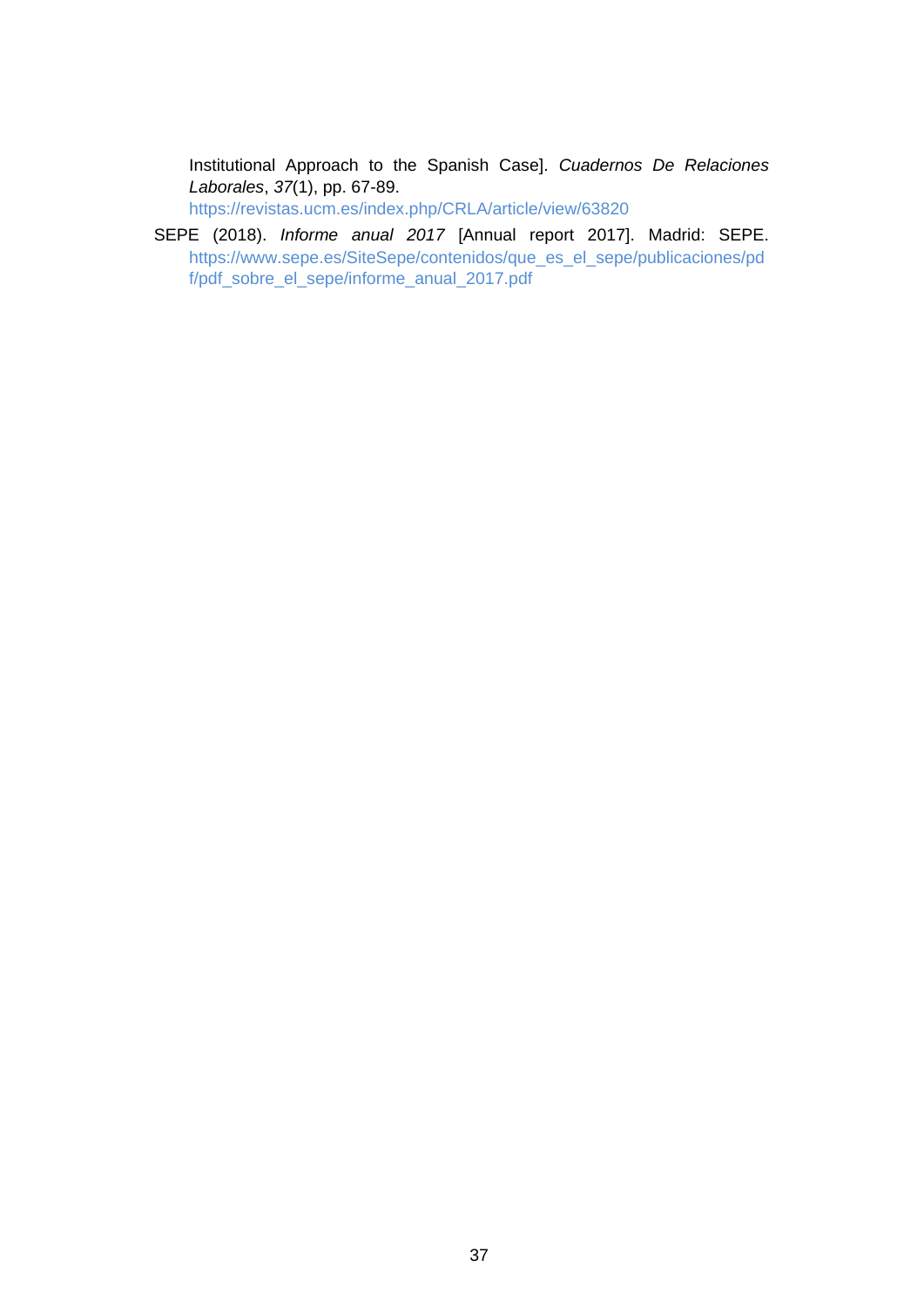# <span id="page-38-0"></span>Annexes

# Annex 1. Sector branches in VET

| Code       | <b>Sector branches</b>                 | <b>Familias Profesionales</b>              |
|------------|----------------------------------------|--------------------------------------------|
| <b>ADG</b> | Administration and management          | Administración y gestión                   |
| <b>AFD</b> | Physical and sports activities         | Actividades físicas y deportivas           |
| <b>AGA</b> | Agriculture                            | Agraria                                    |
| <b>ARG</b> | Graphic arts                           | Artes gráficas                             |
| <b>ART</b> | Arts and crafts                        | Artes y artesanías                         |
| <b>COM</b> | Trade and marketing                    | Comercio y marketing                       |
| <b>EOC</b> | Construction and civil work            | Edificación y obra civil                   |
| <b>ELE</b> | Electricity and electronics            | Electricidad y electrónica                 |
| <b>ENA</b> | Energy and water                       | Energía y agua                             |
| <b>FME</b> | Metal working                          | Fabricación mecánica                       |
| <b>HOT</b> | Hospitality and tourism                | Hostelería y turismo                       |
| IEX        | <b>Extraction industry</b>             | Industrias extractivas                     |
| <b>IFC</b> | Information and communications         | Informática y comunicaciones               |
|            | technology                             |                                            |
| <b>IMA</b> | Installation and maintenance           | Instalación y mantenimiento                |
| <b>IMP</b> | Personal image                         | Imagen personal                            |
| <b>IMS</b> | Image and sound                        | Imagen y sonido                            |
| <b>INA</b> | Food industry                          | Industrias alimentarias                    |
| <b>MAM</b> | Wood, furniture and cork               | Madera, mueble y corcho                    |
| <b>MAP</b> | Maritime and fishing industry          | Marítimo pesquera                          |
| QUI        | Chemistry                              | Química                                    |
| SAN        | Health                                 | Sanidad                                    |
| <b>SEA</b> | Security and environment               | Seguridad y medio ambiente                 |
| <b>SSC</b> | Sociocultural and community services   | Servicios socioculturales y a la comunidad |
| <b>TCP</b> | Textile, clothing industry and leather | Textil, confección y piel                  |
| <b>TMV</b> | Transport and vehicles maintenance     | Transporte y mantenimiento de vehículos    |
| <b>VIC</b> | Glass and ceramics                     | Vidrio y cerámica                          |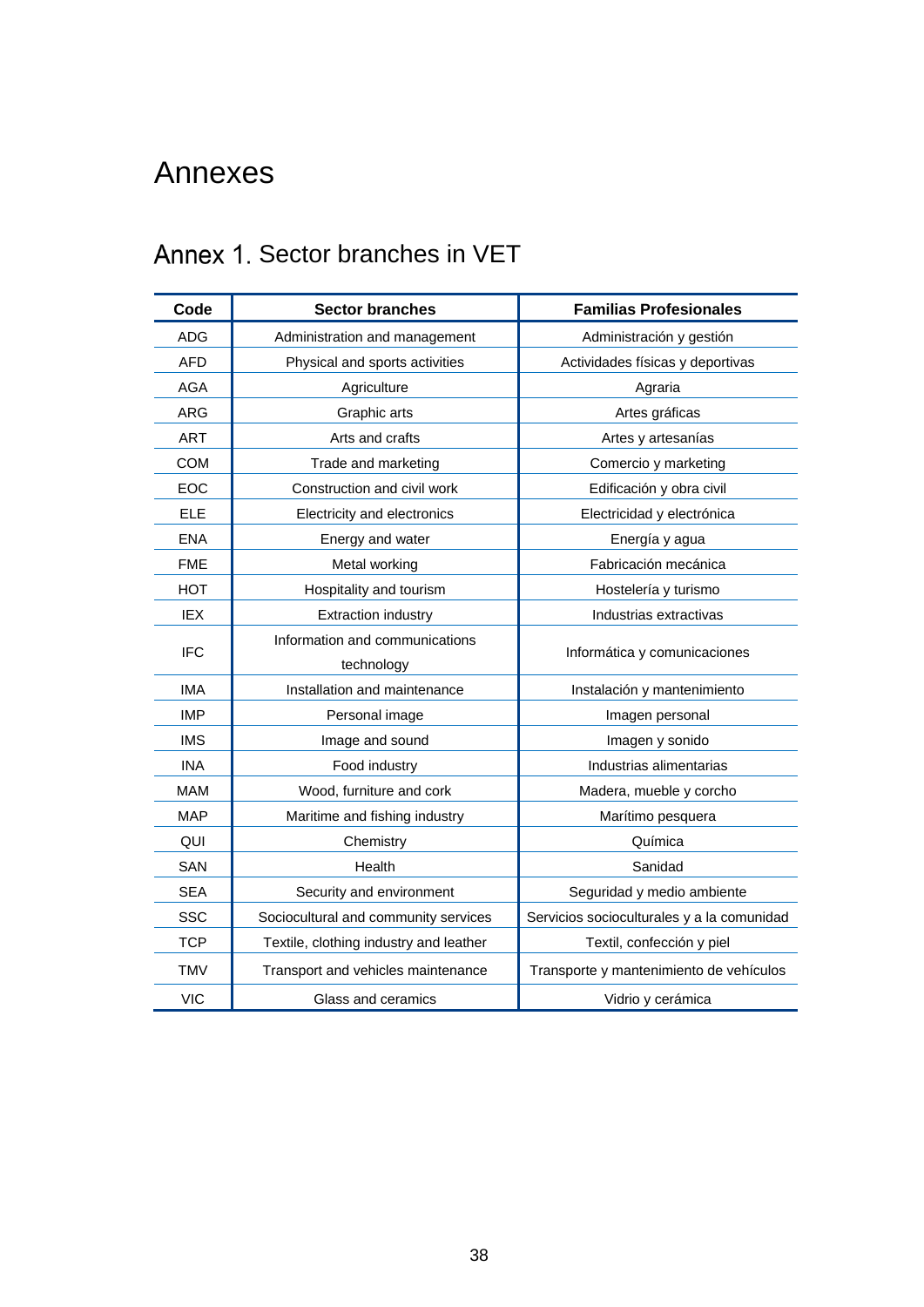## Annex 2. Training activity linked to training and apprenticeship contracts by type of training activity and region

| Region                     | Year         | Professional<br>Cert. (CdP) | <b>Partial</b><br>CdP | <b>IVET</b><br>Programme | <b>Partial</b><br><b>IVET prog.</b> |
|----------------------------|--------------|-----------------------------|-----------------------|--------------------------|-------------------------------------|
| Andalucía                  |              |                             |                       |                          |                                     |
|                            | 2016         | 1808                        | 2 0 0 4               | 0                        | 74                                  |
|                            | 2017         | 5887                        | 9999                  | 0                        | 72                                  |
|                            | 2018         | 6 2 9 2                     | 9446                  | $\overline{2}$           | 23                                  |
|                            | 2019         | 1525                        | 2763                  | 0                        | 3                                   |
| <b>Andalucía</b>           | <b>Total</b> | 15 5 12                     | 24 212                | $\overline{2}$           | 172                                 |
| Aragón                     |              |                             |                       |                          |                                     |
|                            | 2016         | 306                         | 177                   | 11                       | 278                                 |
|                            | 2017         | 272                         | 185                   | 82                       | 241                                 |
|                            | 2018         | 152                         | 137                   | 21                       | 271                                 |
|                            | 2019         | 60                          | 47                    | 9                        | 107                                 |
| <b>Aragón</b>              | <b>Total</b> | 790                         | 546                   | 123                      | 897                                 |
| Asturias, Principado de    |              |                             |                       |                          |                                     |
|                            | 2016         | 318                         | 239                   | 5                        | 37                                  |
|                            | 2017         | 401                         | 519                   | 0                        | 0                                   |
|                            | 2018         | 321                         | 375                   | 0                        | 1                                   |
|                            | 2019         | 114                         | 100                   | 0                        | 0                                   |
| Asturias, Principado<br>de | <b>Total</b> | 1 1 5 4                     | 1 2 3 3               | $5\phantom{1}$           | 38                                  |
| Balears, Illes             |              |                             |                       |                          |                                     |
|                            | 2016         | 131                         | 182                   | 69                       | 5                                   |
|                            | 2017         | 323                         | 220                   | 133                      | 0                                   |
|                            | 2018         | 283                         | 178                   | 127                      | 0                                   |
|                            | 2019         | 108                         | 62                    | 123                      | 0                                   |
| <b>Balears, Illes</b>      | <b>Total</b> | 845                         | 642                   | 452                      | 5 <sup>5</sup>                      |
| Canarias                   |              |                             |                       |                          |                                     |
|                            | 2016         | 114                         | 107                   | 1                        | 0                                   |
|                            | 2017         | 335                         | 559                   | 1                        | 1                                   |
|                            | 2018         | 336                         | 594                   | 1                        | 0                                   |
|                            | 2019         | 101                         | 236                   | 0                        | 0                                   |
| <b>Canarias</b>            | <b>Total</b> | 886                         | 1 4 9 6               | $\overline{3}$           | $\overline{1}$                      |
| Cantabria                  |              |                             |                       |                          |                                     |
|                            | 2016         | 0                           | 2                     | 0                        | 0                                   |
|                            | 2018         | 1                           | 3                     | 0                        | 0                                   |
| <b>Cantabria</b>           | <b>Total</b> | $\mathbf{1}$                | 5 <sup>5</sup>        | $\bf{0}$                 | $\mathbf 0$                         |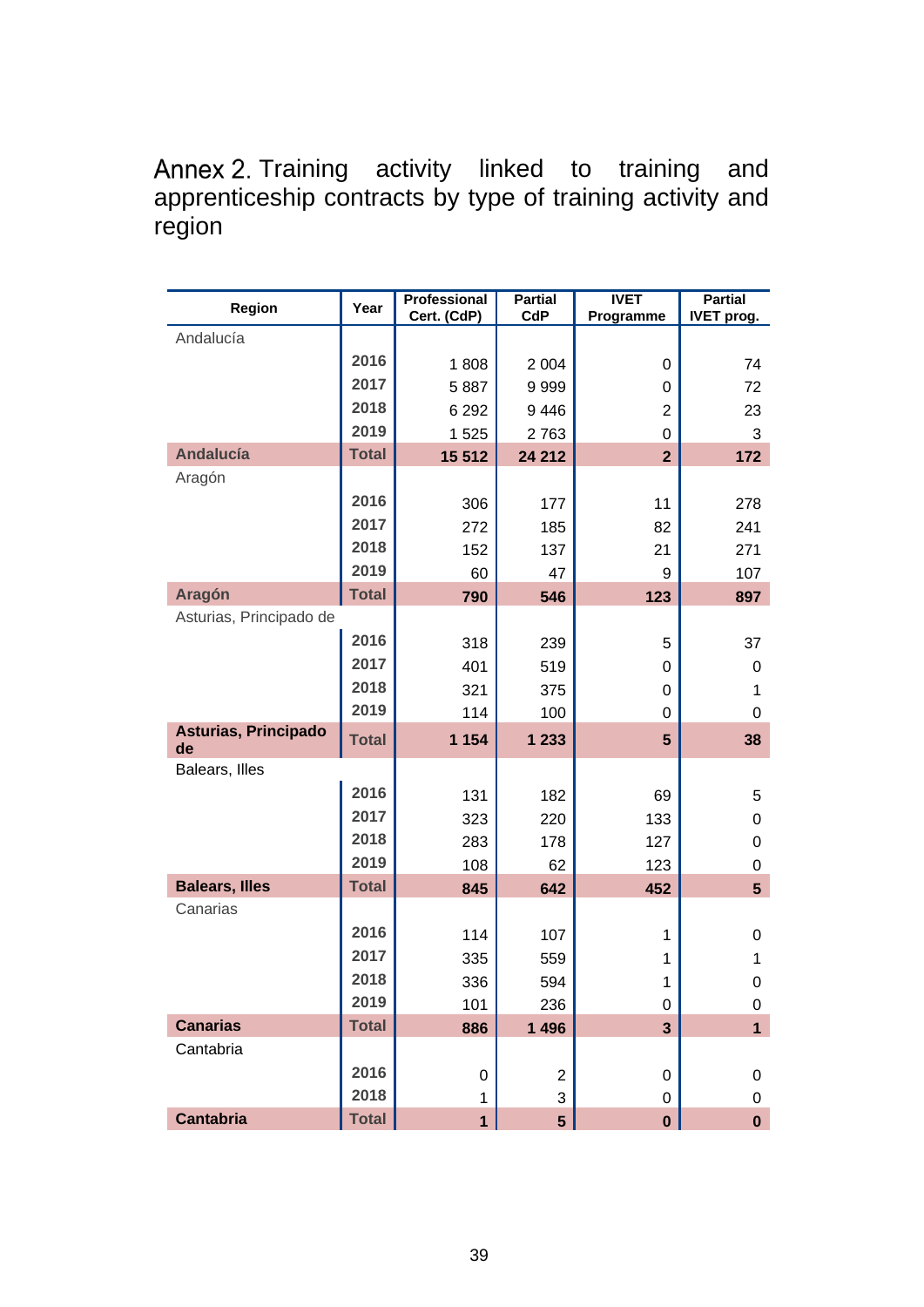| Region                         | Year         | Professional<br>Cert. (CdP) | <b>Partial</b><br>CdP | <b>IVET</b><br>Programme | <b>Partial</b><br>IVET prog. |
|--------------------------------|--------------|-----------------------------|-----------------------|--------------------------|------------------------------|
| Castilla La Mancha             |              |                             |                       |                          |                              |
|                                | 2016         | 553                         | 515                   | 9                        | 27                           |
|                                | 2017         | 643                         | 998                   | 0                        | 8                            |
|                                | 2018         | 717                         | 1 3 1 4               | 0                        | 0                            |
|                                | 2019         | 229                         | 477                   | 0                        | 0                            |
| <b>Castilla La Mancha</b>      | <b>Total</b> | 2 1 4 2                     | 3 3 0 4               | 9                        | 35                           |
| Castilla y León                |              |                             |                       |                          |                              |
|                                | 2016         | 639                         | 476                   | $\overline{2}$           | 15                           |
|                                | 2017         | 568                         | 620                   | 3                        | 0                            |
|                                | 2018         | 557                         | 525                   | $\overline{c}$           | 0                            |
|                                | 2019         | 167                         | 202                   | 0                        | 0                            |
| Castilla y León                | <b>Total</b> | 1931                        | 1823                  | $\overline{7}$           | 15                           |
| Cataluña                       |              |                             |                       |                          |                              |
|                                | 2016         | 894                         | 857                   | 222                      | 33                           |
|                                | 2017         | 900                         | 1 4 9 8               | 249                      | 82                           |
|                                | 2018         | 716                         | 1018                  | 243                      | 40                           |
|                                | 2019         | 319                         | 490                   | 93                       | 37                           |
| <b>Cataluña</b>                | <b>Total</b> | 2829                        | 3863                  | 807                      | 192                          |
| Ceuta                          |              |                             |                       |                          |                              |
|                                | 2016         | 12                          | 14                    | 0                        | $\overline{2}$               |
|                                | 2017         | 11                          | 17                    | 0                        | 0                            |
|                                | 2018         | 10                          | 15                    | 0                        | 0                            |
| <b>Ceuta</b>                   | <b>Total</b> | 33                          | 46                    | $\bf{0}$                 | 2 <sup>1</sup>               |
| Comunitat Valenciana           |              |                             |                       |                          |                              |
|                                | 2016         | 1738                        | 2056                  | 23                       | 65                           |
|                                | 2017         | 1537                        | 2 0 38                | 6                        | 39                           |
|                                | 2018         | 1518                        | 1834                  | 1                        | 22                           |
|                                | 2019         | 599                         | 711                   | 0                        | $\mathbf{2}$                 |
| <b>Comunitat</b><br>Valenciana | <b>Total</b> | 5 3 9 2                     | 6639                  | 30                       | 128                          |
| Extremadura                    |              |                             |                       |                          |                              |
|                                | 2016         | 463                         | 254                   | 20                       | 43                           |
|                                | 2017         | 402                         | 707                   | 3                        | 69                           |
|                                | 2018         | 450                         | 883                   | $\overline{2}$           | 40                           |
|                                | 2019         | 118                         | 280                   | 0                        | 12                           |
| <b>Extremadura</b>             | <b>Total</b> | 1 4 3 3                     | 2 1 2 4               | 25                       | 164                          |
| Galicia                        |              |                             |                       |                          |                              |
|                                | 2016         | 1 1 3 4                     | 966                   | $\overline{2}$           | 30                           |
|                                | 2017         | 948                         | 1 2 4 2               | 1                        | 0                            |
|                                | 2018         | 789                         | 1 3 5 6               | 1                        | 0                            |
|                                | 2019         | 215                         | 394                   | 0                        | 0                            |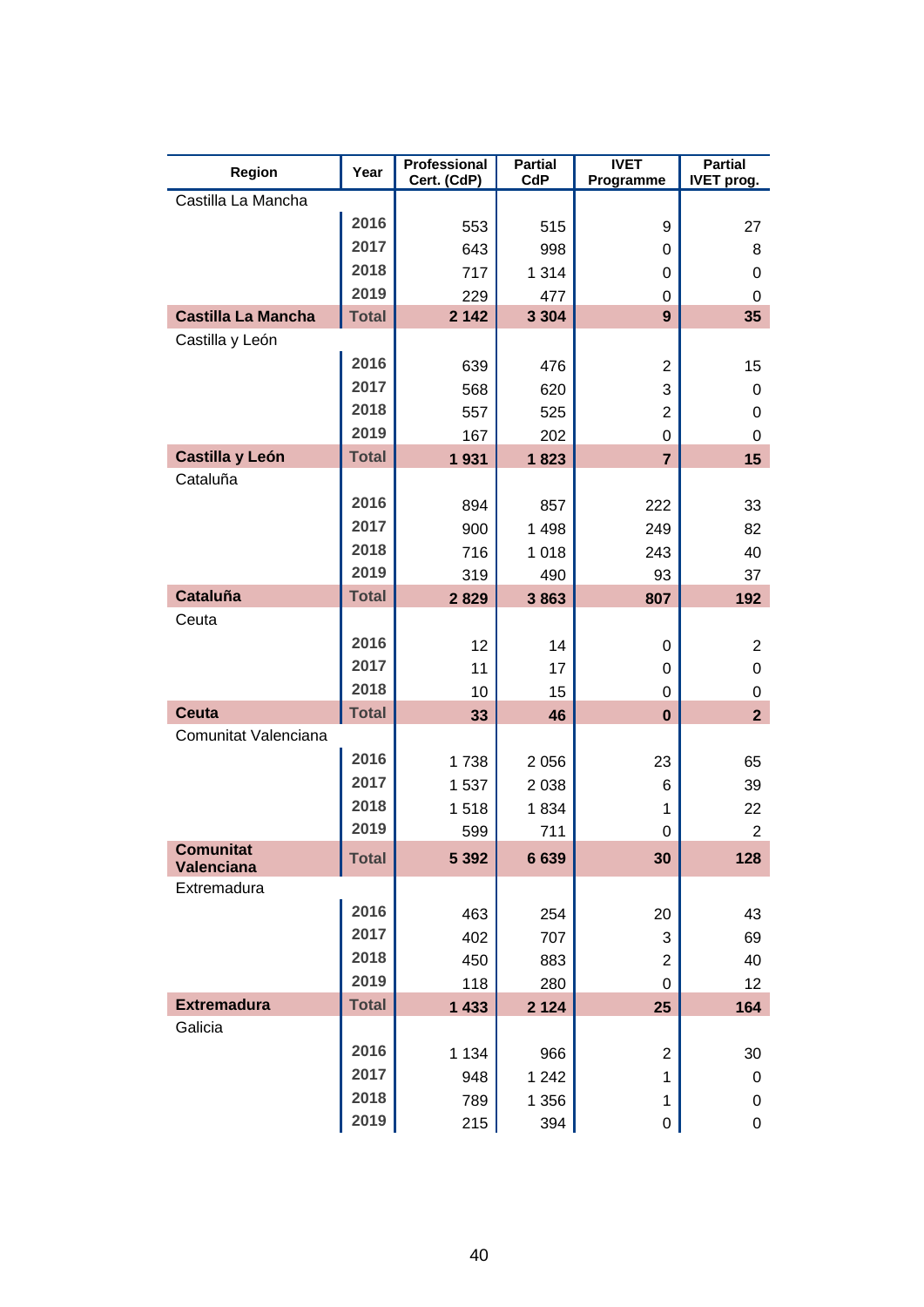| Region               | Year         | Professional<br>Cert. (CdP) | <b>Partial</b><br>CdP | <b>IVET</b><br>Programme | <b>Partial</b><br>IVET prog. |
|----------------------|--------------|-----------------------------|-----------------------|--------------------------|------------------------------|
| <b>Galicia</b>       | <b>Total</b> | 3086                        | 3958                  | 4                        | 30                           |
| Madrid, C. de        |              |                             |                       |                          |                              |
|                      | 2016         | 1632                        | 1669                  | 23                       | 34                           |
|                      | 2017         | 1767                        | 2668                  | 3                        | 17                           |
|                      | 2018         | 1 4 3 7                     | 2 3 7 6               | 7                        | 0                            |
|                      | 2019         | 765                         | 1 0 7 4               | 5                        | 0                            |
| Madrid, C. de        | <b>Total</b> | 5 601                       | 7787                  | 38                       | 51                           |
| Melilla              |              |                             |                       |                          |                              |
|                      | 2016         | $\overline{7}$              | 13                    | 0                        | 0                            |
|                      | 2017         | 1                           | 3                     | 0                        | 0                            |
|                      | 2018         | 0                           | 4                     | 0                        | $\overline{2}$               |
|                      | 2019         | 0                           | $\overline{2}$        | 0                        | 0                            |
| <b>Melilla</b>       | <b>Total</b> | 8                           | 22                    | $\bf{0}$                 | $\overline{2}$               |
| Murcia, Región de    |              |                             |                       |                          |                              |
|                      | 2016         | 318                         | 368                   | 1                        | 10                           |
|                      | 2017         | 204                         | 464                   | 1                        | 4                            |
|                      | 2018         | 214                         | 385                   | $\overline{2}$           | 1                            |
|                      | 2019         | 59                          | 137                   | 0                        | 0                            |
| Murcia, Región de    | <b>Total</b> | 795                         | 1 3 5 4               | 4                        | 15                           |
| Navarra, C.Foral de  |              |                             |                       |                          |                              |
|                      | 2016         | 11                          | 25                    | 2                        | 0                            |
|                      | 2017         | 30                          | 22                    | 10                       | 1                            |
|                      | 2018         | 3                           | 19                    | 7                        | 0                            |
|                      | 2019         | $\overline{2}$              | 8                     | $\overline{7}$           | 0                            |
| Navarra, C. Foral de | <b>Total</b> | 46                          | 74                    | 26                       | $\overline{1}$               |
| País Vasco           |              |                             |                       |                          |                              |
|                      | 2016         | 188                         | 232                   | 809                      | 20                           |
|                      | 2017         | 190                         | 276                   | 1 0 3 4                  | 23                           |
|                      | 2018         | 168                         | 349                   | 1 209                    | 3                            |
|                      | 2019         | 120                         | 112                   | 1 0 5 4                  | 0                            |
| País Vasco           | <b>Total</b> | 666                         | 969                   | 4 10 6                   | 46                           |
| Rioja, La            |              |                             |                       |                          |                              |
|                      | 2016         | 17                          | $\overline{2}$        | 0                        | 0                            |
|                      | 2017         | 15                          | 28                    | $\overline{2}$           | 0                            |
|                      | 2018         | 21                          | 15                    | 0                        | 0                            |
|                      | 2019         | 0                           | 17                    | 0                        | 0                            |
| Rioja, La            | <b>Total</b> | 53                          | 62                    | $\overline{2}$           | $\mathbf 0$                  |

*Source*: SEPE. Data at 01.07.2019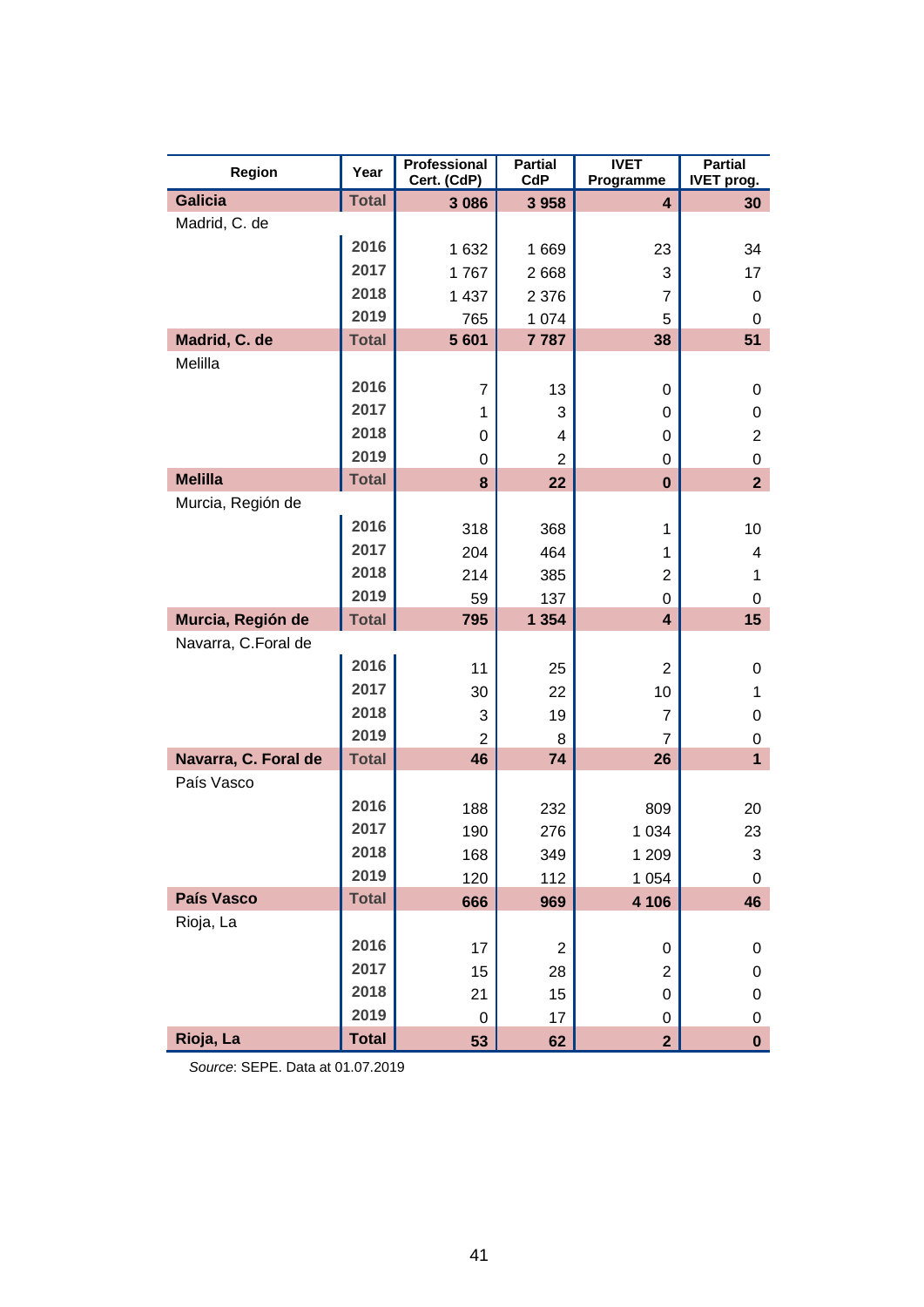# Annex 3. Statistics of Erasmus+ 2015 call

#### **3.1 VET students mobility experiences**

| <b>VET levels</b>        | <b>Total</b> |
|--------------------------|--------------|
| Basic and Interm. Levels | 4861         |
| Higher level             | 3 266        |
| <b>Total VET</b>         | 8 1 2 7      |

*Source:* Prepared by the author with data from SEPIE and General Service of Statistics and Studies (Ministry of Education and Professional Training). Last update: 19.12.2018. Extracted 02.07.2019

| <b>IGAGIS</b> .   |                |             |                |
|-------------------|----------------|-------------|----------------|
| <b>VET levels</b> | <b>Total</b>   | Men         | Women          |
| <b>TOTAL</b>      | 8 1 2 7        | 4561        | 3566           |
| Austria           | 35             | 21          | 14             |
| Belgium           | 74             | 38          | 36             |
| <b>Bulgaria</b>   | 23             | 9           | 14             |
| Croatia           | 29             | 22          | $\overline{7}$ |
| Cyprus            | $\mathbf 0$    | $\mathbf 0$ | 0              |
| Czech Republic    | 126            | 76          | 50             |
| Denmark           | 45             | 26          | 19             |
| Estonia           | 15             |             | 8              |
| Finland           | 219            | 109         | 110            |
| France            | 583            | 311         | 272            |
| Germany           | 701            | 461         | 240            |
| Greece            | 41             | 18          | 23             |
| Hungary           | 38             | 23          | 15             |
| Iceland           | $\overline{7}$ | 5           | $\mathcal{P}$  |
| Ireland           | 709            | 387         | 322            |
| Italy             | 2 604          | 1 3 8 3     | 1 2 2 1        |
| Latvia            | 12             | 6           | 6              |
| Lithuania         | 28             | 10          | 18             |
| Luxembourg        | 1              | 1           | $\Omega$       |
| Malta             | 418            | 244         | 174            |
| Netherlands       | 99             | 64          | 35             |
| Norway            | 27             | 19          | 8              |
| Poland            | 440            | 303         | 137            |
| Portugal          | 624            | 303         | 321            |
| Romania           | 23             | 11          | $\overline{2}$ |
| Slovak Republic   | 11             | 17          | $\overline{4}$ |
| Slovenia          | 47             | 25          | 22             |
| Spain             | 18             | 11          | $\overline{7}$ |
| Sweden            | 3              | 1           | $\overline{2}$ |
| <b>Turkey</b>     | 1 1 2 7        | 650         | 477            |
| <b>UK</b>         | 8 1 2 7        | 4561        | 3566           |

#### **3.2 Number of mobilities per country of destination, by gender. All levels.**

*Source:* Prepared by the author with data from SEPIE and General Service of Statistics and Studies (Ministry of Education and Professional Training). Last update: 19.12.2018. Extracted 02.07.2019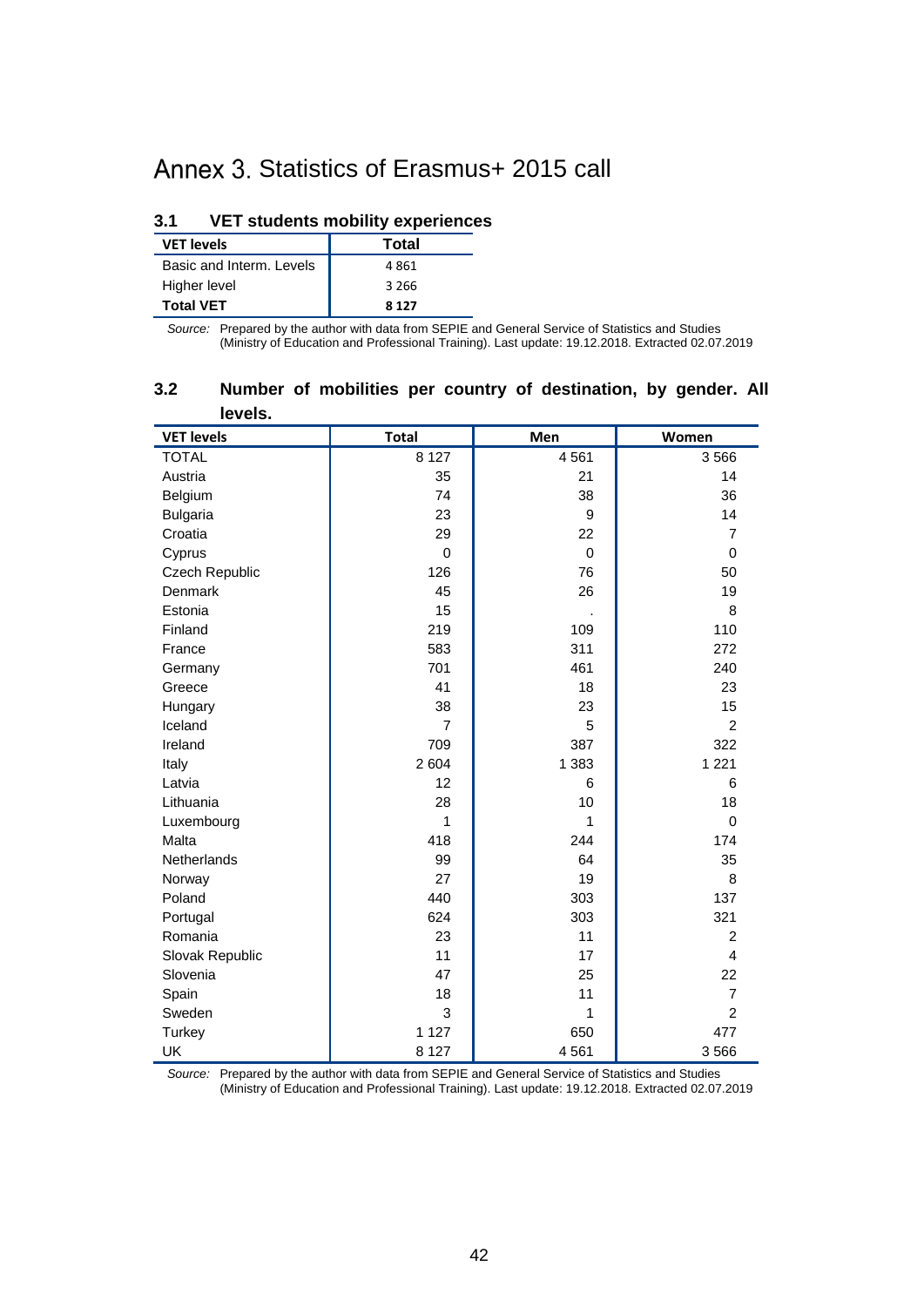| Fields of study                                 | <b>Total</b> | Men   | Women |
|-------------------------------------------------|--------------|-------|-------|
| <b>TOTAL</b>                                    | 8 1 2 7      | 4561  | 3566  |
| Agriculture, Forestry, Fishing and Veterinary   | 267          | 229   | -38   |
| Arts and Humanities                             | 367          | 195   | 172   |
| Business, Administration and Law                | 1438         | 562   | 876   |
| Education                                       | 870          | 650   | 220   |
| Engineering, Manufacturing and Construction     | 1 3 5 0      | 1 007 | 343   |
| <b>Health &amp; Wellness</b>                    | 672          | 169   | 503   |
| Natural Sciences, Mathematics and Statistics    | 765          | 373   | 392   |
| Services                                        | 1 1 6 7      | 528   | 639   |
| Social Sciences, Journalism and Information     | 366          | 306   | 60    |
| Technology of the information and communication | 865          | 542   | 323   |

**3.3 Number of mobilities per field of study, and gender. All VET levels**

*Source:* Prepared by the author with data from SEPIE and General Service of Statistics and Studies (Ministry of Education and Professional Training). Last update: 19.12.2018. Extracted 02.07.2019

| Number of students mobility by age, genuer and VLT levels |                                 |      |         |
|-----------------------------------------------------------|---------------------------------|------|---------|
|                                                           | <b>Basic and Interm. Levels</b> |      |         |
| Age                                                       | <b>Total</b>                    | Men  | Women   |
| <b>TOTAL</b>                                              | 4861                            | 2857 | 2 0 0 4 |
| 16 or less                                                | 83                              | 58   | 25      |
| 17 years                                                  | 314                             | 211  | 103     |
| 18 years                                                  | 730                             | 475  | 255     |
| 19 years                                                  | 763                             | 475  | 288     |
| 20 years                                                  | 574                             | 340  | 234     |
| 21 years                                                  | 435                             | 246  | 189     |
| 22 years                                                  | 338                             | 196  | 142     |
| 23 years                                                  | 284                             | 154  | 130     |
| 24 years                                                  | 230                             | 127  | 103     |
| 25 to 29 years                                            | 524                             | 300  | 224     |
| 30 and over                                               | 586                             | 275  | 311     |
|                                                           | <b>Higher level</b>             |      |         |
| <b>TOTAL</b>                                              | 3 2 6 6                         | 1704 | 1562    |
| Less than 20 years                                        | 389                             | 181  | 208     |
| 20 years                                                  | 553                             | 285  | 268     |
| 21 years                                                  | 576                             | 273  | 303     |
| 22 years                                                  | 414                             | 244  | 170     |
| 23 years                                                  | 315                             | 179  | 136     |
| 24 years                                                  | 212                             | 117  | 95      |
| 25 years                                                  | 146                             | 85   | 61      |
| 26 years                                                  | 143                             | 81   | 62      |
| 27 years                                                  | 100                             | 54   | 46      |
| 28 years                                                  | 65                              | 30   | 35      |
| 29 years                                                  | 52                              | 26   | 26      |
| 30 to 34 years                                            | 180                             | 98   | 82      |
| 35 to 39 years                                            | 68                              | 30   | 38      |
| 40 and over                                               | 53                              | 21   | 32      |

#### **3.4 Number of students' mobility by age, gender and VET levels**

*Source:* Prepared by the author with data from SEPIE and General Service of Statistics and Studies (Ministry of Education and Professional Training). Last update: 19.12.2018. Extracted 02.07.2019